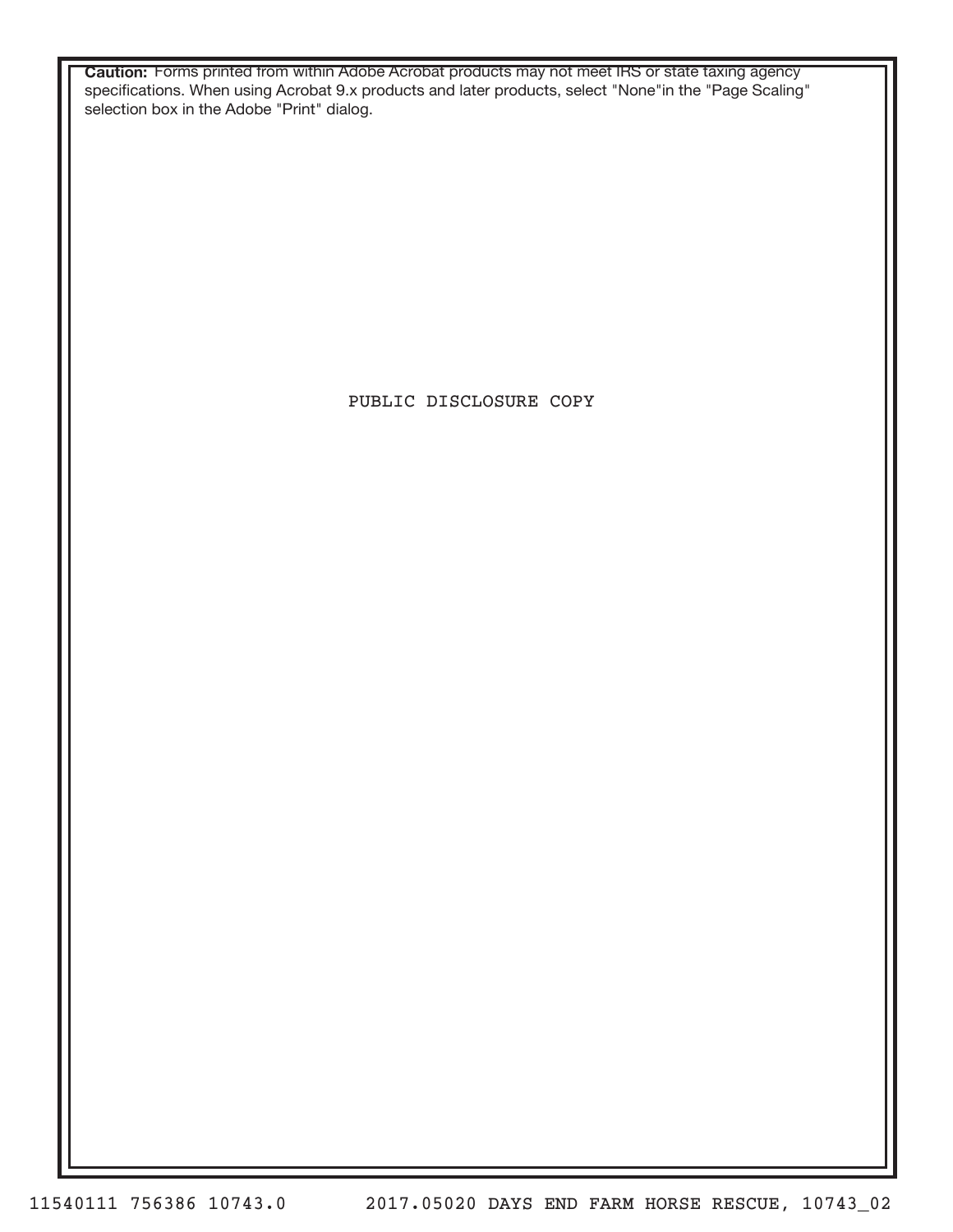|                         |                                  |                                    |                                                                                                                                                                            | ** PUBLIC DISCLOSURE COPY **                                                |     |                                                     |                                                                      |
|-------------------------|----------------------------------|------------------------------------|----------------------------------------------------------------------------------------------------------------------------------------------------------------------------|-----------------------------------------------------------------------------|-----|-----------------------------------------------------|----------------------------------------------------------------------|
|                         |                                  |                                    |                                                                                                                                                                            | <b>Return of Organization Exempt From Income Tax</b>                        |     |                                                     | OMB No. 1545-0047                                                    |
| Form                    |                                  | 990                                | Under section 501(c), 527, or 4947(a)(1) of the Internal Revenue Code (except private foundations)                                                                         |                                                                             |     |                                                     |                                                                      |
|                         |                                  | Department of the Treasury         |                                                                                                                                                                            | Do not enter social security numbers on this form as it may be made public. |     |                                                     | <b>Open to Public</b>                                                |
|                         |                                  | Internal Revenue Service           |                                                                                                                                                                            | Go to www.irs.gov/Form990 for instructions and the latest information.      |     |                                                     | Inspection                                                           |
|                         |                                  |                                    | A For the 2017 calendar year, or tax year beginning $JUL$ 1, $2017$                                                                                                        |                                                                             |     | and ending JUN 30, 2018                             |                                                                      |
|                         | <b>B</b> Check if<br>applicable: |                                    | C Name of organization                                                                                                                                                     |                                                                             |     | D Employer identification number                    |                                                                      |
|                         | Address<br>change                |                                    | DAYS END FARM HORSE RESCUE, INC.                                                                                                                                           |                                                                             |     |                                                     |                                                                      |
|                         | Name<br>change                   |                                    | Doing business as                                                                                                                                                          |                                                                             |     |                                                     | 52-1759077                                                           |
|                         | Initial<br>return                |                                    | Number and street (or P.O. box if mail is not delivered to street address)                                                                                                 |                                                                             |     | Room/suite   E Telephone number                     |                                                                      |
|                         | Final<br>return/<br>termin-      |                                    | 1372 WOODBINE ROAD                                                                                                                                                         |                                                                             |     |                                                     | $410 - 442 - 1564$                                                   |
|                         | ated<br>Amended<br>return        |                                    | City or town, state or province, country, and ZIP or foreign postal code<br>WOODBINE, MD<br>21797                                                                          |                                                                             |     | G Gross receipts \$<br>H(a) Is this a group return  | 2,336,610.                                                           |
|                         | Applica-<br>tion                 |                                    | F Name and address of principal officer: ERIN OCHOA                                                                                                                        |                                                                             |     |                                                     | for subordinates? $\boxed{\phantom{a}}$ Yes $\boxed{\phantom{a}}$ No |
|                         | pending                          |                                    | SAME AS C ABOVE                                                                                                                                                            |                                                                             |     | $H(b)$ Are all subordinates included? $\Box$ Yes    | l No                                                                 |
|                         |                                  | Tax-exempt status: $X \ 501(c)(3)$ | $501(c)$ (                                                                                                                                                                 | 4947(a)(1) or<br>$\sum$ (insert no.)                                        | 527 |                                                     | If "No," attach a list. (see instructions)                           |
|                         |                                  |                                    | J Website: WWW.DEFHR.ORG                                                                                                                                                   |                                                                             |     | $H(c)$ Group exemption number $\blacktriangleright$ |                                                                      |
|                         |                                  |                                    | <b>K</b> Form of organization: $\boxed{\mathbf{X}}$ Corporation<br>Trust                                                                                                   | Other $\blacktriangleright$<br>Association                                  |     |                                                     | L Year of formation: $1991$ M State of legal domicile: MD            |
|                         | Part II                          | <b>Summary</b>                     |                                                                                                                                                                            |                                                                             |     |                                                     |                                                                      |
|                         | 1                                |                                    | Briefly describe the organization's mission or most significant activities: TO ENSURE QUALITY CARE AND                                                                     |                                                                             |     |                                                     |                                                                      |
|                         |                                  |                                    | TREATMENT OF HORSES THROUGH INTERVENTION, EDUCATION AND OUTREACH.                                                                                                          |                                                                             |     |                                                     |                                                                      |
|                         | $\mathbf{2}$                     |                                    | Check this box $\blacktriangleright$ $\Box$ if the organization discontinued its operations or disposed of more than 25% of its net assets.                                |                                                                             |     |                                                     |                                                                      |
|                         | 3                                |                                    | Number of voting members of the governing body (Part VI, line 1a)                                                                                                          |                                                                             |     | $\mathbf 3$<br>$\overline{4}$                       | 6<br>$\overline{6}$                                                  |
|                         | 4                                |                                    |                                                                                                                                                                            |                                                                             |     | 5                                                   | $\overline{22}$                                                      |
|                         | 5                                |                                    |                                                                                                                                                                            |                                                                             | 6   | 1329                                                |                                                                      |
| Activities & Governance | 6                                |                                    |                                                                                                                                                                            |                                                                             | 7a  | Ο.                                                  |                                                                      |
|                         |                                  |                                    |                                                                                                                                                                            |                                                                             |     | 7b                                                  | σ.                                                                   |
|                         |                                  |                                    |                                                                                                                                                                            |                                                                             |     | <b>Prior Year</b>                                   | <b>Current Year</b>                                                  |
|                         | 8                                |                                    |                                                                                                                                                                            |                                                                             |     | 1,545,699.                                          | 1,887,864.                                                           |
|                         | 9                                |                                    |                                                                                                                                                                            |                                                                             |     | 115, 813.                                           | 128, 725.                                                            |
| Revenue                 | 10                               |                                    |                                                                                                                                                                            |                                                                             |     | 2,730.                                              | 2,503.                                                               |
|                         | 11                               |                                    | Other revenue (Part VIII, column (A), lines 5, 6d, 8c, 9c, 10c, and 11e)                                                                                                   |                                                                             |     | 131,364.                                            | 184,677.                                                             |
|                         | 12                               |                                    | Total revenue - add lines 8 through 11 (must equal Part VIII, column (A), line 12)                                                                                         |                                                                             |     | 1,795,606.                                          | 2, 203, 769.                                                         |
|                         | 13                               |                                    | Grants and similar amounts paid (Part IX, column (A), lines 1-3)                                                                                                           | <u> 1986 - Januar Stein, martin a</u>                                       |     | 0.                                                  | 0.                                                                   |
|                         | 14                               |                                    | Benefits paid to or for members (Part IX, column (A), line 4)                                                                                                              |                                                                             |     | $\overline{0}$ .                                    | $\overline{0}$ .                                                     |
|                         |                                  |                                    | 15 Salaries, other compensation, employee benefits (Part IX, column (A), lines 5-10)                                                                                       |                                                                             |     | 666,414.<br>0                                       | 686,395.                                                             |
|                         |                                  |                                    |                                                                                                                                                                            |                                                                             |     |                                                     |                                                                      |
| Expenses                |                                  |                                    |                                                                                                                                                                            |                                                                             |     | 904,047.                                            | 908,789.                                                             |
|                         | 18                               |                                    | Total expenses. Add lines 13-17 (must equal Part IX, column (A), line 25)                                                                                                  |                                                                             |     | 1,570,461.                                          | 1,595,184.                                                           |
|                         | 19                               |                                    |                                                                                                                                                                            |                                                                             |     | 225, 145.                                           | 608,585.                                                             |
|                         |                                  |                                    |                                                                                                                                                                            |                                                                             |     | <b>Beginning of Current Year</b>                    | <b>End of Year</b>                                                   |
| Net Assets or           | 20                               | Total assets (Part X, line 16)     |                                                                                                                                                                            |                                                                             |     | 2,660,434.                                          | 3,541,079.                                                           |
|                         | 21                               |                                    | Total liabilities (Part X, line 26)                                                                                                                                        |                                                                             |     | 897,328.                                            | 1,154,060.                                                           |
|                         | 22                               |                                    |                                                                                                                                                                            |                                                                             |     | 1,763,106.                                          | 2,387,019.                                                           |
|                         | <b>Part II</b>                   | Signature Block                    |                                                                                                                                                                            |                                                                             |     |                                                     |                                                                      |
|                         |                                  |                                    | Under penalties of perjury, I declare that I have examined this return, including accompanying schedules and statements, and to the best of my knowledge and belief, it is |                                                                             |     |                                                     |                                                                      |
|                         |                                  |                                    | true, correct, and complete. Declaration of preparer (other than officer) is based on all information of which preparer has any knowledge.                                 |                                                                             |     |                                                     |                                                                      |
|                         |                                  |                                    |                                                                                                                                                                            |                                                                             |     |                                                     |                                                                      |
| Sign                    |                                  |                                    | Signature of officer                                                                                                                                                       |                                                                             |     | Date                                                |                                                                      |
| Here                    |                                  |                                    | ERIN OCHOA,<br>CEO                                                                                                                                                         |                                                                             |     |                                                     |                                                                      |
|                         |                                  |                                    | Type or print name and title                                                                                                                                               |                                                                             |     | Date                                                | PTIN                                                                 |
| Paid                    |                                  | Print/Type preparer's name         | SVETLANA CHEBAKINA                                                                                                                                                         | Preparer's signature bakina                                                 |     | Check<br>$01/11/19$ self-employed                   | P01399152                                                            |
|                         |                                  |                                    |                                                                                                                                                                            |                                                                             |     |                                                     |                                                                      |

|                                                                                                         |                                                                                                                                                                                                                                                        |                                               | <b>UUII UIII PIUTUTU</b>   |                |  |  |  |  |  |
|---------------------------------------------------------------------------------------------------------|--------------------------------------------------------------------------------------------------------------------------------------------------------------------------------------------------------------------------------------------------------|-----------------------------------------------|----------------------------|----------------|--|--|--|--|--|
|                                                                                                         | Preparer                                                                                                                                                                                                                                               | HALT, BUZAS & POWELL, LTD.<br>Firm's name     | Firm's EIN                 | $26 - 0004395$ |  |  |  |  |  |
|                                                                                                         | Use Only                                                                                                                                                                                                                                               | Firm's address 1199 N. FAIRFAX ST. 10TH FLOOR |                            |                |  |  |  |  |  |
|                                                                                                         |                                                                                                                                                                                                                                                        | ALEXANDRIA, VA 22314                          | I Phone no. (703) 836-1350 |                |  |  |  |  |  |
| <b>No</b><br>X∣Yes<br>May the IRS discuss this return with the preparer shown above? (see instructions) |                                                                                                                                                                                                                                                        |                                               |                            |                |  |  |  |  |  |
|                                                                                                         | $F = 000 \text{ m/s}$<br>and a comparison of the the first property of the decision for the comparison of the comparison of the second second second second second second second second second second second second second second second second second |                                               |                            |                |  |  |  |  |  |

732001 11-28-17 **For Paperwork Reduction Act Notice, see the separate instructions.**  LHA Form (2017)

**990**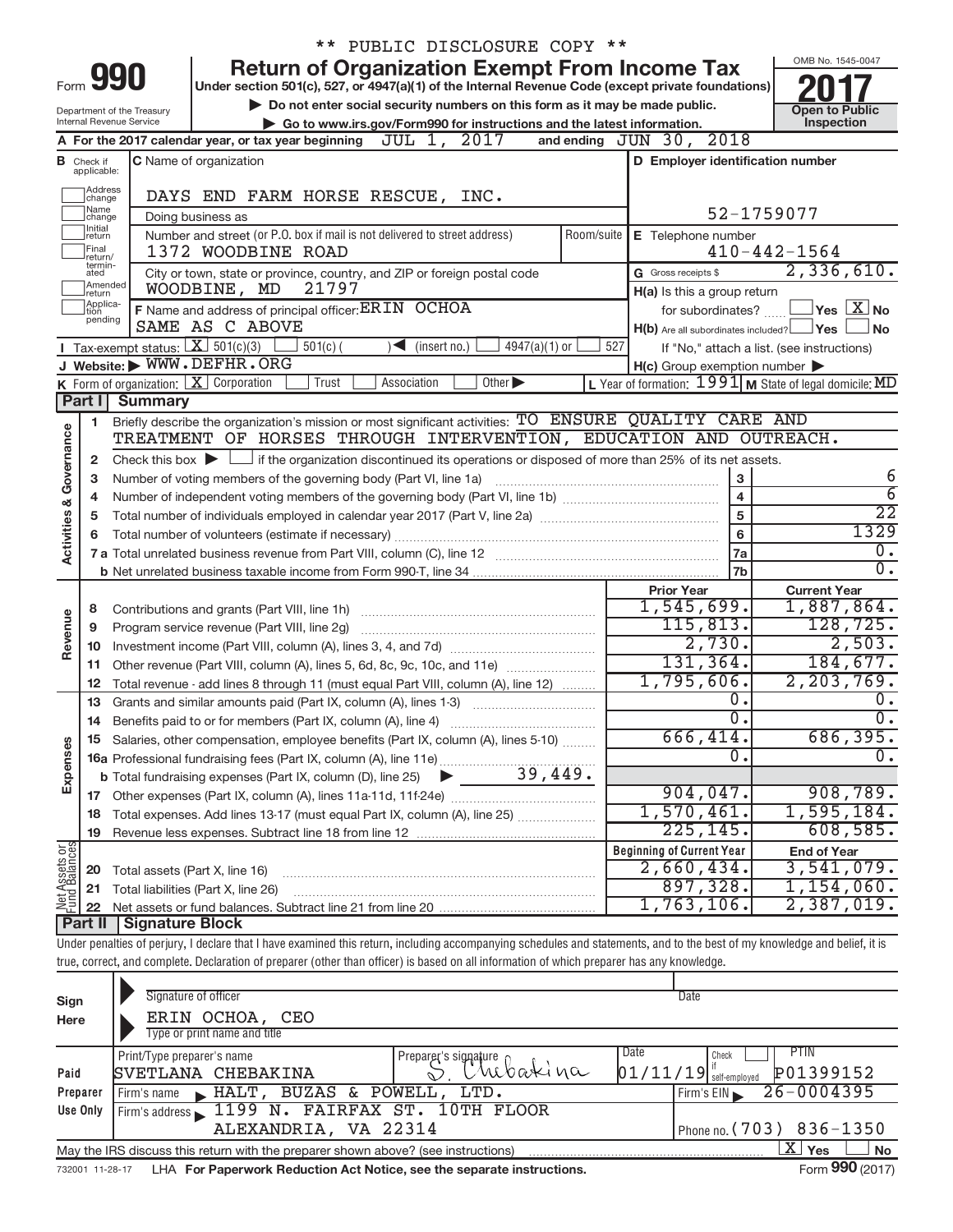|                | 52-1759077<br>DAYS END FARM HORSE RESCUE, INC.<br>Form 990 (2017)<br>Page 2                                                                                                                                                   |
|----------------|-------------------------------------------------------------------------------------------------------------------------------------------------------------------------------------------------------------------------------|
|                | <b>Statement of Program Service Accomplishments</b><br>Part III                                                                                                                                                               |
|                |                                                                                                                                                                                                                               |
| 1              | Briefly describe the organization's mission:<br>TO ENSURE QUALITY CARE AND TREATMENT OF HORSES THROUGH INTERVENTION,                                                                                                          |
|                | EDUCATION AND OUTREACH.                                                                                                                                                                                                       |
|                |                                                                                                                                                                                                                               |
| $\overline{2}$ | Did the organization undertake any significant program services during the year which were not listed on the<br>$\sqrt{\mathsf{Yes}\ \mathsf{X}}$ No<br>prior Form 990 or 990-EZ?                                             |
|                | If "Yes," describe these new services on Schedule O.                                                                                                                                                                          |
| 3              | $\gamma$ es $\boxed{\text{X}}$ No<br>Did the organization cease conducting, or make significant changes in how it conducts, any program services?                                                                             |
| 4              | If "Yes," describe these changes on Schedule O.<br>Describe the organization's program service accomplishments for each of its three largest program services, as measured by expenses.                                       |
|                | Section 501(c)(3) and 501(c)(4) organizations are required to report the amount of grants and allocations to others, the total expenses, and                                                                                  |
| 4a             | revenue, if any, for each program service reported.<br>109,491.<br>1,210,484.<br>including grants of \$<br>) (Expenses \$<br>) (Revenue \$<br>(Code:                                                                          |
|                | RESCUE AND REHABILITATION OF ABUSED AND NEGLECTED HORSES<br>ΙN                                                                                                                                                                |
|                | COLLABORATION WITH LOCAL ANIMAL CONTROL AND HUMANE AGENCIES.<br><b>HORSE</b><br>CARE PROGRAMS INCLUDE ADOPTION, GUARDIAN PROGRAM AND DEFHR FOREVER                                                                            |
|                | WE PROVIDE DISASTER AND LARGE ANIMAL EMERGENCY RESCUE<br>FAMILY. ALSO,                                                                                                                                                        |
|                | SERVICES.                                                                                                                                                                                                                     |
|                |                                                                                                                                                                                                                               |
|                |                                                                                                                                                                                                                               |
|                |                                                                                                                                                                                                                               |
|                |                                                                                                                                                                                                                               |
|                |                                                                                                                                                                                                                               |
| 4b             | 153,970.<br>46,955.<br>) (Expenses \$<br>including grants of \$<br>(Revenue \$<br>(Code:                                                                                                                                      |
|                | EDUCATION PROGRAMS TO PROMOTE THE PROPER CARE,<br>TREATMENT AND<br>HUMANE                                                                                                                                                     |
|                | EDUCATION PROGRAMS INCLUDE THE INTERN AND LEGACY<br>TRAINING OF HORSES.                                                                                                                                                       |
|                | ON AND OFF SITE SEMINARS,<br>YOUTH GROUPS AND TOURS.<br>PROGRAMS,                                                                                                                                                             |
|                |                                                                                                                                                                                                                               |
|                |                                                                                                                                                                                                                               |
|                |                                                                                                                                                                                                                               |
|                |                                                                                                                                                                                                                               |
|                |                                                                                                                                                                                                                               |
|                |                                                                                                                                                                                                                               |
| 4c             | 766.<br>25,788.<br>including grants of \$<br>) (Revenue \$<br>(Code:<br>) (Expenses \$                                                                                                                                        |
|                | OUTREACH PROGRAMS DESIGNATED TO CREATE AWARENESS OF<br>THE ABUSE AND                                                                                                                                                          |
|                | NEGLECT OF HORSES, INCLUDING INFORMATIONAL BOOTHS AT FAIRS<br>AND<br>EXPOS,                                                                                                                                                   |
|                | 'HORSE TALK, '<br><b>OUR NEWSLETTER</b><br><b>CONSULTATION</b><br><b>WITH PERSONS</b><br><b>START</b><br>WANTING<br>TО<br>HORSE RESCUES AND/OR WORKING WITH THOSE<br>WHO ALREADY HAVE<br>$\mathbf{A}$<br><b>RESCUE</b><br>AND |
|                | NEED GUIDANCE.                                                                                                                                                                                                                |
|                |                                                                                                                                                                                                                               |
|                |                                                                                                                                                                                                                               |
|                |                                                                                                                                                                                                                               |
|                |                                                                                                                                                                                                                               |
|                |                                                                                                                                                                                                                               |
|                | 4d Other program services (Describe in Schedule O.)                                                                                                                                                                           |
|                | (Expenses \$<br>including grants of \$<br>(Revenue \$                                                                                                                                                                         |
| 4е             | 1,390,242.<br>Total program service expenses                                                                                                                                                                                  |
|                | Form 990 (2017)                                                                                                                                                                                                               |
|                | 732002 11-28-17<br>3                                                                                                                                                                                                          |
|                | 11540111 756386 10743.0<br>2017.05020 DAYS END FARM HORSE RESCUE, 10743_02                                                                                                                                                    |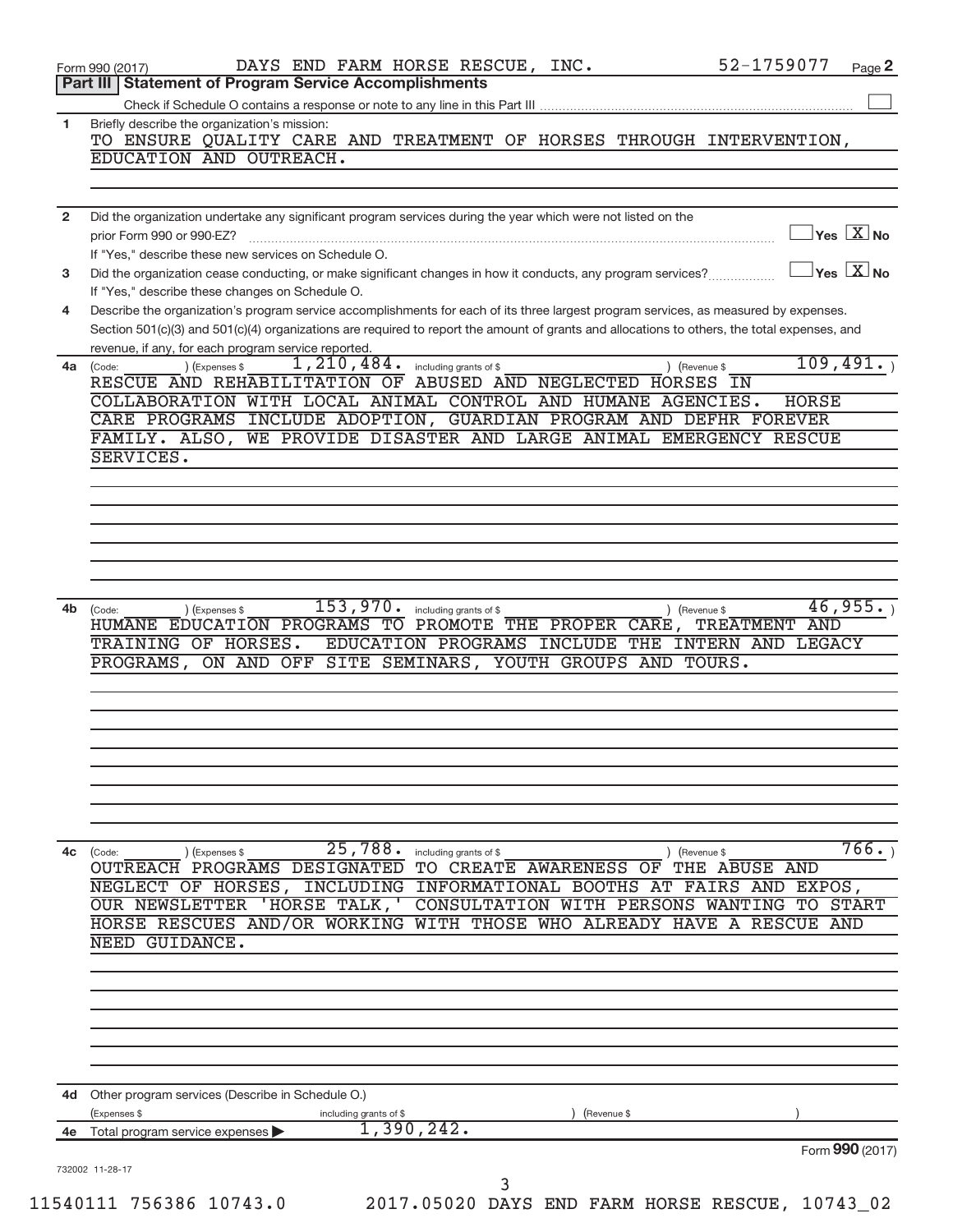|  | Form 990 (2017) |
|--|-----------------|
|  |                 |

Form 990 (2017) Page DAYS END FARM HORSE RESCUE, INC. 52-1759077

|     | <b>Checklist of Required Schedules</b><br><b>Part IV</b>                                                                                                                                                                           |                 |                         |                         |
|-----|------------------------------------------------------------------------------------------------------------------------------------------------------------------------------------------------------------------------------------|-----------------|-------------------------|-------------------------|
|     |                                                                                                                                                                                                                                    |                 | Yes                     | No                      |
| 1   | Is the organization described in section 501(c)(3) or 4947(a)(1) (other than a private foundation)?                                                                                                                                |                 |                         |                         |
|     |                                                                                                                                                                                                                                    | 1               | х                       |                         |
| 2   | Is the organization required to complete Schedule B, Schedule of Contributors? [11] The organization required to complete Schedule B, Schedule of Contributors?                                                                    | $\overline{2}$  | $\overline{\textbf{x}}$ |                         |
| з   | Did the organization engage in direct or indirect political campaign activities on behalf of or in opposition to candidates for                                                                                                    |                 |                         |                         |
|     |                                                                                                                                                                                                                                    | з               |                         | x                       |
| 4   | Section 501(c)(3) organizations. Did the organization engage in lobbying activities, or have a section 501(h) election in effect                                                                                                   |                 |                         |                         |
|     |                                                                                                                                                                                                                                    | 4               |                         | x                       |
| 5   | Is the organization a section 501(c)(4), 501(c)(5), or 501(c)(6) organization that receives membership dues, assessments, or                                                                                                       |                 |                         |                         |
|     |                                                                                                                                                                                                                                    | 5               |                         | х                       |
| 6   | Did the organization maintain any donor advised funds or any similar funds or accounts for which donors have the right to                                                                                                          |                 |                         |                         |
|     | provide advice on the distribution or investment of amounts in such funds or accounts? If "Yes," complete Schedule D, Part I                                                                                                       | 6               |                         | x                       |
|     |                                                                                                                                                                                                                                    |                 |                         |                         |
| 7   | Did the organization receive or hold a conservation easement, including easements to preserve open space,                                                                                                                          | $\overline{7}$  | X                       |                         |
|     |                                                                                                                                                                                                                                    |                 |                         |                         |
| 8   | Did the organization maintain collections of works of art, historical treasures, or other similar assets? If "Yes," complete                                                                                                       |                 |                         | x                       |
|     | Schedule D, Part III <b>Martin Communication</b> and the Contract of Part III and the Contract of Contract of Contract of Contract of Contract of Contract of Contract of Contract of Contract of Contract of Contract of Contract | 8               |                         |                         |
| 9   | Did the organization report an amount in Part X, line 21, for escrow or custodial account liability, serve as a custodian for                                                                                                      |                 |                         |                         |
|     | amounts not listed in Part X; or provide credit counseling, debt management, credit repair, or debt negotiation services?                                                                                                          |                 |                         |                         |
|     | If "Yes," complete Schedule D, Part IV                                                                                                                                                                                             | 9               |                         | x                       |
| 10  | Did the organization, directly or through a related organization, hold assets in temporarily restricted endowments, permanent                                                                                                      |                 |                         |                         |
|     |                                                                                                                                                                                                                                    | 10 <sup>1</sup> | х                       |                         |
| 11  | If the organization's answer to any of the following questions is "Yes," then complete Schedule D, Parts VI, VII, VIII, IX, or X                                                                                                   |                 |                         |                         |
|     | as applicable.                                                                                                                                                                                                                     |                 |                         |                         |
|     | a Did the organization report an amount for land, buildings, and equipment in Part X, line 10? If "Yes," complete Schedule D,                                                                                                      |                 |                         |                         |
|     | Part VI                                                                                                                                                                                                                            | 11a             | х                       |                         |
|     | <b>b</b> Did the organization report an amount for investments - other securities in Part X, line 12 that is 5% or more of its total                                                                                               |                 |                         |                         |
|     |                                                                                                                                                                                                                                    | 11 <sub>b</sub> |                         | X                       |
|     | c Did the organization report an amount for investments - program related in Part X, line 13 that is 5% or more of its total                                                                                                       |                 |                         |                         |
|     |                                                                                                                                                                                                                                    | 11c             |                         | х                       |
|     | d Did the organization report an amount for other assets in Part X, line 15 that is 5% or more of its total assets reported in                                                                                                     |                 |                         |                         |
|     |                                                                                                                                                                                                                                    | 11d             |                         | х                       |
|     |                                                                                                                                                                                                                                    | 11e             | X                       |                         |
|     | f Did the organization's separate or consolidated financial statements for the tax year include a footnote that addresses                                                                                                          |                 |                         |                         |
|     | the organization's liability for uncertain tax positions under FIN 48 (ASC 740)? If "Yes," complete Schedule D, Part X                                                                                                             | 11f             | х                       |                         |
|     | 12a Did the organization obtain separate, independent audited financial statements for the tax year? If "Yes," complete                                                                                                            |                 |                         |                         |
|     | Schedule D, Parts XI and XII                                                                                                                                                                                                       | 12a             | х                       |                         |
|     | <b>b</b> Was the organization included in consolidated, independent audited financial statements for the tax year?                                                                                                                 |                 |                         |                         |
|     | If "Yes," and if the organization answered "No" to line 12a, then completing Schedule D, Parts XI and XII is optional                                                                                                              | 12 <sub>b</sub> |                         | x                       |
| 13  |                                                                                                                                                                                                                                    | 13              |                         | $\overline{\textbf{X}}$ |
| 14a |                                                                                                                                                                                                                                    | 14a             |                         | $\overline{\mathbf{x}}$ |
|     | <b>b</b> Did the organization have aggregate revenues or expenses of more than \$10,000 from grantmaking, fundraising, business,                                                                                                   |                 |                         |                         |
|     | investment, and program service activities outside the United States, or aggregate foreign investments valued at \$100,000                                                                                                         |                 |                         |                         |
|     |                                                                                                                                                                                                                                    | 14 <sub>b</sub> |                         | X                       |
| 15  | Did the organization report on Part IX, column (A), line 3, more than \$5,000 of grants or other assistance to or for any                                                                                                          |                 |                         |                         |
|     |                                                                                                                                                                                                                                    | 15              |                         | X                       |
| 16  | Did the organization report on Part IX, column (A), line 3, more than \$5,000 of aggregate grants or other assistance to                                                                                                           |                 |                         |                         |
|     |                                                                                                                                                                                                                                    | 16              |                         | х                       |
| 17  | Did the organization report a total of more than \$15,000 of expenses for professional fundraising services on Part IX,                                                                                                            |                 |                         |                         |
|     |                                                                                                                                                                                                                                    | 17              |                         | X                       |
| 18  | Did the organization report more than \$15,000 total of fundraising event gross income and contributions on Part VIII, lines                                                                                                       |                 |                         |                         |
|     |                                                                                                                                                                                                                                    | 18              | х                       |                         |
| 19  | Did the organization report more than \$15,000 of gross income from gaming activities on Part VIII, line 9a? If "Yes,"                                                                                                             |                 |                         |                         |
|     |                                                                                                                                                                                                                                    | 19              |                         | X                       |
|     |                                                                                                                                                                                                                                    |                 |                         |                         |

Form **990** (2017)

732003 11-28-17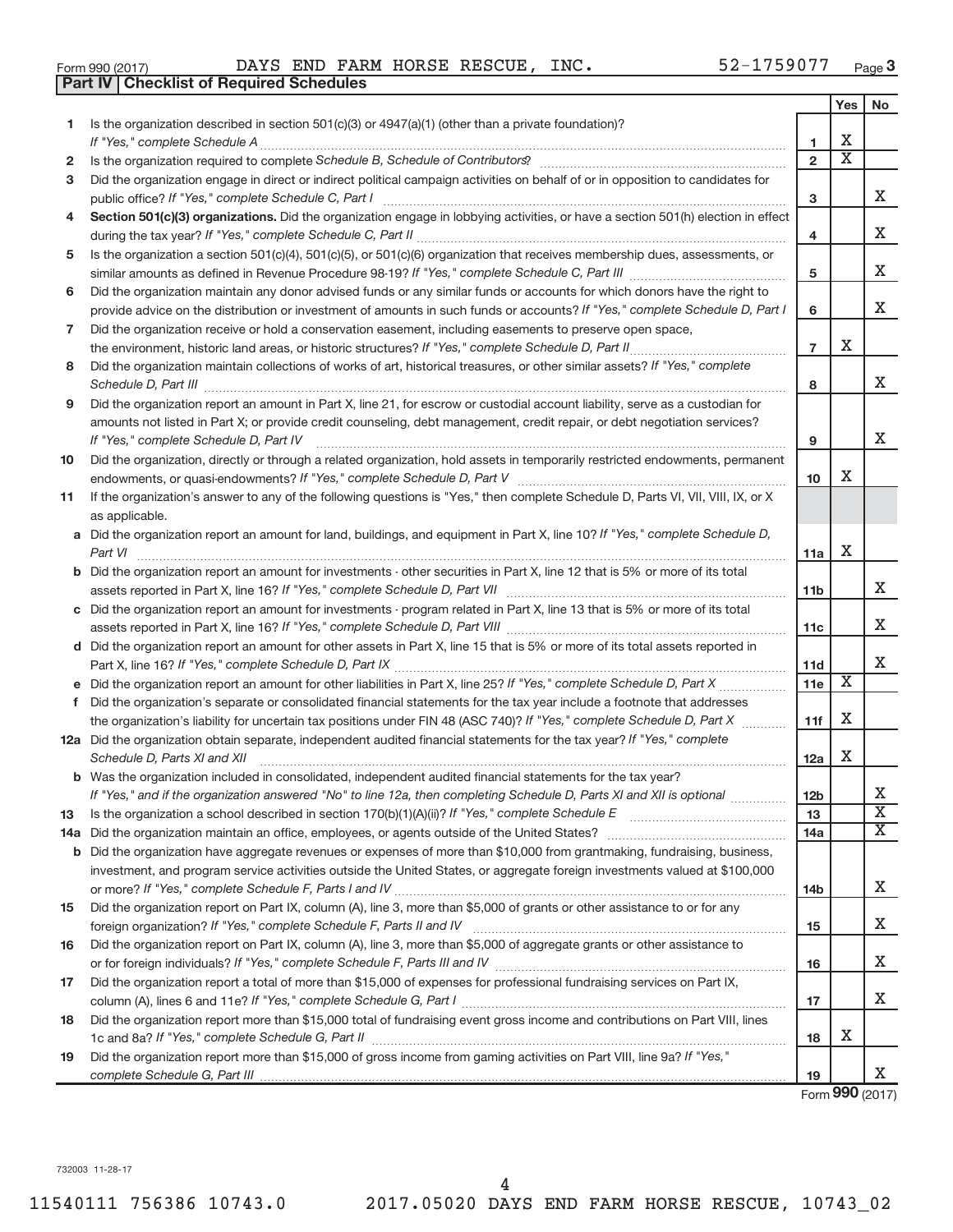|  | Form 990 (2017) |
|--|-----------------|
|  |                 |

Form 990 (2017) Page DAYS END FARM HORSE RESCUE, INC. 52-1759077

|    | <b>Part IV   Checklist of Required Schedules</b> (continued)                                                                      |                 |                         |    |
|----|-----------------------------------------------------------------------------------------------------------------------------------|-----------------|-------------------------|----|
|    |                                                                                                                                   |                 | Yes                     | No |
|    | 20a Did the organization operate one or more hospital facilities? If "Yes," complete Schedule H                                   | 20a             |                         | X  |
| b  |                                                                                                                                   | 20 <sub>b</sub> |                         |    |
| 21 | Did the organization report more than \$5,000 of grants or other assistance to any domestic organization or                       |                 |                         |    |
|    |                                                                                                                                   | 21              |                         | X  |
| 22 | Did the organization report more than \$5,000 of grants or other assistance to or for domestic individuals on                     |                 |                         |    |
|    |                                                                                                                                   | 22              |                         | х  |
| 23 | Did the organization answer "Yes" to Part VII, Section A, line 3, 4, or 5 about compensation of the organization's current        |                 |                         |    |
|    | and former officers, directors, trustees, key employees, and highest compensated employees? If "Yes," complete                    |                 |                         |    |
|    | Schedule J                                                                                                                        | 23              |                         | X  |
|    | 24a Did the organization have a tax-exempt bond issue with an outstanding principal amount of more than \$100,000 as of the       |                 |                         |    |
|    | last day of the year, that was issued after December 31, 2002? If "Yes," answer lines 24b through 24d and complete                |                 |                         |    |
|    | Schedule K. If "No", go to line 25a                                                                                               | 24a             |                         | X. |
| b  |                                                                                                                                   | 24 <sub>b</sub> |                         |    |
|    | Did the organization maintain an escrow account other than a refunding escrow at any time during the year to defease              |                 |                         |    |
|    |                                                                                                                                   | 24 <sub>c</sub> |                         |    |
|    |                                                                                                                                   | 24 <sub>d</sub> |                         |    |
|    | 25a Section 501(c)(3), 501(c)(4), and 501(c)(29) organizations. Did the organization engage in an excess benefit                  |                 |                         |    |
|    |                                                                                                                                   | 25a             |                         | x  |
| b  | Is the organization aware that it engaged in an excess benefit transaction with a disqualified person in a prior year, and        |                 |                         |    |
|    | that the transaction has not been reported on any of the organization's prior Forms 990 or 990-EZ? If "Yes," complete             |                 |                         |    |
|    | Schedule L, Part I                                                                                                                | 25 <sub>b</sub> |                         | х  |
| 26 | Did the organization report any amount on Part X, line 5, 6, or 22 for receivables from or payables to any current or             |                 |                         |    |
|    | former officers, directors, trustees, key employees, highest compensated employees, or disqualified persons? If "Yes,"            |                 |                         |    |
|    | complete Schedule L, Part II                                                                                                      | 26              |                         | х  |
| 27 | Did the organization provide a grant or other assistance to an officer, director, trustee, key employee, substantial              |                 |                         |    |
|    | contributor or employee thereof, a grant selection committee member, or to a 35% controlled entity or family member               |                 |                         |    |
|    |                                                                                                                                   | 27              |                         | x  |
| 28 | Was the organization a party to a business transaction with one of the following parties (see Schedule L, Part IV                 |                 |                         |    |
|    | instructions for applicable filing thresholds, conditions, and exceptions):                                                       |                 |                         |    |
| а  | A current or former officer, director, trustee, or key employee? If "Yes," complete Schedule L, Part IV                           | 28a             |                         | х  |
| b  | A family member of a current or former officer, director, trustee, or key employee? If "Yes," complete Schedule L, Part IV        | 28 <sub>b</sub> | $\overline{\textbf{x}}$ |    |
|    | c An entity of which a current or former officer, director, trustee, or key employee (or a family member thereof) was an officer, |                 |                         |    |
|    |                                                                                                                                   | 28c             | X                       |    |
| 29 |                                                                                                                                   | 29              | $\overline{\textbf{X}}$ |    |
| 30 | Did the organization receive contributions of art, historical treasures, or other similar assets, or qualified conservation       |                 |                         |    |
|    |                                                                                                                                   | 30              |                         | ▵  |
| 31 | Did the organization liquidate, terminate, or dissolve and cease operations?                                                      |                 |                         | x  |
|    |                                                                                                                                   | 31              |                         |    |
| 32 | Did the organization sell, exchange, dispose of, or transfer more than 25% of its net assets? If "Yes," complete                  |                 |                         | x  |
|    | Did the organization own 100% of an entity disregarded as separate from the organization under Regulations                        | 32              |                         |    |
| 33 |                                                                                                                                   | 33              |                         | x  |
| 34 | Was the organization related to any tax-exempt or taxable entity? If "Yes," complete Schedule R, Part II, III, or IV, and         |                 |                         |    |
|    | Part V, line 1                                                                                                                    | 34              |                         | х  |
|    |                                                                                                                                   | 35a             |                         | X  |
|    | b If "Yes" to line 35a, did the organization receive any payment from or engage in any transaction with a controlled entity       |                 |                         |    |
|    |                                                                                                                                   | 35 <sub>b</sub> |                         |    |
| 36 | Section 501(c)(3) organizations. Did the organization make any transfers to an exempt non-charitable related organization?        |                 |                         |    |
|    |                                                                                                                                   | 36              |                         | x  |
| 37 | Did the organization conduct more than 5% of its activities through an entity that is not a related organization                  |                 |                         |    |
|    |                                                                                                                                   | 37              |                         | x  |
| 38 | Did the organization complete Schedule O and provide explanations in Schedule O for Part VI, lines 11b and 19?                    |                 |                         |    |
|    |                                                                                                                                   | 38              | Х                       |    |

Form **990** (2017)

732004 11-28-17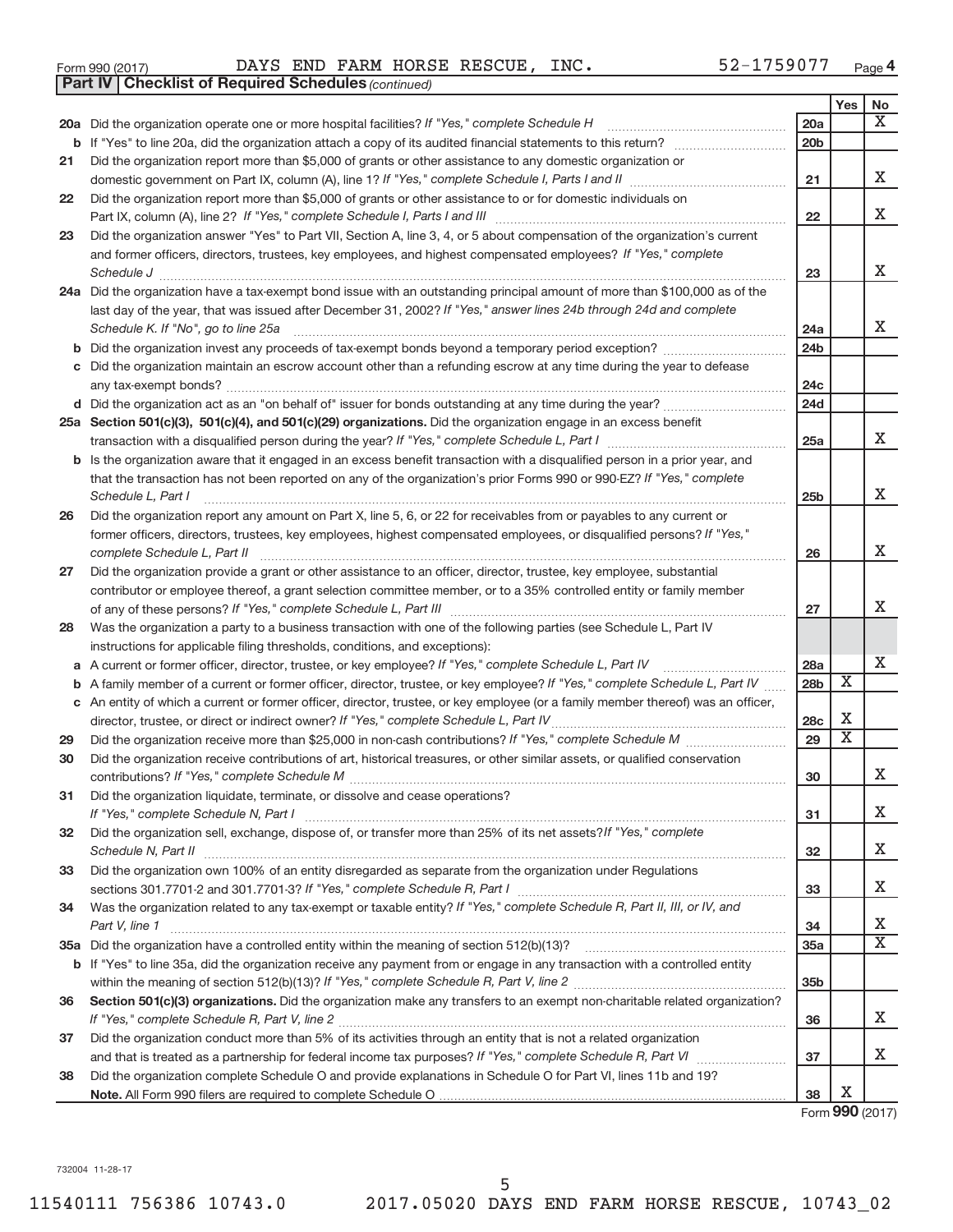|    | Part V<br><b>Statements Regarding Other IRS Filings and Tax Compliance</b><br>Check if Schedule O contains a response or note to any line in this Part V |                 |                          |                       |
|----|----------------------------------------------------------------------------------------------------------------------------------------------------------|-----------------|--------------------------|-----------------------|
|    |                                                                                                                                                          |                 | Yes                      | No                    |
|    | 37<br>1a                                                                                                                                                 |                 |                          |                       |
|    | 0<br>1 <sub>b</sub><br>Enter the number of Forms W-2G included in line 1a. Enter -0- if not applicable                                                   |                 |                          |                       |
|    | Did the organization comply with backup withholding rules for reportable payments to vendors and reportable gaming                                       |                 |                          |                       |
|    |                                                                                                                                                          | 1c              |                          |                       |
|    | 2a Enter the number of employees reported on Form W-3, Transmittal of Wage and Tax Statements,                                                           |                 |                          |                       |
|    | 22<br>filed for the calendar year ending with or within the year covered by this return <i>[[[[[[[[[[[[[[[]]]]</i> ]]<br>2a                              |                 |                          |                       |
|    | b If at least one is reported on line 2a, did the organization file all required federal employment tax returns?                                         | 2 <sub>b</sub>  | X                        |                       |
|    |                                                                                                                                                          |                 |                          |                       |
|    |                                                                                                                                                          | За              |                          | x                     |
|    | <b>b</b> If "Yes," has it filed a Form 990-T for this year? If "No," to line 3b, provide an explanation in Schedule O manumum                            | 3 <sub>b</sub>  |                          |                       |
|    | 4a At any time during the calendar year, did the organization have an interest in, or a signature or other authority over, a                             |                 |                          |                       |
|    | financial account in a foreign country (such as a bank account, securities account, or other financial account)?                                         | 4a              |                          | х                     |
|    | <b>b</b> If "Yes," enter the name of the foreign country:                                                                                                |                 |                          |                       |
|    | See instructions for filing requirements for FinCEN Form 114, Report of Foreign Bank and Financial Accounts (FBAR).                                      |                 |                          |                       |
|    |                                                                                                                                                          | 5a              |                          | х                     |
|    |                                                                                                                                                          | 5 <sub>b</sub>  |                          | X                     |
|    |                                                                                                                                                          | 5 <sub>c</sub>  |                          |                       |
|    | 6a Does the organization have annual gross receipts that are normally greater than \$100,000, and did the organization solicit                           |                 |                          |                       |
|    |                                                                                                                                                          | 6a              |                          | х                     |
|    | <b>b</b> If "Yes," did the organization include with every solicitation an express statement that such contributions or gifts                            |                 |                          |                       |
|    |                                                                                                                                                          | 6b              |                          |                       |
| 7  | Organizations that may receive deductible contributions under section 170(c).                                                                            |                 |                          |                       |
|    | Did the organization receive a payment in excess of \$75 made partly as a contribution and partly for goods and services provided to the payor?          | 7a              | х                        |                       |
|    |                                                                                                                                                          | 7b              | $\overline{\textbf{X}}$  |                       |
|    | c Did the organization sell, exchange, or otherwise dispose of tangible personal property for which it was required                                      |                 |                          |                       |
|    |                                                                                                                                                          | 7c              |                          | х                     |
|    | 7d                                                                                                                                                       |                 |                          |                       |
| е  | Did the organization receive any funds, directly or indirectly, to pay premiums on a personal benefit contract?                                          | 7e              |                          | х                     |
| f. | Did the organization, during the year, pay premiums, directly or indirectly, on a personal benefit contract?                                             | 7f              |                          | $\overline{\text{X}}$ |
|    | If the organization received a contribution of qualified intellectual property, did the organization file Form 8899 as required?                         | 7g              |                          |                       |
|    | h If the organization received a contribution of cars, boats, airplanes, or other vehicles, did the organization file a Form 1098-C?                     | 7h              |                          |                       |
| 8  | Sponsoring organizations maintaining donor advised funds. Did a donor advised fund maintained by the                                                     |                 |                          |                       |
|    |                                                                                                                                                          | 8               |                          |                       |
| 9  | Sponsoring organizations maintaining donor advised funds.                                                                                                |                 |                          |                       |
|    |                                                                                                                                                          | эа              |                          |                       |
|    | <b>b</b> Did the sponsoring organization make a distribution to a donor, donor advisor, or related person?                                               | 9b              |                          |                       |
| 10 | Section 501(c)(7) organizations. Enter:                                                                                                                  |                 |                          |                       |
| а  | 10a                                                                                                                                                      |                 |                          |                       |
| b  | Gross receipts, included on Form 990, Part VIII, line 12, for public use of club facilities<br>10 <sub>b</sub>                                           |                 |                          |                       |
| 11 | Section 501(c)(12) organizations. Enter:                                                                                                                 |                 |                          |                       |
| а  | 11a                                                                                                                                                      |                 |                          |                       |
|    | <b>b</b> Gross income from other sources (Do not net amounts due or paid to other sources against                                                        |                 |                          |                       |
|    | 11b                                                                                                                                                      |                 |                          |                       |
|    | 12a Section 4947(a)(1) non-exempt charitable trusts. Is the organization filing Form 990 in lieu of Form 1041?                                           | 12a             |                          |                       |
|    | <b>b</b> If "Yes," enter the amount of tax-exempt interest received or accrued during the year<br>12 <sub>b</sub>                                        |                 |                          |                       |
| 13 | Section 501(c)(29) qualified nonprofit health insurance issuers.                                                                                         |                 |                          |                       |
|    | a Is the organization licensed to issue qualified health plans in more than one state?                                                                   | 13a             |                          |                       |
|    | Note. See the instructions for additional information the organization must report on Schedule O.                                                        |                 |                          |                       |
|    | <b>b</b> Enter the amount of reserves the organization is required to maintain by the states in which the                                                |                 |                          |                       |
|    | 13 <sub>b</sub>                                                                                                                                          |                 |                          |                       |
|    | 13 <sub>c</sub>                                                                                                                                          |                 |                          |                       |
|    | 14a Did the organization receive any payments for indoor tanning services during the tax year?                                                           | 14a             |                          | x                     |
|    |                                                                                                                                                          | 14 <sub>b</sub> |                          |                       |
|    |                                                                                                                                                          |                 | $Form$ QQ $\Omega$ (2017 |                       |

Form (2017) **990**

732005 11-28-17

6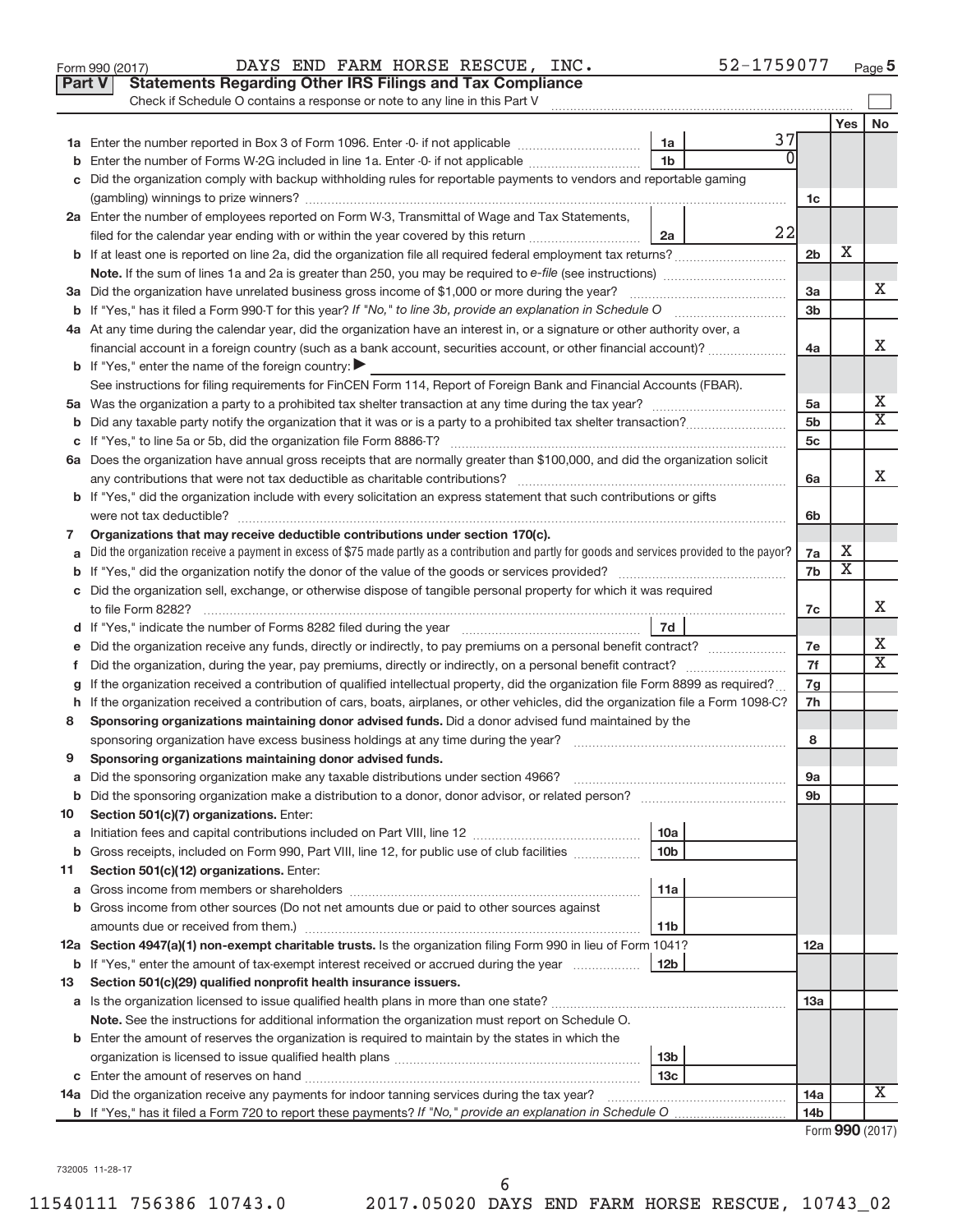| Form 990 (2017) |  |  |  |
|-----------------|--|--|--|
|-----------------|--|--|--|

Form 990 (2017) Page DAYS END FARM HORSE RESCUE, INC. 52-1759077

**Part VI** Governance, Management, and Disclosure For each "Yes" response to lines 2 through 7b below, and for a "No" response *to line 8a, 8b, or 10b below, describe the circumstances, processes, or changes in Schedule O. See instructions.*

|              |                                                                                                                                                                                                                               |    |  |   |                 |                         | $\mathbf{X}$ |  |
|--------------|-------------------------------------------------------------------------------------------------------------------------------------------------------------------------------------------------------------------------------|----|--|---|-----------------|-------------------------|--------------|--|
|              | <b>Section A. Governing Body and Management</b>                                                                                                                                                                               |    |  |   |                 |                         |              |  |
|              |                                                                                                                                                                                                                               |    |  |   |                 | Yes                     | No           |  |
|              | 1a Enter the number of voting members of the governing body at the end of the tax year                                                                                                                                        | 1a |  | 6 |                 |                         |              |  |
|              | If there are material differences in voting rights among members of the governing body, or if the governing                                                                                                                   |    |  |   |                 |                         |              |  |
|              | body delegated broad authority to an executive committee or similar committee, explain in Schedule O.                                                                                                                         |    |  |   |                 |                         |              |  |
| b            | Enter the number of voting members included in line 1a, above, who are independent <i>manumum</i>                                                                                                                             | 1b |  | 6 |                 |                         |              |  |
| $\mathbf{2}$ | Did any officer, director, trustee, or key employee have a family relationship or a business relationship with any other                                                                                                      |    |  |   |                 |                         |              |  |
|              | officer, director, trustee, or key employee?                                                                                                                                                                                  |    |  |   | $\overline{2}$  |                         |              |  |
| 3            | Did the organization delegate control over management duties customarily performed by or under the direct supervision                                                                                                         |    |  |   |                 |                         |              |  |
|              |                                                                                                                                                                                                                               |    |  |   | 3               |                         |              |  |
| 4            | Did the organization make any significant changes to its governing documents since the prior Form 990 was filed?                                                                                                              |    |  |   | 4               |                         |              |  |
| 5            |                                                                                                                                                                                                                               |    |  |   | 5               |                         |              |  |
| 6            |                                                                                                                                                                                                                               |    |  |   | 6               |                         |              |  |
| 7a           | Did the organization have members, stockholders, or other persons who had the power to elect or appoint one or                                                                                                                |    |  |   |                 |                         |              |  |
|              |                                                                                                                                                                                                                               |    |  |   |                 |                         |              |  |
|              | Are any governance decisions of the organization reserved to (or subject to approval by) members, stockholders, or                                                                                                            |    |  |   | 7a              |                         |              |  |
| b            |                                                                                                                                                                                                                               |    |  |   |                 |                         |              |  |
|              |                                                                                                                                                                                                                               |    |  |   | 7b              |                         |              |  |
| 8            | Did the organization contemporaneously document the meetings held or written actions undertaken during the year by the following:                                                                                             |    |  |   |                 |                         |              |  |
| а            |                                                                                                                                                                                                                               |    |  |   | 8a              | х                       |              |  |
| b            |                                                                                                                                                                                                                               |    |  |   | 8b              | $\overline{\mathbf{X}}$ |              |  |
| 9            | Is there any officer, director, trustee, or key employee listed in Part VII, Section A, who cannot be reached at the                                                                                                          |    |  |   |                 |                         |              |  |
|              |                                                                                                                                                                                                                               |    |  |   | 9               |                         |              |  |
|              | <b>Section B. Policies</b> (This Section B requests information about policies not required by the Internal Revenue Code.)                                                                                                    |    |  |   |                 |                         |              |  |
|              |                                                                                                                                                                                                                               |    |  |   |                 | Yes                     |              |  |
|              |                                                                                                                                                                                                                               |    |  |   | <b>10a</b>      |                         |              |  |
|              | <b>b</b> If "Yes," did the organization have written policies and procedures governing the activities of such chapters, affiliates,                                                                                           |    |  |   |                 |                         |              |  |
|              |                                                                                                                                                                                                                               |    |  |   | 10 <sub>b</sub> |                         |              |  |
|              | 11a Has the organization provided a complete copy of this Form 990 to all members of its governing body before filing the form?                                                                                               |    |  |   | 11a             | Χ                       |              |  |
| b            | Describe in Schedule O the process, if any, used by the organization to review this Form 990.                                                                                                                                 |    |  |   |                 |                         |              |  |
| 12a          | Did the organization have a written conflict of interest policy? If "No," go to line 13                                                                                                                                       |    |  |   | 12a             | х                       |              |  |
| b            | Were officers, directors, or trustees, and key employees required to disclose annually interests that could give rise to conflicts?                                                                                           |    |  |   | 12 <sub>b</sub> | $\overline{\textbf{X}}$ |              |  |
| С            | Did the organization regularly and consistently monitor and enforce compliance with the policy? If "Yes," describe                                                                                                            |    |  |   |                 |                         |              |  |
|              |                                                                                                                                                                                                                               |    |  |   | 12 <sub>c</sub> | Х                       |              |  |
| 13           |                                                                                                                                                                                                                               |    |  |   | 13              | $\overline{\textbf{X}}$ |              |  |
| 14           |                                                                                                                                                                                                                               |    |  |   | 14              | $\overline{\textbf{X}}$ |              |  |
| 15           | Did the process for determining compensation of the following persons include a review and approval by independent                                                                                                            |    |  |   |                 |                         |              |  |
|              | persons, comparability data, and contemporaneous substantiation of the deliberation and decision?                                                                                                                             |    |  |   |                 |                         |              |  |
|              | The organization's CEO, Executive Director, or top management official [111] [12] manument content of the organization's CEO, Executive Director, or top management official [11] manument content of the organization of the |    |  |   | 15a             | X                       |              |  |
| а            |                                                                                                                                                                                                                               |    |  |   |                 |                         |              |  |
|              |                                                                                                                                                                                                                               |    |  |   | 15 <sub>b</sub> |                         |              |  |
|              | If "Yes" to line 15a or 15b, describe the process in Schedule O (see instructions).                                                                                                                                           |    |  |   |                 |                         |              |  |
|              | 16a Did the organization invest in, contribute assets to, or participate in a joint venture or similar arrangement with a                                                                                                     |    |  |   |                 |                         |              |  |
|              | taxable entity during the year?                                                                                                                                                                                               |    |  |   | 16a             |                         |              |  |
|              | b If "Yes," did the organization follow a written policy or procedure requiring the organization to evaluate its participation                                                                                                |    |  |   |                 |                         |              |  |
|              | in joint venture arrangements under applicable federal tax law, and take steps to safeguard the organization's                                                                                                                |    |  |   |                 |                         |              |  |
|              | exempt status with respect to such arrangements?                                                                                                                                                                              |    |  |   | 16 <sub>b</sub> |                         |              |  |
|              | <b>Section C. Disclosure</b>                                                                                                                                                                                                  |    |  |   |                 |                         |              |  |
| 17           | List the states with which a copy of this Form 990 is required to be filed CT, FL, IL, MD, MI, NJ, NC, OH, VA, WA, MO                                                                                                         |    |  |   |                 |                         |              |  |
| 18           | Section 6104 requires an organization to make its Forms 1023 (or 1024 if applicable), 990, and 990-T (Section 501(c)(3)s only) available                                                                                      |    |  |   |                 |                         |              |  |
|              | for public inspection. Indicate how you made these available. Check all that apply.                                                                                                                                           |    |  |   |                 |                         |              |  |
|              |                                                                                                                                                                                                                               |    |  |   |                 |                         |              |  |
|              | $\lfloor x \rfloor$ Upon request<br>$ \mathbf{X} $ Own website<br>Another's website<br>Other (explain in Schedule O)                                                                                                          |    |  |   |                 |                         |              |  |
|              |                                                                                                                                                                                                                               |    |  |   |                 |                         |              |  |
|              | Describe in Schedule O whether (and if so, how) the organization made its governing documents, conflict of interest policy, and financial                                                                                     |    |  |   |                 |                         |              |  |
|              | statements available to the public during the tax year.                                                                                                                                                                       |    |  |   |                 |                         |              |  |
|              | State the name, address, and telephone number of the person who possesses the organization's books and records:                                                                                                               |    |  |   |                 |                         |              |  |
|              | MANAGEMENT - 410-442-1564                                                                                                                                                                                                     |    |  |   |                 |                         |              |  |
|              | 21797<br>1372 WOODBINE ROAD, WOODBINE, MD                                                                                                                                                                                     |    |  |   |                 |                         |              |  |
| 19<br>20     | 732006 11-28-17<br>7                                                                                                                                                                                                          |    |  |   |                 | Form 990 (2017)         |              |  |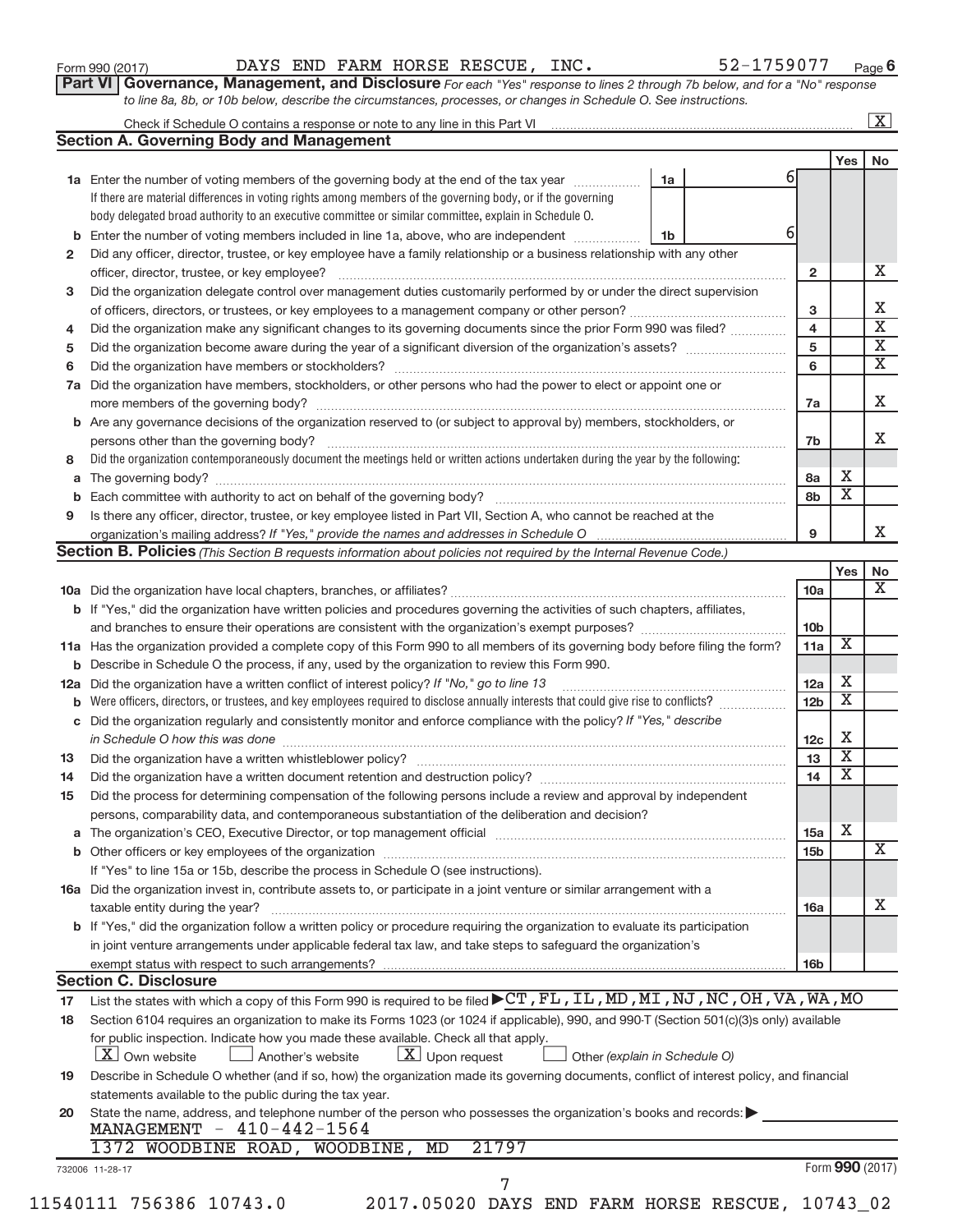$\begin{array}{c} \hline \end{array}$ 

| Part VII Compensation of Officers, Directors, Trustees, Key Employees, Highest Compensated |  |  |  |
|--------------------------------------------------------------------------------------------|--|--|--|
| <b>Employees, and Independent Contractors</b>                                              |  |  |  |

Check if Schedule O contains a response or note to any line in this Part VII

**Section A. Officers, Directors, Trustees, Key Employees, and Highest Compensated Employees**

**1a**  Complete this table for all persons required to be listed. Report compensation for the calendar year ending with or within the organization's tax year.

 $\bullet$  List all of the organization's current officers, directors, trustees (whether individuals or organizations), regardless of amount of compensation. Enter -0- in columns  $(D)$ ,  $(E)$ , and  $(F)$  if no compensation was paid.

**•** List all of the organization's **current** key employees, if any. See instructions for definition of "key employee."

**Examber 1** Current Lightest compensated employees (other than an officer, director, trustee, or key employee) who received reportable compensation (Box 5 of Form W-2 and/or Box 7 of Form 1099-MISC) of more than \$100,000 from the organization and any related organizations.

 $\bullet$  List all of the organization's former officers, key employees, and highest compensated employees who received more than \$100,000 of reportable compensation from the organization and any related organizations.

**•** List all of the organization's former directors or trustees that received, in the capacity as a former director or trustee of the organization, more than \$10,000 of reportable compensation from the organization and any related organizations.

List persons in the following order: individual trustees or directors; institutional trustees; officers; key employees; highest compensated employees; and former such persons.

Check this box if neither the organization nor any related organization compensated any current officer, director, or trustee.  $\overline{\phantom{a}}$ 

| (A)                           | (B)               |                                |                                                                  | (C)                     |              |                                 |        | (D)             | (E)                           | (F)                   |
|-------------------------------|-------------------|--------------------------------|------------------------------------------------------------------|-------------------------|--------------|---------------------------------|--------|-----------------|-------------------------------|-----------------------|
| Name and Title                | Average           |                                | (do not check more than one                                      |                         | Position     |                                 |        | Reportable      | Reportable                    | Estimated             |
|                               | hours per         |                                | box, unless person is both an<br>officer and a director/trustee) |                         |              |                                 |        | compensation    | compensation                  | amount of             |
|                               | week<br>(list any |                                |                                                                  |                         |              |                                 |        | from<br>the     | from related<br>organizations | other<br>compensation |
|                               | hours for         |                                |                                                                  |                         |              |                                 |        | organization    | (W-2/1099-MISC)               | from the              |
|                               | related           |                                |                                                                  |                         |              |                                 |        | (W-2/1099-MISC) |                               | organization          |
|                               | organizations     |                                |                                                                  |                         |              |                                 |        |                 |                               | and related           |
|                               | below             | Individual trustee or director | Institutional trustee                                            | Officer                 | Key employee | Highest compensated<br>employee | Former |                 |                               | organizations         |
| BRITTANY EBBERTT<br>(1)       | line)<br>4.00     |                                |                                                                  |                         |              |                                 |        |                 |                               |                       |
| VICE CHAIR                    |                   | $\mathbf X$                    |                                                                  | $\mathbf X$             |              |                                 |        | 0.              | 0.                            | $0$ .                 |
| (2)<br>CHRISTOPHER SCHAEFER   | 4.00              |                                |                                                                  |                         |              |                                 |        |                 |                               |                       |
| <b>TREASURER</b>              |                   | $\mathbf X$                    |                                                                  | $\overline{\mathbf{X}}$ |              |                                 |        | 0.              | 0.                            | $0$ .                 |
| ALEXANDRA M. LEDBETTER<br>(3) | 8.00              |                                |                                                                  |                         |              |                                 |        |                 |                               |                       |
| <b>CHAIR</b>                  |                   | $\mathbf X$                    |                                                                  | $\overline{\mathbf{X}}$ |              |                                 |        | 0.              | $\mathbf 0$ .                 | $\mathbf 0$ .         |
| (4)<br>KATHRYN MICHEL         | 1.00              |                                |                                                                  |                         |              |                                 |        |                 |                               |                       |
| <b>SECRETARY</b>              |                   | $\mathbf X$                    |                                                                  | $\mathbf X$             |              |                                 |        | 0.              | $\mathbf 0$ .                 | $\mathbf 0$ .         |
| (5)<br><b>LINDSEY GROFF</b>   | 2.00              |                                |                                                                  |                         |              |                                 |        |                 |                               |                       |
| <b>MEMBER</b>                 |                   | $\mathbf X$                    |                                                                  |                         |              |                                 |        | 0.              | $\mathbf 0$ .                 | $\mathbf 0$ .         |
| (6)<br>ELISA HARVEY           | 2.00              |                                |                                                                  |                         |              |                                 |        |                 |                               |                       |
| <b>MEMBER</b>                 |                   | $\mathbf X$                    |                                                                  |                         |              |                                 |        | 0.              | 0.                            | $0$ .                 |
| JILL HOWSON<br>(7)            | 2.00              |                                |                                                                  |                         |              |                                 |        |                 |                               |                       |
| <b>MEMBER</b>                 |                   | $\mathbf X$                    |                                                                  |                         |              |                                 |        | 0.              | 0.                            | $\mathbf 0$ .         |
| (8)<br>LAURIE MAGNINO         | 2.00              |                                |                                                                  |                         |              |                                 |        |                 |                               |                       |
| <b>MEMBER</b>                 |                   | $\mathbf X$                    |                                                                  |                         |              |                                 |        | 0.              | $\mathbf 0$ .                 | $\mathbf 0$ .         |
| (9)<br>CAROLYN NORDBERG       | 2.00              |                                |                                                                  |                         |              |                                 |        |                 |                               |                       |
| <b>MEMBER</b>                 |                   | X                              |                                                                  |                         |              |                                 |        | 0.              | 0.                            | $0$ .                 |
| (10) WAYNE WILLOUGHBY         | 2.00              |                                |                                                                  |                         |              |                                 |        |                 |                               |                       |
| <b>MEMBER</b>                 |                   | $\mathbf X$                    |                                                                  |                         |              |                                 |        | 0.              | 0.                            | $\mathbf 0$ .         |
| (11) ERIN OCHOA               | 50.00             |                                |                                                                  |                         |              |                                 |        |                 |                               |                       |
| CEO                           |                   |                                |                                                                  | $\overline{\text{X}}$   |              |                                 |        | 74,980.         | 0.                            | 4,884.                |
|                               |                   |                                |                                                                  |                         |              |                                 |        |                 |                               |                       |
|                               |                   |                                |                                                                  |                         |              |                                 |        |                 |                               |                       |
|                               |                   |                                |                                                                  |                         |              |                                 |        |                 |                               |                       |
|                               |                   |                                |                                                                  |                         |              |                                 |        |                 |                               |                       |
|                               |                   |                                |                                                                  |                         |              |                                 |        |                 |                               |                       |
|                               |                   |                                |                                                                  |                         |              |                                 |        |                 |                               |                       |
|                               |                   |                                |                                                                  |                         |              |                                 |        |                 |                               |                       |
|                               |                   |                                |                                                                  |                         |              |                                 |        |                 |                               |                       |
|                               |                   |                                |                                                                  |                         |              |                                 |        |                 |                               |                       |
|                               |                   |                                |                                                                  |                         |              |                                 |        |                 |                               |                       |
|                               |                   |                                |                                                                  |                         |              |                                 |        |                 |                               |                       |
|                               |                   |                                |                                                                  |                         |              |                                 |        |                 |                               | $000 \approx 1$       |

732007 11-28-17

8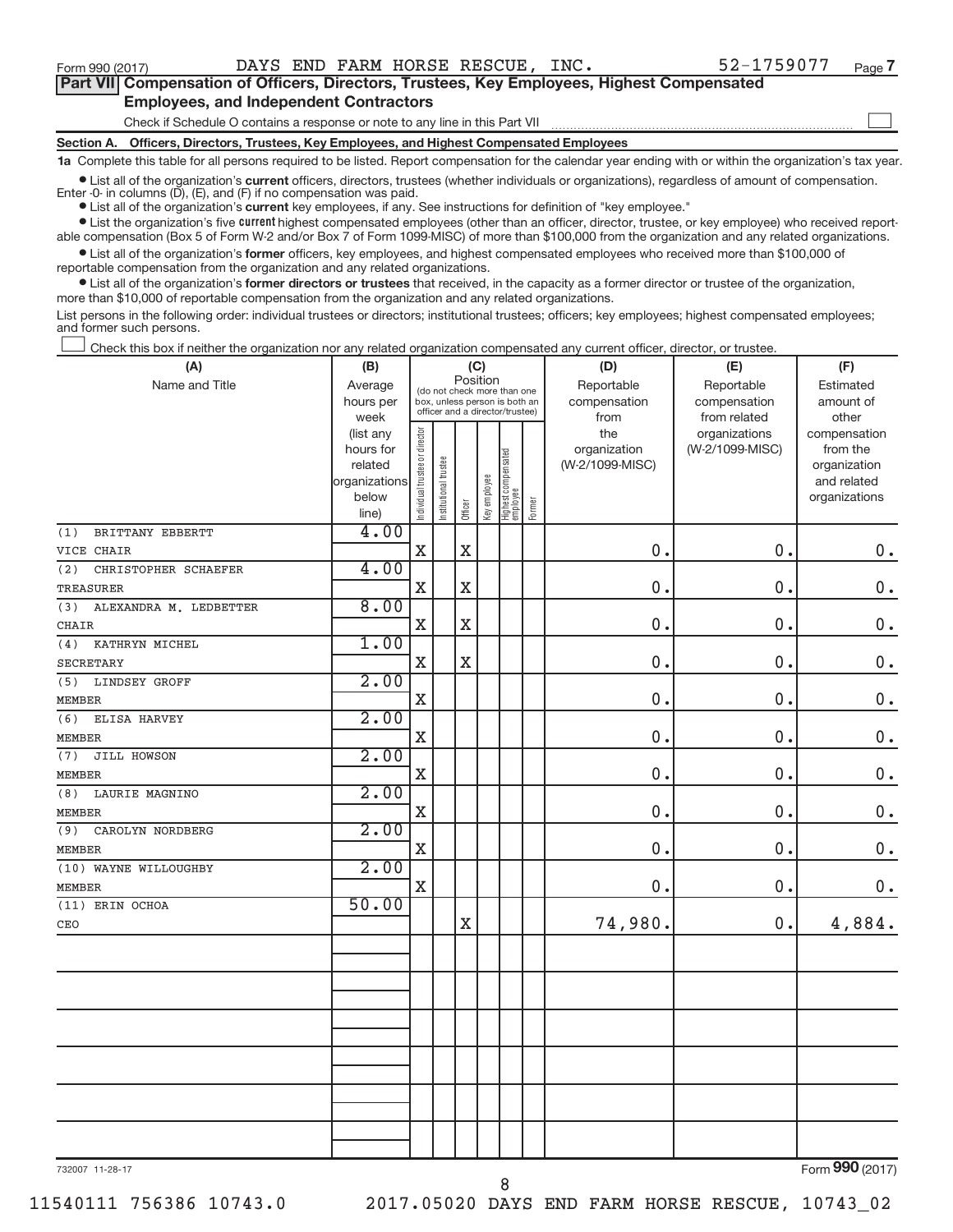|   |                 | Form 990 (2017)                                                                                     | DAYS END FARM HORSE RESCUE, INC. |     |                        |                                |                       |          |              |                                                                  |        |                                                                                                                                      | 52-1759077      |                  |     |                          | Page 8           |
|---|-----------------|-----------------------------------------------------------------------------------------------------|----------------------------------|-----|------------------------|--------------------------------|-----------------------|----------|--------------|------------------------------------------------------------------|--------|--------------------------------------------------------------------------------------------------------------------------------------|-----------------|------------------|-----|--------------------------|------------------|
|   | <b>Part VII</b> |                                                                                                     |                                  |     |                        |                                |                       |          |              |                                                                  |        | Section A. Officers, Directors, Trustees, Key Employees, and Highest Compensated Employees (continued)                               |                 |                  |     |                          |                  |
|   |                 | (A)                                                                                                 |                                  |     | (B)                    |                                |                       | (C)      |              |                                                                  |        | (D)                                                                                                                                  | (E)             |                  |     | (F)                      |                  |
|   |                 | Name and title                                                                                      |                                  |     | Average                |                                |                       | Position |              | (do not check more than one                                      |        | Reportable                                                                                                                           | Reportable      |                  |     | Estimated                |                  |
|   |                 |                                                                                                     |                                  |     | hours per              |                                |                       |          |              | box, unless person is both an<br>officer and a director/trustee) |        | compensation                                                                                                                         | compensation    |                  |     | amount of                |                  |
|   |                 |                                                                                                     |                                  |     | week                   |                                |                       |          |              |                                                                  |        | from                                                                                                                                 | from related    |                  |     | other                    |                  |
|   |                 |                                                                                                     |                                  |     | (list any<br>hours for |                                |                       |          |              |                                                                  |        | the                                                                                                                                  | organizations   |                  |     | compensation             |                  |
|   |                 |                                                                                                     |                                  |     | related                | Individual trustee or director |                       |          |              |                                                                  |        | organization<br>(W-2/1099-MISC)                                                                                                      | (W-2/1099-MISC) |                  |     | from the<br>organization |                  |
|   |                 |                                                                                                     |                                  |     | organizations          |                                |                       |          |              |                                                                  |        |                                                                                                                                      |                 |                  |     | and related              |                  |
|   |                 |                                                                                                     |                                  |     | below                  |                                | Institutional trustee |          | Key employee |                                                                  |        |                                                                                                                                      |                 |                  |     | organizations            |                  |
|   |                 |                                                                                                     |                                  |     | line)                  |                                |                       | Officer  |              | Highest compensated<br>  employee                                | Former |                                                                                                                                      |                 |                  |     |                          |                  |
|   |                 |                                                                                                     |                                  |     |                        |                                |                       |          |              |                                                                  |        |                                                                                                                                      |                 |                  |     |                          |                  |
|   |                 |                                                                                                     |                                  |     |                        |                                |                       |          |              |                                                                  |        |                                                                                                                                      |                 |                  |     |                          |                  |
|   |                 |                                                                                                     |                                  |     |                        |                                |                       |          |              |                                                                  |        |                                                                                                                                      |                 |                  |     |                          |                  |
|   |                 |                                                                                                     |                                  |     |                        |                                |                       |          |              |                                                                  |        |                                                                                                                                      |                 |                  |     |                          |                  |
|   |                 |                                                                                                     |                                  |     |                        |                                |                       |          |              |                                                                  |        |                                                                                                                                      |                 |                  |     |                          |                  |
|   |                 |                                                                                                     |                                  |     |                        |                                |                       |          |              |                                                                  |        |                                                                                                                                      |                 |                  |     |                          |                  |
|   |                 |                                                                                                     |                                  |     |                        |                                |                       |          |              |                                                                  |        |                                                                                                                                      |                 |                  |     |                          |                  |
|   |                 |                                                                                                     |                                  |     |                        |                                |                       |          |              |                                                                  |        |                                                                                                                                      |                 |                  |     |                          |                  |
|   |                 |                                                                                                     |                                  |     |                        |                                |                       |          |              |                                                                  |        |                                                                                                                                      |                 |                  |     |                          |                  |
|   |                 |                                                                                                     |                                  |     |                        |                                |                       |          |              |                                                                  |        |                                                                                                                                      |                 |                  |     |                          |                  |
|   |                 |                                                                                                     |                                  |     |                        |                                |                       |          |              |                                                                  |        |                                                                                                                                      |                 |                  |     |                          |                  |
|   |                 |                                                                                                     |                                  |     |                        |                                |                       |          |              |                                                                  |        |                                                                                                                                      |                 |                  |     |                          |                  |
|   |                 |                                                                                                     |                                  |     |                        |                                |                       |          |              |                                                                  |        |                                                                                                                                      |                 |                  |     |                          |                  |
|   |                 |                                                                                                     |                                  |     |                        |                                |                       |          |              |                                                                  |        |                                                                                                                                      |                 |                  |     |                          |                  |
|   |                 |                                                                                                     |                                  |     |                        |                                |                       |          |              |                                                                  |        |                                                                                                                                      |                 |                  |     |                          |                  |
|   |                 |                                                                                                     |                                  |     |                        |                                |                       |          |              |                                                                  |        |                                                                                                                                      |                 |                  |     |                          |                  |
|   |                 |                                                                                                     |                                  |     |                        |                                |                       |          |              |                                                                  |        |                                                                                                                                      |                 |                  |     |                          |                  |
|   |                 |                                                                                                     |                                  |     |                        |                                |                       |          |              |                                                                  |        |                                                                                                                                      |                 |                  |     |                          |                  |
|   |                 | 1b Sub-total                                                                                        |                                  |     |                        |                                |                       |          |              |                                                                  |        | 74,980.                                                                                                                              |                 | $\overline{0}$ . |     | 4,884.                   |                  |
|   |                 | c Total from continuation sheets to Part VII, Section A [11, 11, 11, 11]                            |                                  |     |                        |                                |                       |          |              |                                                                  |        | $\overline{0}$ .                                                                                                                     |                 | σ.               |     |                          | $\overline{0}$ . |
|   |                 |                                                                                                     |                                  |     |                        |                                |                       |          |              |                                                                  |        | 74,980.                                                                                                                              |                 | $\overline{0}$ . |     | 4,884.                   |                  |
| 2 |                 |                                                                                                     |                                  |     |                        |                                |                       |          |              |                                                                  |        | Total number of individuals (including but not limited to those listed above) who received more than \$100,000 of reportable         |                 |                  |     |                          |                  |
|   |                 | compensation from the organization $\blacktriangleright$                                            |                                  |     |                        |                                |                       |          |              |                                                                  |        |                                                                                                                                      |                 |                  |     |                          | 0                |
|   |                 |                                                                                                     |                                  |     |                        |                                |                       |          |              |                                                                  |        |                                                                                                                                      |                 |                  |     | Yes                      | No               |
| 3 |                 |                                                                                                     |                                  |     |                        |                                |                       |          |              |                                                                  |        | Did the organization list any former officer, director, or trustee, key employee, or highest compensated employee on                 |                 |                  |     |                          |                  |
|   |                 |                                                                                                     |                                  |     |                        |                                |                       |          |              |                                                                  |        |                                                                                                                                      |                 |                  | 3   |                          | x                |
|   |                 |                                                                                                     |                                  |     |                        |                                |                       |          |              |                                                                  |        | For any individual listed on line 1a, is the sum of reportable compensation and other compensation from the organization             |                 |                  |     |                          |                  |
|   |                 | and related organizations greater than \$150,000? If "Yes," complete Schedule J for such individual |                                  |     |                        |                                |                       |          |              |                                                                  |        |                                                                                                                                      |                 |                  | 4   |                          | х                |
| 5 |                 |                                                                                                     |                                  |     |                        |                                |                       |          |              |                                                                  |        | Did any person listed on line 1a receive or accrue compensation from any unrelated organization or individual for services           |                 |                  |     |                          |                  |
|   |                 |                                                                                                     |                                  |     |                        |                                |                       |          |              |                                                                  |        |                                                                                                                                      |                 |                  | 5   |                          | х                |
|   |                 | <b>Section B. Independent Contractors</b>                                                           |                                  |     |                        |                                |                       |          |              |                                                                  |        |                                                                                                                                      |                 |                  |     |                          |                  |
| 1 |                 |                                                                                                     |                                  |     |                        |                                |                       |          |              |                                                                  |        | Complete this table for your five highest compensated independent contractors that received more than \$100,000 of compensation from |                 |                  |     |                          |                  |
|   |                 |                                                                                                     |                                  |     |                        |                                |                       |          |              |                                                                  |        | the organization. Report compensation for the calendar year ending with or within the organization's tax year.                       |                 |                  |     |                          |                  |
|   |                 |                                                                                                     | Name and business address        | (A) |                        |                                |                       |          |              |                                                                  |        | (B)<br>Description of services                                                                                                       |                 |                  | (C) | Compensation             |                  |
|   |                 |                                                                                                     |                                  |     |                        |                                | <b>NONE</b>           |          |              |                                                                  |        |                                                                                                                                      |                 |                  |     |                          |                  |
|   |                 |                                                                                                     |                                  |     |                        |                                |                       |          |              |                                                                  |        |                                                                                                                                      |                 |                  |     |                          |                  |
|   |                 |                                                                                                     |                                  |     |                        |                                |                       |          |              |                                                                  |        |                                                                                                                                      |                 |                  |     |                          |                  |
|   |                 |                                                                                                     |                                  |     |                        |                                |                       |          |              |                                                                  |        |                                                                                                                                      |                 |                  |     |                          |                  |
|   |                 |                                                                                                     |                                  |     |                        |                                |                       |          |              |                                                                  |        |                                                                                                                                      |                 |                  |     |                          |                  |
|   |                 |                                                                                                     |                                  |     |                        |                                |                       |          |              |                                                                  |        |                                                                                                                                      |                 |                  |     |                          |                  |
|   |                 |                                                                                                     |                                  |     |                        |                                |                       |          |              |                                                                  |        |                                                                                                                                      |                 |                  |     |                          |                  |
|   |                 |                                                                                                     |                                  |     |                        |                                |                       |          |              |                                                                  |        |                                                                                                                                      |                 |                  |     |                          |                  |
|   |                 |                                                                                                     |                                  |     |                        |                                |                       |          |              |                                                                  |        |                                                                                                                                      |                 |                  |     |                          |                  |
|   |                 |                                                                                                     |                                  |     |                        |                                |                       |          |              |                                                                  |        |                                                                                                                                      |                 |                  |     |                          |                  |
|   |                 |                                                                                                     |                                  |     |                        |                                |                       |          |              |                                                                  |        |                                                                                                                                      |                 |                  |     |                          |                  |
| 2 |                 |                                                                                                     |                                  |     |                        |                                |                       |          | U            |                                                                  |        | Total number of independent contractors (including but not limited to those listed above) who received more than                     |                 |                  |     |                          |                  |
|   |                 | \$100,000 of compensation from the organization                                                     |                                  |     |                        |                                |                       |          |              |                                                                  |        |                                                                                                                                      |                 |                  |     |                          |                  |
|   |                 |                                                                                                     |                                  |     |                        |                                |                       |          |              |                                                                  |        |                                                                                                                                      |                 |                  |     |                          | Form 990 (2017)  |

732008 11-28-17

9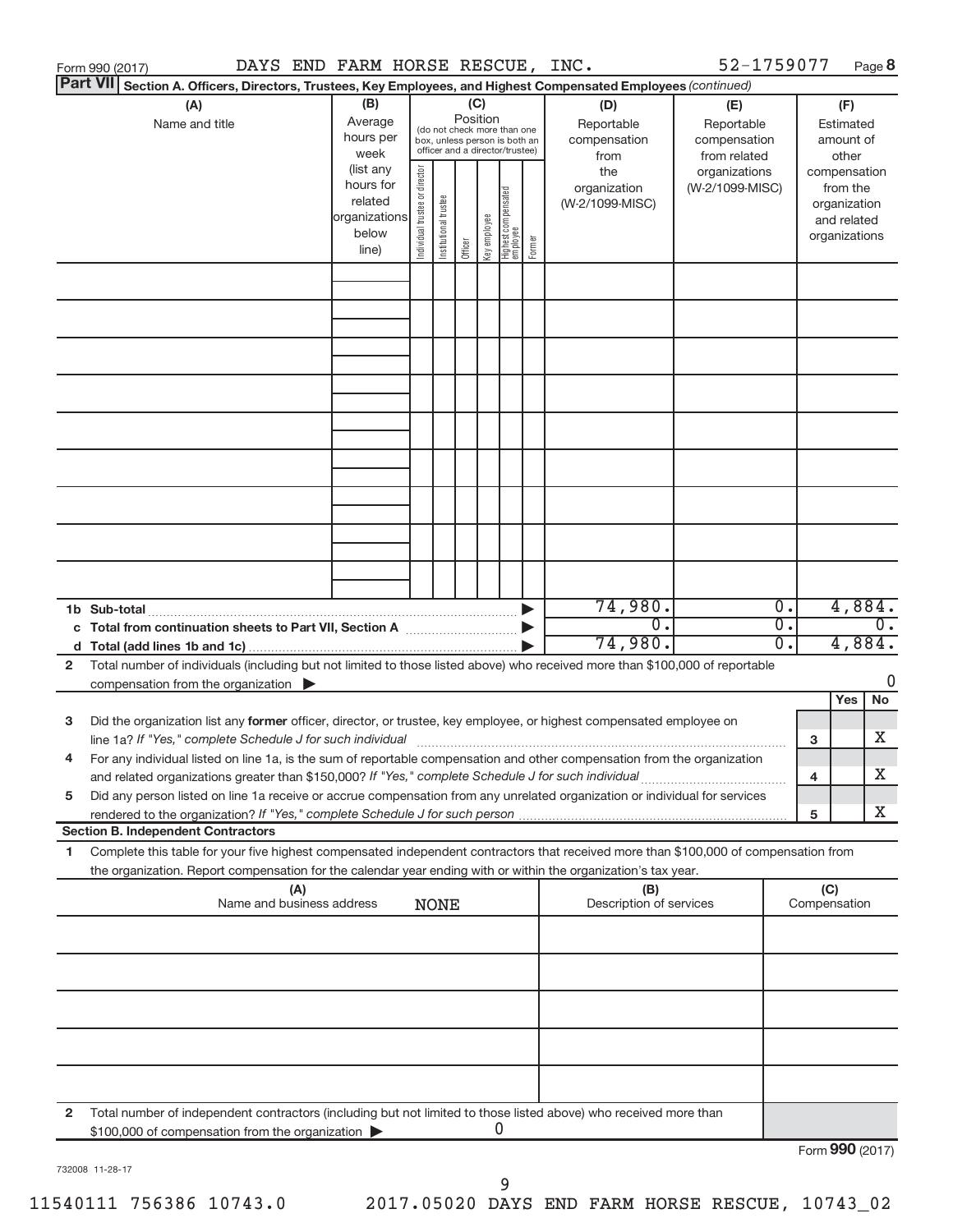|                                                           | <b>Part VIII</b> | <b>Statement of Revenue</b>                                                                                           |                                          |                      |                                                 |                                         |                                                                    |
|-----------------------------------------------------------|------------------|-----------------------------------------------------------------------------------------------------------------------|------------------------------------------|----------------------|-------------------------------------------------|-----------------------------------------|--------------------------------------------------------------------|
|                                                           |                  |                                                                                                                       |                                          |                      |                                                 |                                         |                                                                    |
|                                                           |                  |                                                                                                                       |                                          | (A)<br>Total revenue | (B)<br>Related or<br>exempt function<br>revenue | (C)<br>Unrelated<br>business<br>revenue | (D)<br>Revenue excluded<br>from tax under<br>sections<br>512 - 514 |
|                                                           |                  | 1 a Federated campaigns                                                                                               | 1a                                       |                      |                                                 |                                         |                                                                    |
| Contributions, Gifts, Grants<br>and Other Similar Amounts |                  |                                                                                                                       | 1 <sub>b</sub>                           |                      |                                                 |                                         |                                                                    |
|                                                           |                  |                                                                                                                       | 32,748.<br>1 <sub>c</sub>                |                      |                                                 |                                         |                                                                    |
|                                                           |                  | d Related organizations                                                                                               | 1 <sub>d</sub>                           |                      |                                                 |                                         |                                                                    |
|                                                           |                  | e Government grants (contributions)                                                                                   | 1e                                       |                      |                                                 |                                         |                                                                    |
|                                                           |                  | f All other contributions, gifts, grants, and                                                                         |                                          |                      |                                                 |                                         |                                                                    |
|                                                           |                  | similar amounts not included above                                                                                    | $_{1f}$   1, 855, 116.                   |                      |                                                 |                                         |                                                                    |
|                                                           |                  | g Noncash contributions included in lines 1a-1f: \$                                                                   | 230,210                                  |                      |                                                 |                                         |                                                                    |
|                                                           |                  |                                                                                                                       | $\blacktriangleright$                    | 1,887,864.           |                                                 |                                         |                                                                    |
|                                                           |                  |                                                                                                                       | <b>Business Code</b><br>611710           | 128,725.             | 128,725.                                        |                                         |                                                                    |
|                                                           | 2a               | HORSE CARE & EDUCATION                                                                                                |                                          |                      |                                                 |                                         |                                                                    |
|                                                           | b                | the control of the control of the control of the control of                                                           |                                          |                      |                                                 |                                         |                                                                    |
|                                                           | c<br>d           | <u> 1989 - Johann Barbara, martin amerikan basar dan berasal dalam basar dalam basar dalam basar dalam basar dala</u> |                                          |                      |                                                 |                                         |                                                                    |
| Program Service<br>Revenue                                |                  | <u> 1980 - Johann Barbara, martin amerikan basar dan berasal dalam basar dalam basar dalam basar dalam basar dala</u> |                                          |                      |                                                 |                                         |                                                                    |
|                                                           |                  |                                                                                                                       |                                          |                      |                                                 |                                         |                                                                    |
|                                                           |                  |                                                                                                                       | ь                                        | 128,725.             |                                                 |                                         |                                                                    |
|                                                           | 3                | Investment income (including dividends, interest, and                                                                 |                                          |                      |                                                 |                                         |                                                                    |
|                                                           |                  |                                                                                                                       | ▶                                        | 4,228.               |                                                 |                                         | 4,228.                                                             |
|                                                           | 4                | Income from investment of tax-exempt bond proceeds                                                                    |                                          |                      |                                                 |                                         |                                                                    |
|                                                           | 5                |                                                                                                                       |                                          |                      |                                                 |                                         |                                                                    |
|                                                           |                  |                                                                                                                       | (i) Real<br>(ii) Personal                |                      |                                                 |                                         |                                                                    |
|                                                           |                  | <b>6 a</b> Gross rents                                                                                                |                                          |                      |                                                 |                                         |                                                                    |
|                                                           |                  | <b>b</b> Less: rental expenses                                                                                        |                                          |                      |                                                 |                                         |                                                                    |
|                                                           |                  | c Rental income or (loss)                                                                                             |                                          |                      |                                                 |                                         |                                                                    |
|                                                           |                  |                                                                                                                       |                                          |                      |                                                 |                                         |                                                                    |
|                                                           |                  | 7 a Gross amount from sales of                                                                                        | (i) Securities<br>(ii) Other<br>12, 267. |                      |                                                 |                                         |                                                                    |
|                                                           |                  | assets other than inventory<br><b>b</b> Less: cost or other basis                                                     |                                          |                      |                                                 |                                         |                                                                    |
|                                                           |                  | and sales expenses                                                                                                    | 13,992.                                  |                      |                                                 |                                         |                                                                    |
|                                                           |                  |                                                                                                                       | $-1,725.$                                |                      |                                                 |                                         |                                                                    |
|                                                           |                  |                                                                                                                       | $\blacktriangleright$                    | $-1,725.$            |                                                 |                                         | $-1,725.$                                                          |
|                                                           |                  | 8 a Gross income from fundraising events (not                                                                         |                                          |                      |                                                 |                                         |                                                                    |
| <b>Other Revenue</b>                                      |                  | $32,748.$ of<br>including \$                                                                                          |                                          |                      |                                                 |                                         |                                                                    |
|                                                           |                  | contributions reported on line 1c). See                                                                               |                                          |                      |                                                 |                                         |                                                                    |
|                                                           |                  |                                                                                                                       | $a$ 245, 454.                            |                      |                                                 |                                         |                                                                    |
|                                                           |                  |                                                                                                                       | $b\overline{104,904}$                    |                      |                                                 |                                         |                                                                    |
|                                                           |                  | c Net income or (loss) from fundraising events                                                                        | .                                        | 140,550.             |                                                 |                                         | 140,550.                                                           |
|                                                           |                  | 9 a Gross income from gaming activities. See                                                                          |                                          |                      |                                                 |                                         |                                                                    |
|                                                           |                  |                                                                                                                       |                                          |                      |                                                 |                                         |                                                                    |
|                                                           |                  | c Net income or (loss) from gaming activities                                                                         | b<br>▶                                   |                      |                                                 |                                         |                                                                    |
|                                                           |                  | 10 a Gross sales of inventory, less returns                                                                           | .                                        |                      |                                                 |                                         |                                                                    |
|                                                           |                  |                                                                                                                       | 42,432.<br>a                             |                      |                                                 |                                         |                                                                    |
|                                                           |                  |                                                                                                                       | 13,945<br>$\mathbf b$                    |                      |                                                 |                                         |                                                                    |
|                                                           |                  | c Net income or (loss) from sales of inventory                                                                        |                                          | 28,487.              | 28,487.                                         |                                         |                                                                    |
|                                                           |                  | Miscellaneous Revenue                                                                                                 | <b>Business Code</b>                     |                      |                                                 |                                         |                                                                    |
|                                                           |                  | 11 a INSURANCE CLAIM REIMBU                                                                                           | 900099                                   | 15,362.              |                                                 |                                         | 15, 362.                                                           |
|                                                           | b                | <b>MISCELLANEOUS</b>                                                                                                  | 900099                                   | 278.                 |                                                 |                                         | 278.                                                               |
|                                                           | c                |                                                                                                                       |                                          |                      |                                                 |                                         |                                                                    |
|                                                           |                  |                                                                                                                       |                                          |                      |                                                 |                                         |                                                                    |
|                                                           |                  |                                                                                                                       | $\blacktriangleright$                    | 15,640.              |                                                 |                                         |                                                                    |
|                                                           | 12               |                                                                                                                       |                                          | 2, 203, 769.         | 157, 212.                                       | $\overline{0}$ .                        | 158,693.                                                           |
|                                                           | 732009 11-28-17  |                                                                                                                       |                                          |                      |                                                 |                                         | Form 990 (2017)                                                    |

Form 990 (2017) **DAYS END FARM HORSE RESCUE, INC.** 52-1759077 Page

**9**

10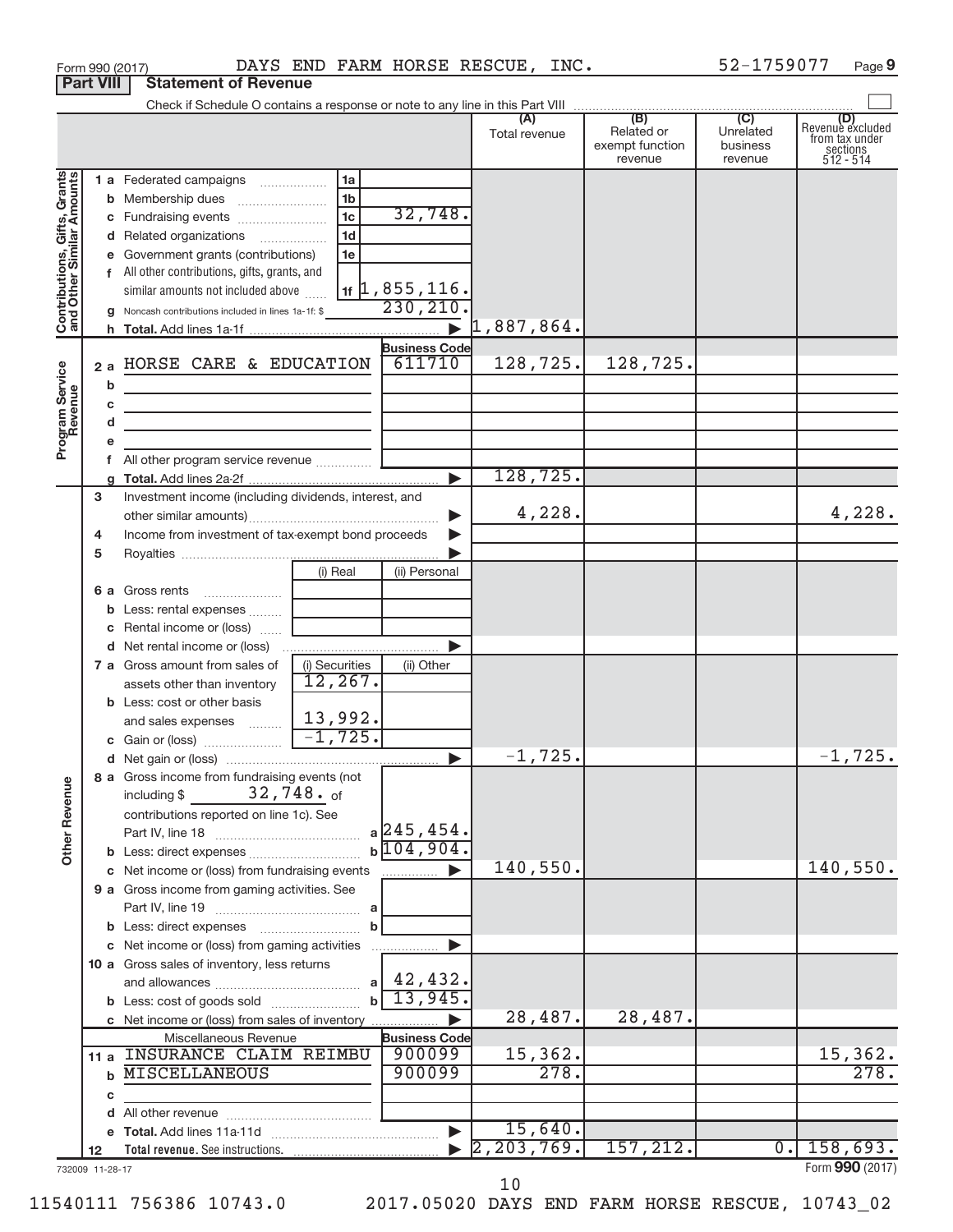**Part IX Statement of Functional Expenses** 

Form 990 (2017) Page DAYS END FARM HORSE RESCUE, INC. 52-1759077

52-1759077 Page 10

|              | Section 501(c)(3) and 501(c)(4) organizations must complete all columns. All other organizations must complete column (A).                                                                                  |                |                             |                                    |                         |  |  |  |  |  |  |
|--------------|-------------------------------------------------------------------------------------------------------------------------------------------------------------------------------------------------------------|----------------|-----------------------------|------------------------------------|-------------------------|--|--|--|--|--|--|
|              | Check if Schedule O contains a response or note to any line in this Part IX                                                                                                                                 | (A)            | (B)                         | (C)                                | (D)                     |  |  |  |  |  |  |
|              | Do not include amounts reported on lines 6b,<br>7b, 8b, 9b, and 10b of Part VIII.                                                                                                                           | Total expenses | Program service<br>expenses | Management and<br>general expenses | Fundraising<br>expenses |  |  |  |  |  |  |
| 1.           | Grants and other assistance to domestic organizations                                                                                                                                                       |                |                             |                                    |                         |  |  |  |  |  |  |
|              | and domestic governments. See Part IV, line 21                                                                                                                                                              |                |                             |                                    |                         |  |  |  |  |  |  |
| $\mathbf{2}$ | Grants and other assistance to domestic                                                                                                                                                                     |                |                             |                                    |                         |  |  |  |  |  |  |
|              | individuals. See Part IV, line 22                                                                                                                                                                           |                |                             |                                    |                         |  |  |  |  |  |  |
| 3            | Grants and other assistance to foreign                                                                                                                                                                      |                |                             |                                    |                         |  |  |  |  |  |  |
|              | organizations, foreign governments, and foreign                                                                                                                                                             |                |                             |                                    |                         |  |  |  |  |  |  |
|              | individuals. See Part IV, lines 15 and 16                                                                                                                                                                   |                |                             |                                    |                         |  |  |  |  |  |  |
| 4            | Benefits paid to or for members                                                                                                                                                                             |                |                             |                                    |                         |  |  |  |  |  |  |
| 5            | Compensation of current officers, directors,                                                                                                                                                                |                |                             |                                    |                         |  |  |  |  |  |  |
|              | trustees, and key employees                                                                                                                                                                                 | 80,825.        | 68,702.                     | 12,123.                            |                         |  |  |  |  |  |  |
| 6            | Compensation not included above, to disqualified                                                                                                                                                            |                |                             |                                    |                         |  |  |  |  |  |  |
|              | persons (as defined under section 4958(f)(1)) and                                                                                                                                                           |                |                             |                                    |                         |  |  |  |  |  |  |
|              | persons described in section 4958(c)(3)(B)                                                                                                                                                                  |                |                             |                                    |                         |  |  |  |  |  |  |
| 7            |                                                                                                                                                                                                             | 476,660.       | 399,770.                    | 63,638.                            | 13,252.                 |  |  |  |  |  |  |
| 8            | Pension plan accruals and contributions (include                                                                                                                                                            | 9,486.         | 7,948.                      |                                    |                         |  |  |  |  |  |  |
|              | section 401(k) and 403(b) employer contributions)                                                                                                                                                           | 76,444.        | 64, 128.                    | 1,274.<br>10,376.                  | $\frac{264}{1,940}$ .   |  |  |  |  |  |  |
| 9            |                                                                                                                                                                                                             | 42,980.        | 36,076.                     | 5,861.                             | 1,043.                  |  |  |  |  |  |  |
| 10           |                                                                                                                                                                                                             |                |                             |                                    |                         |  |  |  |  |  |  |
| 11           | Fees for services (non-employees):                                                                                                                                                                          |                |                             |                                    |                         |  |  |  |  |  |  |
| a            |                                                                                                                                                                                                             |                |                             |                                    |                         |  |  |  |  |  |  |
| b            |                                                                                                                                                                                                             | 28,045.        |                             | 28,045.                            |                         |  |  |  |  |  |  |
| с            |                                                                                                                                                                                                             |                |                             |                                    |                         |  |  |  |  |  |  |
|              | Professional fundraising services. See Part IV, line 17                                                                                                                                                     |                |                             |                                    |                         |  |  |  |  |  |  |
| е            | Investment management fees                                                                                                                                                                                  |                |                             |                                    |                         |  |  |  |  |  |  |
| f.<br>g      | Other. (If line 11g amount exceeds 10% of line 25,                                                                                                                                                          |                |                             |                                    |                         |  |  |  |  |  |  |
|              | column (A) amount, list line 11g expenses on Sch O.)                                                                                                                                                        | 125,607.       | 110,016.                    | 15,559.                            | 32.                     |  |  |  |  |  |  |
| 12           |                                                                                                                                                                                                             | 19,039.        | 15,447.                     | 2,895.                             | 697.                    |  |  |  |  |  |  |
| 13           |                                                                                                                                                                                                             | 57,911.        | 35,487.                     | 2,680.                             | 19,744.                 |  |  |  |  |  |  |
| 14           |                                                                                                                                                                                                             | 9,729.         | 8,166.                      | 1,327.                             | 236.                    |  |  |  |  |  |  |
| 15           |                                                                                                                                                                                                             |                |                             |                                    |                         |  |  |  |  |  |  |
| 16           |                                                                                                                                                                                                             | 153,043.       | 139, 112.                   | 12,232.                            | 1,699.                  |  |  |  |  |  |  |
| 17           |                                                                                                                                                                                                             |                |                             |                                    |                         |  |  |  |  |  |  |
| 18           | Payments of travel or entertainment expenses                                                                                                                                                                |                |                             |                                    |                         |  |  |  |  |  |  |
|              | for any federal, state, or local public officials                                                                                                                                                           |                |                             |                                    |                         |  |  |  |  |  |  |
| 19           | Conferences, conventions, and meetings                                                                                                                                                                      |                |                             |                                    |                         |  |  |  |  |  |  |
| 20           | Interest                                                                                                                                                                                                    |                |                             |                                    |                         |  |  |  |  |  |  |
| 21           |                                                                                                                                                                                                             |                |                             |                                    |                         |  |  |  |  |  |  |
| 22           | Depreciation, depletion, and amortization                                                                                                                                                                   | 53, 268.       | 47,358.                     | 5,910.                             |                         |  |  |  |  |  |  |
| 23           | Insurance                                                                                                                                                                                                   |                |                             |                                    |                         |  |  |  |  |  |  |
| 24           | Other expenses. Itemize expenses not covered<br>above. (List miscellaneous expenses in line 24e. If line<br>24e amount exceeds 10% of line 25, column (A)<br>amount, list line 24e expenses on Schedule O.) |                |                             |                                    |                         |  |  |  |  |  |  |
|              | CONTRIBUTED MATERIALS                                                                                                                                                                                       | 216, 217.      | 216, 217.                   |                                    |                         |  |  |  |  |  |  |
| b            | <b>SUPPLIES</b>                                                                                                                                                                                             | 162,458.       | 160, 537.                   | 1,631.                             | 290.                    |  |  |  |  |  |  |
|              | PUBLIC AWARENESS AND<br>ED                                                                                                                                                                                  | 38, 269.       | 38, 269.                    |                                    |                         |  |  |  |  |  |  |
| d            | EQUIPMENT RENTAL AND<br>MA                                                                                                                                                                                  | 35,474.        | 33,893.                     | 1,342.                             | 239.                    |  |  |  |  |  |  |
|              | e All other expenses                                                                                                                                                                                        | 9,729.         | 9,116.                      | 600.                               | 13.                     |  |  |  |  |  |  |
| 25           | Total functional expenses. Add lines 1 through 24e                                                                                                                                                          | 1,595,184.     | 1,390,242.                  | 165,493.                           | 39,449.                 |  |  |  |  |  |  |
| 26           | Joint costs. Complete this line only if the organization                                                                                                                                                    |                |                             |                                    |                         |  |  |  |  |  |  |
|              | reported in column (B) joint costs from a combined                                                                                                                                                          |                |                             |                                    |                         |  |  |  |  |  |  |
|              | educational campaign and fundraising solicitation.                                                                                                                                                          |                |                             |                                    |                         |  |  |  |  |  |  |
|              | Check here<br>if following SOP 98-2 (ASC 958-720)                                                                                                                                                           |                |                             |                                    |                         |  |  |  |  |  |  |

732010 11-28-17

Form (2017) **990**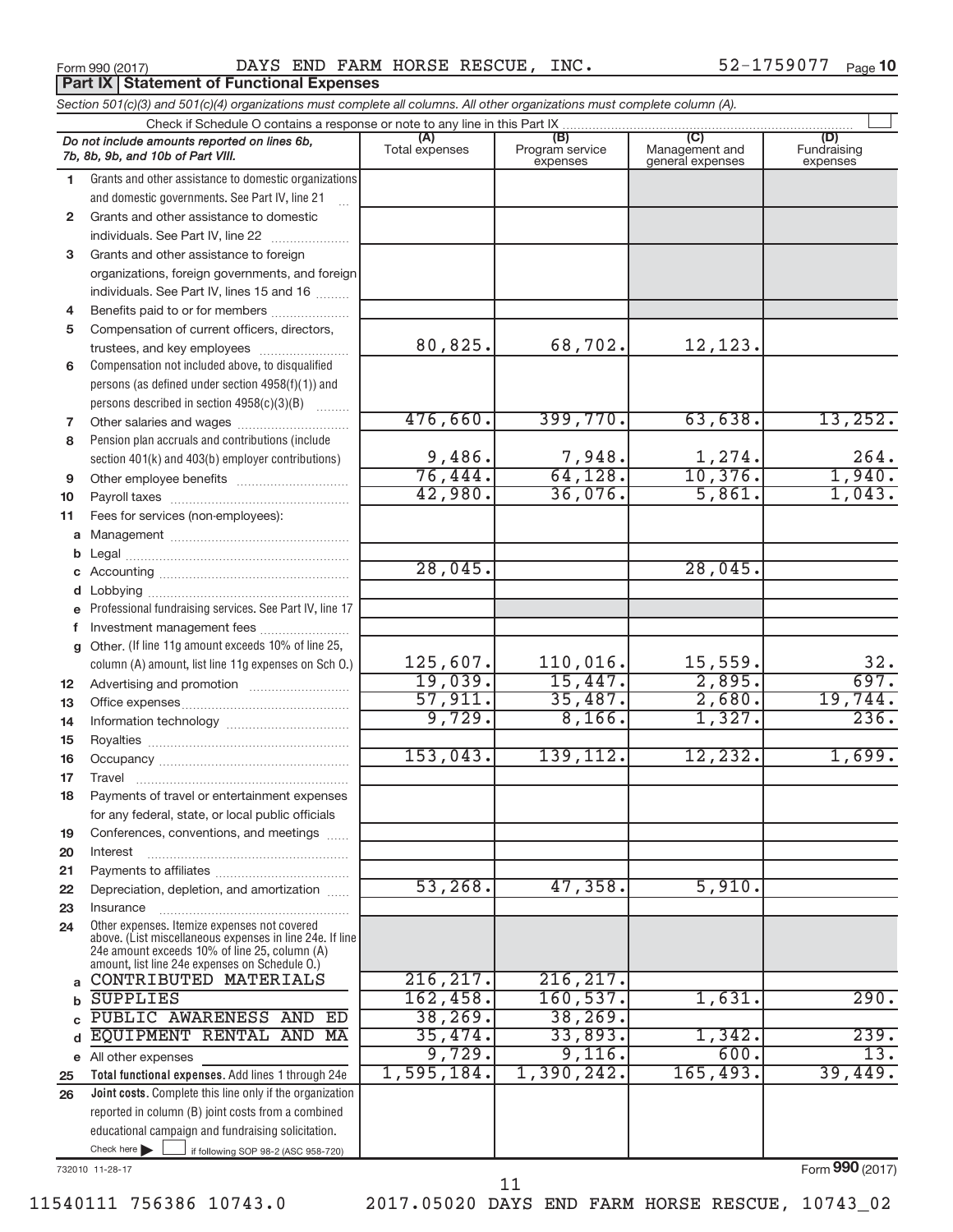| Form 990 (2017) | DAYS END FARM HORSE RESCUE, I |  |  |  | INC. | 52-1759077 | Page 11 |
|-----------------|-------------------------------|--|--|--|------|------------|---------|
|-----------------|-------------------------------|--|--|--|------|------------|---------|

|                             |    |                                                                                                                                                                                                                               |  |    | (A)<br>Beginning of year |                         | (B)<br>End of year |
|-----------------------------|----|-------------------------------------------------------------------------------------------------------------------------------------------------------------------------------------------------------------------------------|--|----|--------------------------|-------------------------|--------------------|
|                             | 1  |                                                                                                                                                                                                                               |  |    | 463, 424.                | $\blacksquare$          | 1,601,435.         |
|                             | 2  |                                                                                                                                                                                                                               |  |    | 108,070.                 | $\overline{\mathbf{2}}$ | 108, 365.          |
|                             | з  |                                                                                                                                                                                                                               |  |    | 367,828.                 | $\mathbf{3}$            | 76,001.            |
|                             | 4  |                                                                                                                                                                                                                               |  |    | 38, 175.                 | $\overline{\mathbf{4}}$ | 2,610.             |
|                             | 5  | Loans and other receivables from current and former officers, directors,                                                                                                                                                      |  |    |                          |                         |                    |
|                             |    | trustees, key employees, and highest compensated employees. Complete                                                                                                                                                          |  |    |                          |                         |                    |
|                             |    | Part II of Schedule L                                                                                                                                                                                                         |  |    |                          | 5                       |                    |
|                             | 6  | Loans and other receivables from other disqualified persons (as defined under                                                                                                                                                 |  |    |                          |                         |                    |
|                             |    | section 4958(f)(1)), persons described in section 4958(c)(3)(B), and contributing                                                                                                                                             |  |    |                          |                         |                    |
|                             |    | employers and sponsoring organizations of section 501(c)(9) voluntary                                                                                                                                                         |  |    |                          |                         |                    |
|                             |    | employees' beneficiary organizations (see instr). Complete Part II of Sch L                                                                                                                                                   |  |    | 6                        |                         |                    |
| Assets                      | 7  |                                                                                                                                                                                                                               |  |    |                          | $\overline{7}$          |                    |
|                             | 8  |                                                                                                                                                                                                                               |  |    |                          | 8                       |                    |
|                             | 9  | Prepaid expenses and deferred charges [11] [11] Prepaid expenses and deferred charges [11] [11] Martin Marian Marian Marian Marian Marian Marian Marian Marian Marian Marian Marian Marian Marian Marian Marian Marian Marian |  |    | 34,471.                  | $\boldsymbol{9}$        | 29,628.            |
|                             |    | 10a Land, buildings, and equipment: cost or other                                                                                                                                                                             |  |    |                          |                         |                    |
|                             |    |                                                                                                                                                                                                                               |  |    |                          |                         |                    |
|                             |    | <b>b</b> Less: accumulated depreciation                                                                                                                                                                                       |  |    | 1,323,012.               | 10 <sub>c</sub>         | 1,365,911.         |
|                             | 11 |                                                                                                                                                                                                                               |  |    | 194,669.                 | 11                      | 222,870.           |
|                             | 12 |                                                                                                                                                                                                                               |  |    | 12                       |                         |                    |
|                             | 13 |                                                                                                                                                                                                                               |  |    | 13                       |                         |                    |
|                             | 14 |                                                                                                                                                                                                                               |  | 14 |                          |                         |                    |
|                             | 15 |                                                                                                                                                                                                                               |  |    | 130,785.                 | 15                      | 134, 259.          |
|                             | 16 |                                                                                                                                                                                                                               |  |    | 2,660,434.               | 16                      | 3,541,079.         |
|                             | 17 |                                                                                                                                                                                                                               |  |    | 62,822.                  | 17                      | 89,441.            |
|                             | 18 |                                                                                                                                                                                                                               |  | 18 |                          |                         |                    |
|                             | 19 |                                                                                                                                                                                                                               |  |    | 19                       | 107,780.                |                    |
|                             | 20 |                                                                                                                                                                                                                               |  |    |                          | 20                      |                    |
|                             | 21 | Escrow or custodial account liability. Complete Part IV of Schedule D                                                                                                                                                         |  |    |                          | 21                      |                    |
|                             | 22 | Loans and other payables to current and former officers, directors, trustees,                                                                                                                                                 |  |    |                          |                         |                    |
|                             |    | key employees, highest compensated employees, and disqualified persons.                                                                                                                                                       |  |    |                          |                         |                    |
| Liabilities                 |    |                                                                                                                                                                                                                               |  |    |                          | 22                      |                    |
|                             | 23 | Secured mortgages and notes payable to unrelated third parties                                                                                                                                                                |  |    | 834,506.                 | 23                      | 798,809.           |
|                             | 24 | Unsecured notes and loans payable to unrelated third parties                                                                                                                                                                  |  |    |                          | 24                      |                    |
|                             | 25 | Other liabilities (including federal income tax, payables to related third                                                                                                                                                    |  |    |                          |                         |                    |
|                             |    | parties, and other liabilities not included on lines 17-24). Complete Part X of                                                                                                                                               |  |    | 0.                       |                         | 158,030.           |
|                             | 26 | Schedule D                                                                                                                                                                                                                    |  |    | 897, 328.                | 25<br>26                | 1,154,060.         |
|                             |    | Organizations that follow SFAS 117 (ASC 958), check here $\blacktriangleright \begin{array}{c} \boxed{X} \end{array}$ and                                                                                                     |  |    |                          |                         |                    |
|                             |    | complete lines 27 through 29, and lines 33 and 34.                                                                                                                                                                            |  |    |                          |                         |                    |
|                             | 27 |                                                                                                                                                                                                                               |  |    | 1,523,291.               | 27                      | 2, 131, 074.       |
|                             | 28 |                                                                                                                                                                                                                               |  |    | 109,030.                 | 28                      | 121,686.           |
|                             | 29 | Permanently restricted net assets                                                                                                                                                                                             |  |    | 130,785.                 | 29                      | 134, 259.          |
|                             |    | Organizations that do not follow SFAS 117 (ASC 958), check here $\blacktriangleright$                                                                                                                                         |  |    |                          |                         |                    |
|                             |    | and complete lines 30 through 34.                                                                                                                                                                                             |  |    |                          |                         |                    |
| Net Assets or Fund Balances | 30 |                                                                                                                                                                                                                               |  |    |                          | 30                      |                    |
|                             | 31 | Paid-in or capital surplus, or land, building, or equipment fund                                                                                                                                                              |  |    |                          | 31                      |                    |
|                             | 32 | Retained earnings, endowment, accumulated income, or other funds                                                                                                                                                              |  |    |                          | 32                      |                    |
|                             | 33 |                                                                                                                                                                                                                               |  |    | 1,763,106.               | 33                      | 2,387,019.         |
|                             | 34 |                                                                                                                                                                                                                               |  |    | 2,660,434.               | 34                      | 3,541,079.         |
|                             |    |                                                                                                                                                                                                                               |  |    |                          |                         | Form 990 (2017)    |

**Part X Balance Sheet**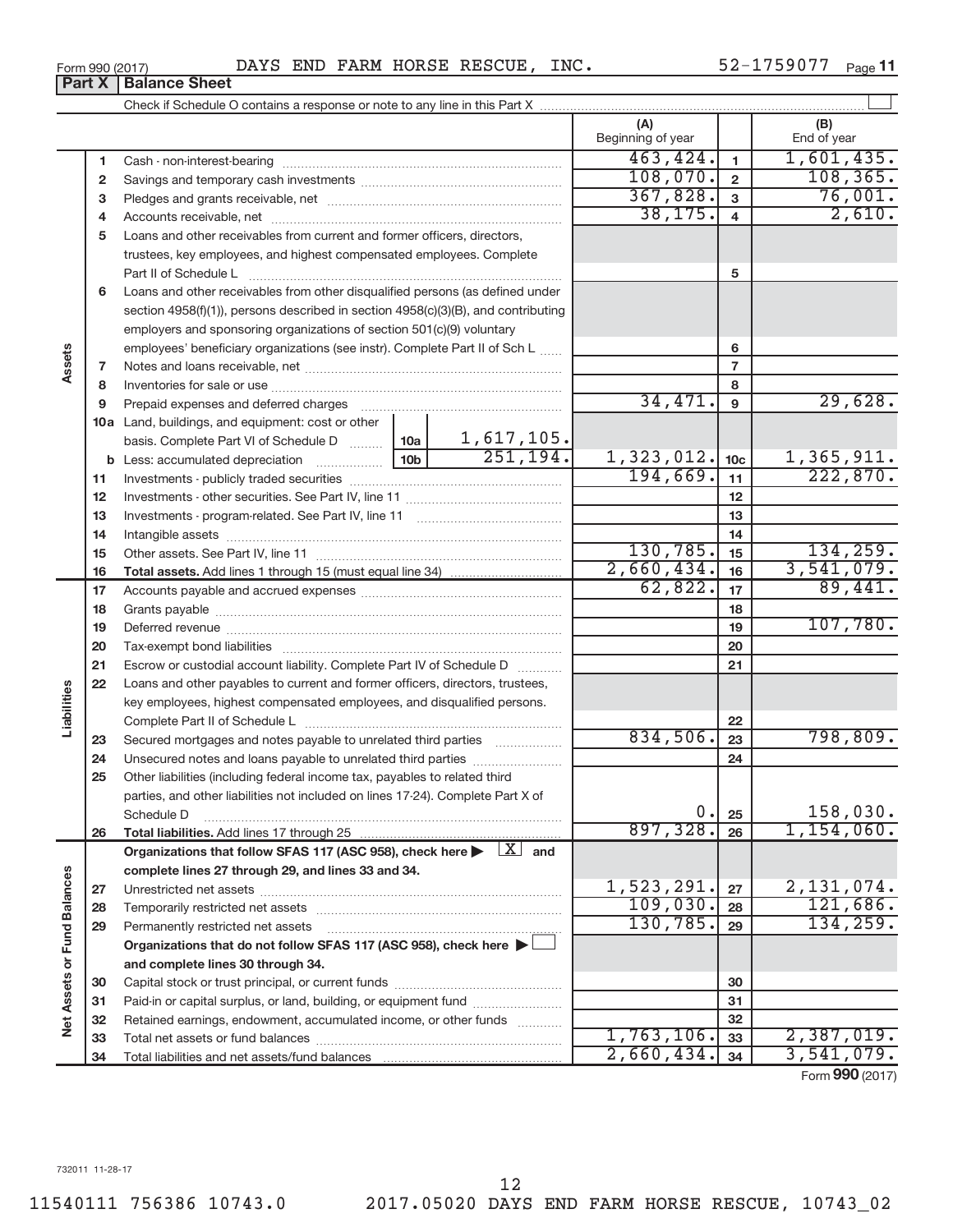|              | DAYS END FARM HORSE RESCUE, INC.<br>Form 990 (2017)                                                                                                                                                                            | 52-1759077              |                |     | Page 12                     |
|--------------|--------------------------------------------------------------------------------------------------------------------------------------------------------------------------------------------------------------------------------|-------------------------|----------------|-----|-----------------------------|
|              | Part XI<br><b>Reconciliation of Net Assets</b>                                                                                                                                                                                 |                         |                |     |                             |
|              |                                                                                                                                                                                                                                |                         |                |     |                             |
|              |                                                                                                                                                                                                                                |                         |                |     |                             |
| 1            |                                                                                                                                                                                                                                | $\mathbf{1}$            | 2, 203, 769.   |     |                             |
| $\mathbf{2}$ |                                                                                                                                                                                                                                | $\overline{2}$          | 1,595,184.     |     |                             |
| 3            |                                                                                                                                                                                                                                | 3                       |                |     | 608,585.                    |
| 4            |                                                                                                                                                                                                                                | $\overline{\mathbf{4}}$ | 1,763,106.     |     |                             |
| 5            | Net unrealized gains (losses) on investments [111] matter in the contract of the contract of the contract of the contract of the contract of the contract of the contract of the contract of the contract of the contract of t | 5                       |                |     | 15,328.                     |
| 6            |                                                                                                                                                                                                                                | 6                       |                |     |                             |
| 7            | Investment expenses                                                                                                                                                                                                            | $\overline{7}$          |                |     |                             |
| 8            |                                                                                                                                                                                                                                | 8                       |                |     |                             |
| 9            |                                                                                                                                                                                                                                | 9                       |                |     | $\overline{0}$ .            |
| 10           | Net assets or fund balances at end of year. Combine lines 3 through 9 (must equal Part X, line 33,                                                                                                                             |                         |                |     |                             |
|              | column (B))                                                                                                                                                                                                                    | 10                      | 2,387,019.     |     |                             |
|              | <b>Part XII Financial Statements and Reporting</b>                                                                                                                                                                             |                         |                |     |                             |
|              |                                                                                                                                                                                                                                |                         |                |     | X                           |
|              |                                                                                                                                                                                                                                |                         |                | Yes | <b>No</b>                   |
| 1            | $\mathbf{X}$ Accrual<br>Accounting method used to prepare the Form 990: [13] Cash<br>$\Box$ Other                                                                                                                              |                         |                |     |                             |
|              | If the organization changed its method of accounting from a prior year or checked "Other," explain in Schedule O.                                                                                                              |                         |                |     |                             |
|              |                                                                                                                                                                                                                                |                         | 2a             |     | X                           |
|              | If "Yes," check a box below to indicate whether the financial statements for the year were compiled or reviewed on a                                                                                                           |                         |                |     |                             |
|              | separate basis, consolidated basis, or both:                                                                                                                                                                                   |                         |                |     |                             |
|              | Consolidated basis<br>Both consolidated and separate basis<br>Separate basis                                                                                                                                                   |                         |                |     |                             |
|              |                                                                                                                                                                                                                                |                         | 2 <sub>b</sub> | х   |                             |
|              | If "Yes," check a box below to indicate whether the financial statements for the year were audited on a separate basis,                                                                                                        |                         |                |     |                             |
|              | consolidated basis, or both:                                                                                                                                                                                                   |                         |                |     |                             |
|              | $X$ Separate basis<br>Both consolidated and separate basis<br>Consolidated basis                                                                                                                                               |                         |                |     |                             |
|              | c If "Yes" to line 2a or 2b, does the organization have a committee that assumes responsibility for oversight of the audit,                                                                                                    |                         |                |     |                             |
|              |                                                                                                                                                                                                                                |                         | 2c             | х   |                             |
|              | If the organization changed either its oversight process or selection process during the tax year, explain in Schedule O.                                                                                                      |                         |                |     |                             |
|              | 3a As a result of a federal award, was the organization required to undergo an audit or audits as set forth in the Single Audit                                                                                                |                         |                |     |                             |
|              |                                                                                                                                                                                                                                |                         | 3a             |     | X                           |
|              | <b>b</b> If "Yes," did the organization undergo the required audit or audits? If the organization did not undergo the required audit                                                                                           |                         |                |     |                             |
|              |                                                                                                                                                                                                                                |                         | 3 <sub>b</sub> |     |                             |
|              |                                                                                                                                                                                                                                |                         |                |     | $F_{\text{OCD}}$ 990 (2017) |

Form (2017) **990**

732012 11-28-17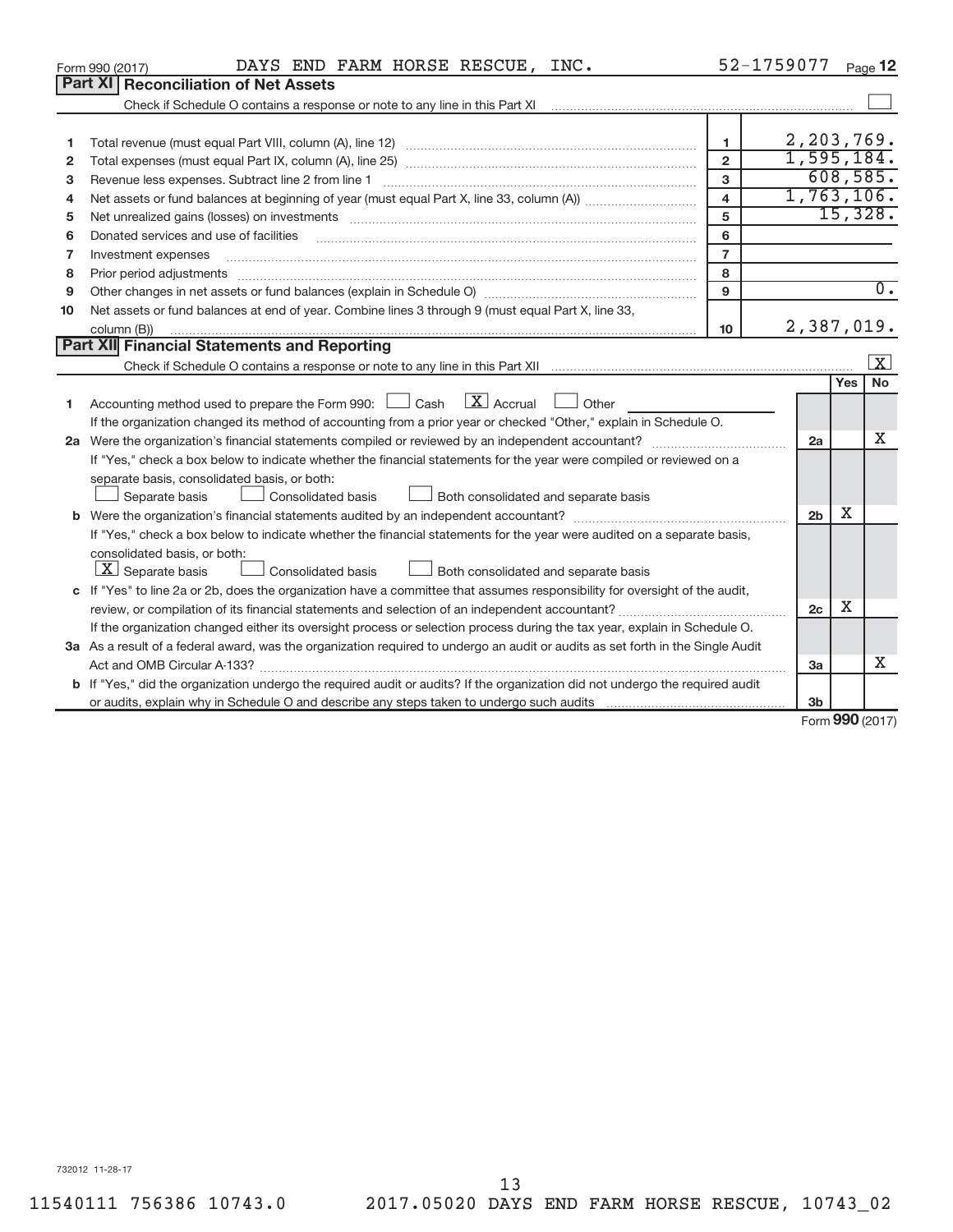| <b>SCHEDULE A</b> |  |
|-------------------|--|
|-------------------|--|

Department of the Treasury a unon<br>nal Rev

# Form 990 or 990-EZ)<br>
Complete if the organization is a section 501(c)(3) organization or a section<br> **2017**

**4947(a)(1) nonexempt charitable trust. | Attach to Form 990 or Form 990-EZ.** 

**| Go to www.irs.gov/Form990 for instructions and the latest information.**

| OMB No 1545-0047                    |  |
|-------------------------------------|--|
|                                     |  |
| <b>Open to Public</b><br>Inspection |  |
|                                     |  |

|                 |                     |                                                                                                                                                                                            |  |            | $\blacktriangleright$ Go to www.irs.gov/Form990 for instructions and the latest information.                                                  |                             |                                 |                                                      |  | <b>IIISPECUOLI</b>                                  |  |  |
|-----------------|---------------------|--------------------------------------------------------------------------------------------------------------------------------------------------------------------------------------------|--|------------|-----------------------------------------------------------------------------------------------------------------------------------------------|-----------------------------|---------------------------------|------------------------------------------------------|--|-----------------------------------------------------|--|--|
|                 |                     | Name of the organization                                                                                                                                                                   |  |            | DAYS END FARM HORSE RESCUE, INC.                                                                                                              |                             |                                 |                                                      |  | <b>Employer identification number</b><br>52-1759077 |  |  |
|                 | Part I              |                                                                                                                                                                                            |  |            | Reason for Public Charity Status (All organizations must complete this part.) See instructions.                                               |                             |                                 |                                                      |  |                                                     |  |  |
|                 |                     |                                                                                                                                                                                            |  |            | The organization is not a private foundation because it is: (For lines 1 through 12, check only one box.)                                     |                             |                                 |                                                      |  |                                                     |  |  |
| 1               |                     |                                                                                                                                                                                            |  |            | A church, convention of churches, or association of churches described in section 170(b)(1)(A)(i).                                            |                             |                                 |                                                      |  |                                                     |  |  |
| 2               |                     |                                                                                                                                                                                            |  |            | A school described in section 170(b)(1)(A)(ii). (Attach Schedule E (Form 990 or 990-EZ).)                                                     |                             |                                 |                                                      |  |                                                     |  |  |
| з               |                     |                                                                                                                                                                                            |  |            | A hospital or a cooperative hospital service organization described in section 170(b)(1)(A)(iii).                                             |                             |                                 |                                                      |  |                                                     |  |  |
| 4               |                     |                                                                                                                                                                                            |  |            | A medical research organization operated in conjunction with a hospital described in section 170(b)(1)(A)(iii). Enter the hospital's name,    |                             |                                 |                                                      |  |                                                     |  |  |
|                 |                     | city, and state:                                                                                                                                                                           |  |            |                                                                                                                                               |                             |                                 |                                                      |  |                                                     |  |  |
| 5               |                     |                                                                                                                                                                                            |  |            | An organization operated for the benefit of a college or university owned or operated by a governmental unit described in                     |                             |                                 |                                                      |  |                                                     |  |  |
|                 |                     | section 170(b)(1)(A)(iv). (Complete Part II.)                                                                                                                                              |  |            |                                                                                                                                               |                             |                                 |                                                      |  |                                                     |  |  |
|                 |                     |                                                                                                                                                                                            |  |            | A federal, state, or local government or governmental unit described in section 170(b)(1)(A)(v).                                              |                             |                                 |                                                      |  |                                                     |  |  |
| 6               | $\lfloor x \rfloor$ |                                                                                                                                                                                            |  |            |                                                                                                                                               |                             |                                 |                                                      |  |                                                     |  |  |
| $\overline{7}$  |                     | An organization that normally receives a substantial part of its support from a governmental unit or from the general public described in<br>section 170(b)(1)(A)(vi). (Complete Part II.) |  |            |                                                                                                                                               |                             |                                 |                                                      |  |                                                     |  |  |
|                 |                     |                                                                                                                                                                                            |  |            |                                                                                                                                               |                             |                                 |                                                      |  |                                                     |  |  |
| 8               |                     |                                                                                                                                                                                            |  |            | A community trust described in section 170(b)(1)(A)(vi). (Complete Part II.)                                                                  |                             |                                 |                                                      |  |                                                     |  |  |
| 9               |                     |                                                                                                                                                                                            |  |            | An agricultural research organization described in section 170(b)(1)(A)(ix) operated in conjunction with a land-grant college                 |                             |                                 |                                                      |  |                                                     |  |  |
|                 |                     |                                                                                                                                                                                            |  |            | or university or a non-land-grant college of agriculture (see instructions). Enter the name, city, and state of the college or                |                             |                                 |                                                      |  |                                                     |  |  |
|                 |                     | university:                                                                                                                                                                                |  |            |                                                                                                                                               |                             |                                 |                                                      |  |                                                     |  |  |
| 10              |                     |                                                                                                                                                                                            |  |            | An organization that normally receives: (1) more than 33 1/3% of its support from contributions, membership fees, and gross receipts from     |                             |                                 |                                                      |  |                                                     |  |  |
|                 |                     |                                                                                                                                                                                            |  |            | activities related to its exempt functions - subject to certain exceptions, and (2) no more than 33 1/3% of its support from gross investment |                             |                                 |                                                      |  |                                                     |  |  |
|                 |                     |                                                                                                                                                                                            |  |            | income and unrelated business taxable income (less section 511 tax) from businesses acquired by the organization after June 30, 1975.         |                             |                                 |                                                      |  |                                                     |  |  |
|                 |                     | See section 509(a)(2). (Complete Part III.)                                                                                                                                                |  |            |                                                                                                                                               |                             |                                 |                                                      |  |                                                     |  |  |
| 11              |                     |                                                                                                                                                                                            |  |            | An organization organized and operated exclusively to test for public safety. See section 509(a)(4).                                          |                             |                                 |                                                      |  |                                                     |  |  |
| 12 <sub>2</sub> |                     |                                                                                                                                                                                            |  |            | An organization organized and operated exclusively for the benefit of, to perform the functions of, or to carry out the purposes of one or    |                             |                                 |                                                      |  |                                                     |  |  |
|                 |                     |                                                                                                                                                                                            |  |            | more publicly supported organizations described in section 509(a)(1) or section 509(a)(2). See section 509(a)(3). Check the box in            |                             |                                 |                                                      |  |                                                     |  |  |
|                 |                     |                                                                                                                                                                                            |  |            | lines 12a through 12d that describes the type of supporting organization and complete lines 12e, 12f, and 12g.                                |                             |                                 |                                                      |  |                                                     |  |  |
| а               |                     |                                                                                                                                                                                            |  |            | Type I. A supporting organization operated, supervised, or controlled by its supported organization(s), typically by giving                   |                             |                                 |                                                      |  |                                                     |  |  |
|                 |                     |                                                                                                                                                                                            |  |            | the supported organization(s) the power to regularly appoint or elect a majority of the directors or trustees of the supporting               |                             |                                 |                                                      |  |                                                     |  |  |
|                 |                     | organization. You must complete Part IV, Sections A and B.                                                                                                                                 |  |            |                                                                                                                                               |                             |                                 |                                                      |  |                                                     |  |  |
| b               |                     |                                                                                                                                                                                            |  |            | Type II. A supporting organization supervised or controlled in connection with its supported organization(s), by having                       |                             |                                 |                                                      |  |                                                     |  |  |
|                 |                     |                                                                                                                                                                                            |  |            | control or management of the supporting organization vested in the same persons that control or manage the supported                          |                             |                                 |                                                      |  |                                                     |  |  |
|                 |                     | organization(s). You must complete Part IV, Sections A and C.                                                                                                                              |  |            |                                                                                                                                               |                             |                                 |                                                      |  |                                                     |  |  |
| с               |                     |                                                                                                                                                                                            |  |            | Type III functionally integrated. A supporting organization operated in connection with, and functionally integrated with,                    |                             |                                 |                                                      |  |                                                     |  |  |
|                 |                     |                                                                                                                                                                                            |  |            | its supported organization(s) (see instructions). You must complete Part IV, Sections A, D, and E.                                            |                             |                                 |                                                      |  |                                                     |  |  |
| d               |                     |                                                                                                                                                                                            |  |            | Type III non-functionally integrated. A supporting organization operated in connection with its supported organization(s)                     |                             |                                 |                                                      |  |                                                     |  |  |
|                 |                     |                                                                                                                                                                                            |  |            | that is not functionally integrated. The organization generally must satisfy a distribution requirement and an attentiveness                  |                             |                                 |                                                      |  |                                                     |  |  |
|                 |                     |                                                                                                                                                                                            |  |            | requirement (see instructions). You must complete Part IV, Sections A and D, and Part V.                                                      |                             |                                 |                                                      |  |                                                     |  |  |
| е               |                     |                                                                                                                                                                                            |  |            | Check this box if the organization received a written determination from the IRS that it is a Type I, Type II, Type III                       |                             |                                 |                                                      |  |                                                     |  |  |
|                 |                     |                                                                                                                                                                                            |  |            | functionally integrated, or Type III non-functionally integrated supporting organization.                                                     |                             |                                 |                                                      |  |                                                     |  |  |
| f.              |                     |                                                                                                                                                                                            |  |            |                                                                                                                                               |                             |                                 |                                                      |  |                                                     |  |  |
|                 |                     | Provide the following information about the supported organization(s).                                                                                                                     |  |            |                                                                                                                                               |                             | (iv) Is the organization listed |                                                      |  |                                                     |  |  |
|                 |                     | (i) Name of supported<br>organization                                                                                                                                                      |  | $(ii)$ EIN | (iii) Type of organization<br>(described on lines 1-10                                                                                        | in your governing document? |                                 | (v) Amount of monetary<br>support (see instructions) |  | (vi) Amount of other<br>support (see instructions)  |  |  |
|                 |                     |                                                                                                                                                                                            |  |            | above (see instructions))                                                                                                                     | Yes                         | No                              |                                                      |  |                                                     |  |  |
|                 |                     |                                                                                                                                                                                            |  |            |                                                                                                                                               |                             |                                 |                                                      |  |                                                     |  |  |
|                 |                     |                                                                                                                                                                                            |  |            |                                                                                                                                               |                             |                                 |                                                      |  |                                                     |  |  |
|                 |                     |                                                                                                                                                                                            |  |            |                                                                                                                                               |                             |                                 |                                                      |  |                                                     |  |  |
|                 |                     |                                                                                                                                                                                            |  |            |                                                                                                                                               |                             |                                 |                                                      |  |                                                     |  |  |
|                 |                     |                                                                                                                                                                                            |  |            |                                                                                                                                               |                             |                                 |                                                      |  |                                                     |  |  |
|                 |                     |                                                                                                                                                                                            |  |            |                                                                                                                                               |                             |                                 |                                                      |  |                                                     |  |  |
|                 |                     |                                                                                                                                                                                            |  |            |                                                                                                                                               |                             |                                 |                                                      |  |                                                     |  |  |
|                 |                     |                                                                                                                                                                                            |  |            |                                                                                                                                               |                             |                                 |                                                      |  |                                                     |  |  |
| <b>Total</b>    |                     |                                                                                                                                                                                            |  |            |                                                                                                                                               |                             |                                 |                                                      |  |                                                     |  |  |
|                 |                     |                                                                                                                                                                                            |  |            |                                                                                                                                               |                             |                                 |                                                      |  |                                                     |  |  |

LHA For Paperwork Reduction Act Notice, see the Instructions for Form 990 or 990-EZ. 732021 10-06-17 Schedule A (Form 990 or 990-EZ) 2017 14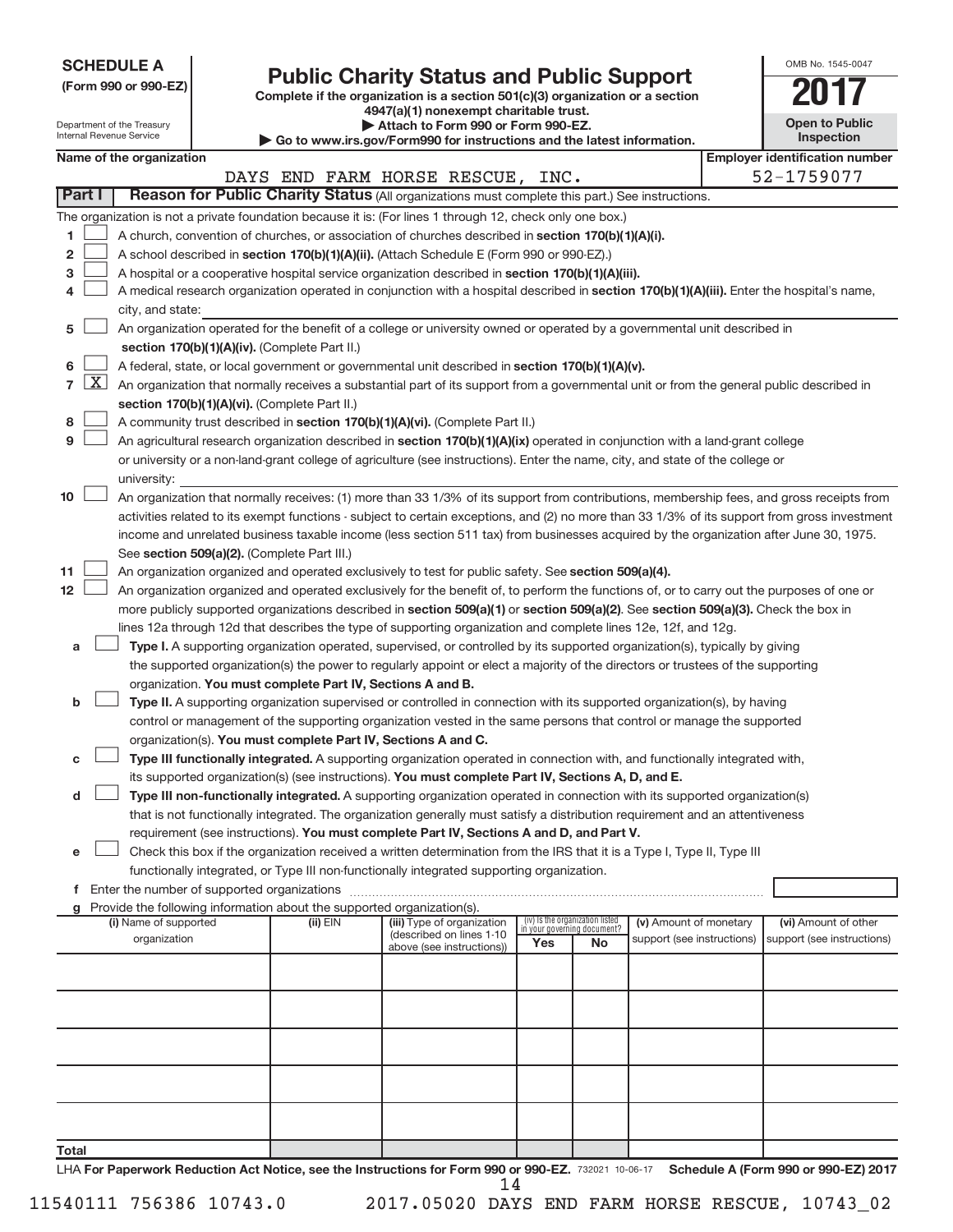# Schedule A (Form 990 or 990-EZ) 2017 DAYS END FARM HORSE RESCUE, INC.  $52-1759077$  Page

(Complete only if you checked the box on line 5, 7, or 8 of Part I or if the organization failed to qualify under Part III. If the organization **Part II** | Support Schedule for Organizations Described in Sections 170(b)(1)(A)(iv) and 170(b)(1)(A)(vi)

fails to qualify under the tests listed below, please complete Part III.)

|     | <b>Section A. Public Support</b>                                                                                                                                                                                               |                      |                     |                       |                        |                                      |                                    |
|-----|--------------------------------------------------------------------------------------------------------------------------------------------------------------------------------------------------------------------------------|----------------------|---------------------|-----------------------|------------------------|--------------------------------------|------------------------------------|
|     | Calendar year (or fiscal year beginning in)                                                                                                                                                                                    | (a) 2013             | (b) 2014            | $(c)$ 2015            | $(d)$ 2016             | (e) 2017                             | (f) Total                          |
|     | 1 Gifts, grants, contributions, and                                                                                                                                                                                            |                      |                     |                       |                        |                                      |                                    |
|     | membership fees received. (Do not                                                                                                                                                                                              |                      |                     |                       |                        |                                      |                                    |
|     | include any "unusual grants.")                                                                                                                                                                                                 | 1589350.             | 1448103.            | 1394963.              | 1545699.               | 1887864.                             | 7865979.                           |
|     | 2 Tax revenues levied for the organ-                                                                                                                                                                                           |                      |                     |                       |                        |                                      |                                    |
|     | ization's benefit and either paid to                                                                                                                                                                                           |                      |                     |                       |                        |                                      |                                    |
|     | or expended on its behalf                                                                                                                                                                                                      |                      |                     |                       |                        |                                      |                                    |
|     | 3 The value of services or facilities                                                                                                                                                                                          |                      |                     |                       |                        |                                      |                                    |
|     | furnished by a governmental unit to                                                                                                                                                                                            |                      |                     |                       |                        |                                      |                                    |
|     | the organization without charge                                                                                                                                                                                                |                      |                     |                       |                        |                                      |                                    |
|     | 4 Total. Add lines 1 through 3                                                                                                                                                                                                 | 1589350.             | 1448103.            | 1394963.              | 1545699.               | 1887864.                             | 7865979.                           |
|     | 5 The portion of total contributions                                                                                                                                                                                           |                      |                     |                       |                        |                                      |                                    |
|     | by each person (other than a                                                                                                                                                                                                   |                      |                     |                       |                        |                                      |                                    |
|     | governmental unit or publicly                                                                                                                                                                                                  |                      |                     |                       |                        |                                      |                                    |
|     | supported organization) included                                                                                                                                                                                               |                      |                     |                       |                        |                                      |                                    |
|     | on line 1 that exceeds 2% of the                                                                                                                                                                                               |                      |                     |                       |                        |                                      |                                    |
|     | amount shown on line 11.                                                                                                                                                                                                       |                      |                     |                       |                        |                                      |                                    |
|     | column (f)                                                                                                                                                                                                                     |                      |                     |                       |                        |                                      | 298,224.                           |
|     | 6 Public support. Subtract line 5 from line 4.                                                                                                                                                                                 |                      |                     |                       |                        |                                      | 7567755.                           |
|     | <b>Section B. Total Support</b>                                                                                                                                                                                                |                      |                     |                       |                        |                                      |                                    |
|     | Calendar year (or fiscal year beginning in)                                                                                                                                                                                    | (a) 2013<br>1589350. | (b) 2014<br>1448103 | $(c)$ 2015<br>1394963 | $(d)$ 2016<br>1545699. | (e) 2017<br>1887864.                 | (f) Total<br>7865979.              |
|     | 7 Amounts from line 4                                                                                                                                                                                                          |                      |                     |                       |                        |                                      |                                    |
| 8   | Gross income from interest,                                                                                                                                                                                                    |                      |                     |                       |                        |                                      |                                    |
|     | dividends, payments received on                                                                                                                                                                                                |                      |                     |                       |                        |                                      |                                    |
|     | securities loans, rents, royalties,                                                                                                                                                                                            | 4,241.               | 2,012.              | 1,280.                | 2,730.                 | 4,228.                               | 14,491.                            |
|     | and income from similar sources                                                                                                                                                                                                |                      |                     |                       |                        |                                      |                                    |
|     | <b>9</b> Net income from unrelated business                                                                                                                                                                                    |                      |                     |                       |                        |                                      |                                    |
|     | activities, whether or not the                                                                                                                                                                                                 |                      |                     |                       |                        |                                      |                                    |
|     | business is regularly carried on                                                                                                                                                                                               |                      |                     |                       |                        |                                      |                                    |
|     | 10 Other income. Do not include gain                                                                                                                                                                                           |                      |                     |                       |                        |                                      |                                    |
|     | or loss from the sale of capital<br>assets (Explain in Part VI.)                                                                                                                                                               | 3,727.               | 2,577.              | 1,583.                | 49,056.                | 15,640.                              | 72,583.                            |
|     | 11 Total support. Add lines 7 through 10                                                                                                                                                                                       |                      |                     |                       |                        |                                      | 7953053.                           |
| 12  | Gross receipts from related activities, etc. (see instructions)                                                                                                                                                                |                      |                     |                       |                        | 12 <sup>2</sup>                      |                                    |
|     | 13 First five years. If the Form 990 is for the organization's first, second, third, fourth, or fifth tax year as a section 501(c)(3)                                                                                          |                      |                     |                       |                        |                                      |                                    |
|     | organization, check this box and stop here                                                                                                                                                                                     |                      |                     |                       |                        |                                      |                                    |
|     | Section C. Computation of Public Support Percentage                                                                                                                                                                            |                      |                     |                       |                        |                                      |                                    |
|     | 14 Public support percentage for 2017 (line 6, column (f) divided by line 11, column (f)                                                                                                                                       |                      |                     |                       |                        | 14                                   | 95.16<br>%                         |
|     |                                                                                                                                                                                                                                |                      |                     |                       |                        | 15                                   | 95.74<br>$\%$                      |
|     | 16a 33 1/3% support test - 2017. If the organization did not check the box on line 13, and line 14 is 33 1/3% or more, check this box and                                                                                      |                      |                     |                       |                        |                                      |                                    |
|     | stop here. The organization qualifies as a publicly supported organization manufactured content and the organization of the state of the state of the state of the state of the state of the state of the state of the state o |                      |                     |                       |                        |                                      | $\blacktriangleright$ $\mathbf{X}$ |
|     | b 33 1/3% support test - 2016. If the organization did not check a box on line 13 or 16a, and line 15 is 33 1/3% or more, check this box                                                                                       |                      |                     |                       |                        |                                      |                                    |
|     | and stop here. The organization qualifies as a publicly supported organization [11] manuscription manuscription manuscription manuscription manuscription manuscription and stop here. The organization qualifies as a publicl |                      |                     |                       |                        |                                      |                                    |
|     | 17a 10% -facts-and-circumstances test - 2017. If the organization did not check a box on line 13, 16a, or 16b, and line 14 is 10% or more,                                                                                     |                      |                     |                       |                        |                                      |                                    |
|     | and if the organization meets the "facts-and-circumstances" test, check this box and stop here. Explain in Part VI how the organization                                                                                        |                      |                     |                       |                        |                                      |                                    |
|     |                                                                                                                                                                                                                                |                      |                     |                       |                        |                                      |                                    |
|     | b 10% -facts-and-circumstances test - 2016. If the organization did not check a box on line 13, 16a, 16b, or 17a, and line 15 is 10% or                                                                                        |                      |                     |                       |                        |                                      |                                    |
|     | more, and if the organization meets the "facts-and-circumstances" test, check this box and stop here. Explain in Part VI how the                                                                                               |                      |                     |                       |                        |                                      |                                    |
|     | organization meets the "facts-and-circumstances" test. The organization qualifies as a publicly supported organization                                                                                                         |                      |                     |                       |                        |                                      |                                    |
| 18. | Private foundation. If the organization did not check a box on line 13, 16a, 16b, 17a, or 17b, check this box and see instructions                                                                                             |                      |                     |                       |                        |                                      |                                    |
|     |                                                                                                                                                                                                                                |                      |                     |                       |                        | Schedule A (Form 990 or 990-EZ) 2017 |                                    |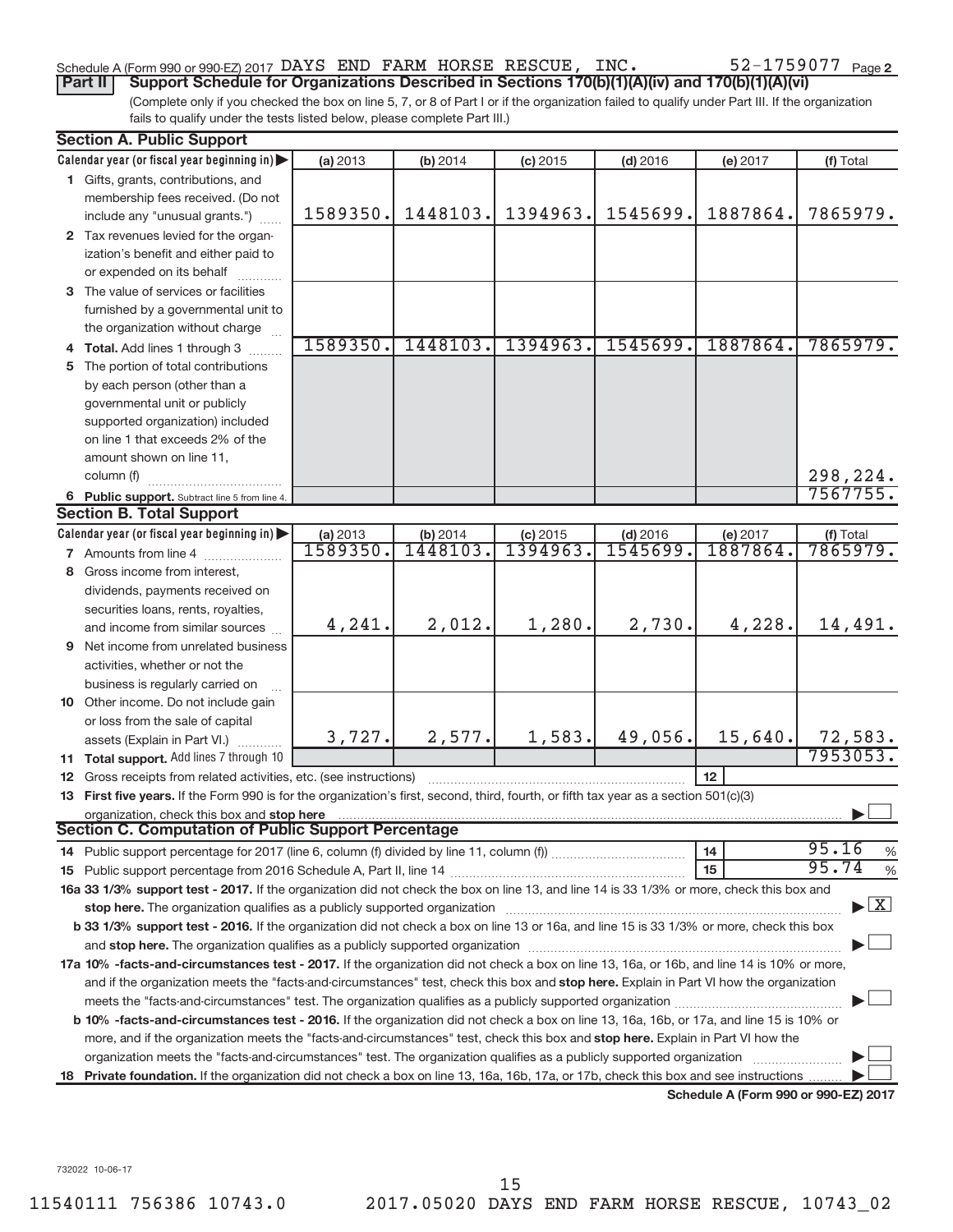## Schedule A (Form 990 or 990-EZ) 2017 DAYS END FARM HORSE RESCUE, INC.  $52-1759077$  Page **Part III | Support Schedule for Organizations Described in Section 509(a)(2)**

(Complete only if you checked the box on line 10 of Part I or if the organization failed to qualify under Part II. If the organization fails to qualify under the tests listed below, please complete Part II.)

| <b>Section A. Public Support</b>                                                                                                                                                         |          |          |            |            |          |                                      |
|------------------------------------------------------------------------------------------------------------------------------------------------------------------------------------------|----------|----------|------------|------------|----------|--------------------------------------|
| Calendar year (or fiscal year beginning in)                                                                                                                                              | (a) 2013 | (b) 2014 | $(c)$ 2015 | $(d)$ 2016 | (e) 2017 | (f) Total                            |
| 1 Gifts, grants, contributions, and                                                                                                                                                      |          |          |            |            |          |                                      |
| membership fees received. (Do not                                                                                                                                                        |          |          |            |            |          |                                      |
| include any "unusual grants.")                                                                                                                                                           |          |          |            |            |          |                                      |
| 2 Gross receipts from admissions,<br>merchandise sold or services per-<br>formed, or facilities furnished in<br>any activity that is related to the<br>organization's tax-exempt purpose |          |          |            |            |          |                                      |
| 3 Gross receipts from activities that                                                                                                                                                    |          |          |            |            |          |                                      |
| are not an unrelated trade or bus-                                                                                                                                                       |          |          |            |            |          |                                      |
| iness under section 513                                                                                                                                                                  |          |          |            |            |          |                                      |
| 4 Tax revenues levied for the organ-                                                                                                                                                     |          |          |            |            |          |                                      |
| ization's benefit and either paid to                                                                                                                                                     |          |          |            |            |          |                                      |
| or expended on its behalf<br>$\overline{\phantom{a}}$                                                                                                                                    |          |          |            |            |          |                                      |
| 5 The value of services or facilities                                                                                                                                                    |          |          |            |            |          |                                      |
| furnished by a governmental unit to                                                                                                                                                      |          |          |            |            |          |                                      |
| the organization without charge                                                                                                                                                          |          |          |            |            |          |                                      |
| 6 Total. Add lines 1 through 5                                                                                                                                                           |          |          |            |            |          |                                      |
| 7a Amounts included on lines 1, 2, and                                                                                                                                                   |          |          |            |            |          |                                      |
| 3 received from disqualified persons                                                                                                                                                     |          |          |            |            |          |                                      |
| <b>b</b> Amounts included on lines 2 and 3 received<br>from other than disqualified persons that<br>exceed the greater of \$5,000 or 1% of the<br>amount on line 13 for the year         |          |          |            |            |          |                                      |
| c Add lines 7a and 7b                                                                                                                                                                    |          |          |            |            |          |                                      |
| 8 Public support. (Subtract line 7c from line 6.)                                                                                                                                        |          |          |            |            |          |                                      |
| <b>Section B. Total Support</b>                                                                                                                                                          |          |          |            |            |          |                                      |
| Calendar year (or fiscal year beginning in)                                                                                                                                              | (a) 2013 | (b) 2014 | $(c)$ 2015 | $(d)$ 2016 | (e) 2017 | (f) Total                            |
| 9 Amounts from line 6                                                                                                                                                                    |          |          |            |            |          |                                      |
| <b>10a</b> Gross income from interest,<br>dividends, payments received on<br>securities loans, rents, royalties,<br>and income from similar sources                                      |          |          |            |            |          |                                      |
| <b>b</b> Unrelated business taxable income                                                                                                                                               |          |          |            |            |          |                                      |
| (less section 511 taxes) from businesses                                                                                                                                                 |          |          |            |            |          |                                      |
| acquired after June 30, 1975                                                                                                                                                             |          |          |            |            |          |                                      |
| c Add lines 10a and 10b                                                                                                                                                                  |          |          |            |            |          |                                      |
| <b>11</b> Net income from unrelated business<br>activities not included in line 10b.<br>whether or not the business is<br>regularly carried on                                           |          |          |            |            |          |                                      |
| 12 Other income. Do not include gain<br>or loss from the sale of capital<br>assets (Explain in Part VI.)                                                                                 |          |          |            |            |          |                                      |
| <b>13</b> Total support. (Add lines 9, 10c, 11, and 12.)                                                                                                                                 |          |          |            |            |          |                                      |
| 14 First five years. If the Form 990 is for the organization's first, second, third, fourth, or fifth tax year as a section 501(c)(3) organization,                                      |          |          |            |            |          |                                      |
|                                                                                                                                                                                          |          |          |            |            |          |                                      |
| <b>Section C. Computation of Public Support Percentage</b>                                                                                                                               |          |          |            |            |          |                                      |
|                                                                                                                                                                                          |          |          |            |            | 15       | %                                    |
| 16 Public support percentage from 2016 Schedule A, Part III, line 15                                                                                                                     |          |          |            |            | 16       | %                                    |
| Section D. Computation of Investment Income Percentage                                                                                                                                   |          |          |            |            |          |                                      |
|                                                                                                                                                                                          |          |          |            |            | 17       | %                                    |
|                                                                                                                                                                                          |          |          |            |            | 18       | %                                    |
| 19a 33 1/3% support tests - 2017. If the organization did not check the box on line 14, and line 15 is more than 33 1/3%, and line 17 is not                                             |          |          |            |            |          |                                      |
| more than 33 1/3%, check this box and stop here. The organization qualifies as a publicly supported organization <i>manameroman</i> many                                                 |          |          |            |            |          |                                      |
| b 33 1/3% support tests - 2016. If the organization did not check a box on line 14 or line 19a, and line 16 is more than 33 1/3%, and                                                    |          |          |            |            |          |                                      |
| line 18 is not more than 33 1/3%, check this box and stop here. The organization qualifies as a publicly supported organization                                                          |          |          |            |            |          |                                      |
|                                                                                                                                                                                          |          |          |            |            |          |                                      |
| 732023 10-06-17                                                                                                                                                                          |          |          | 16         |            |          | Schedule A (Form 990 or 990-EZ) 2017 |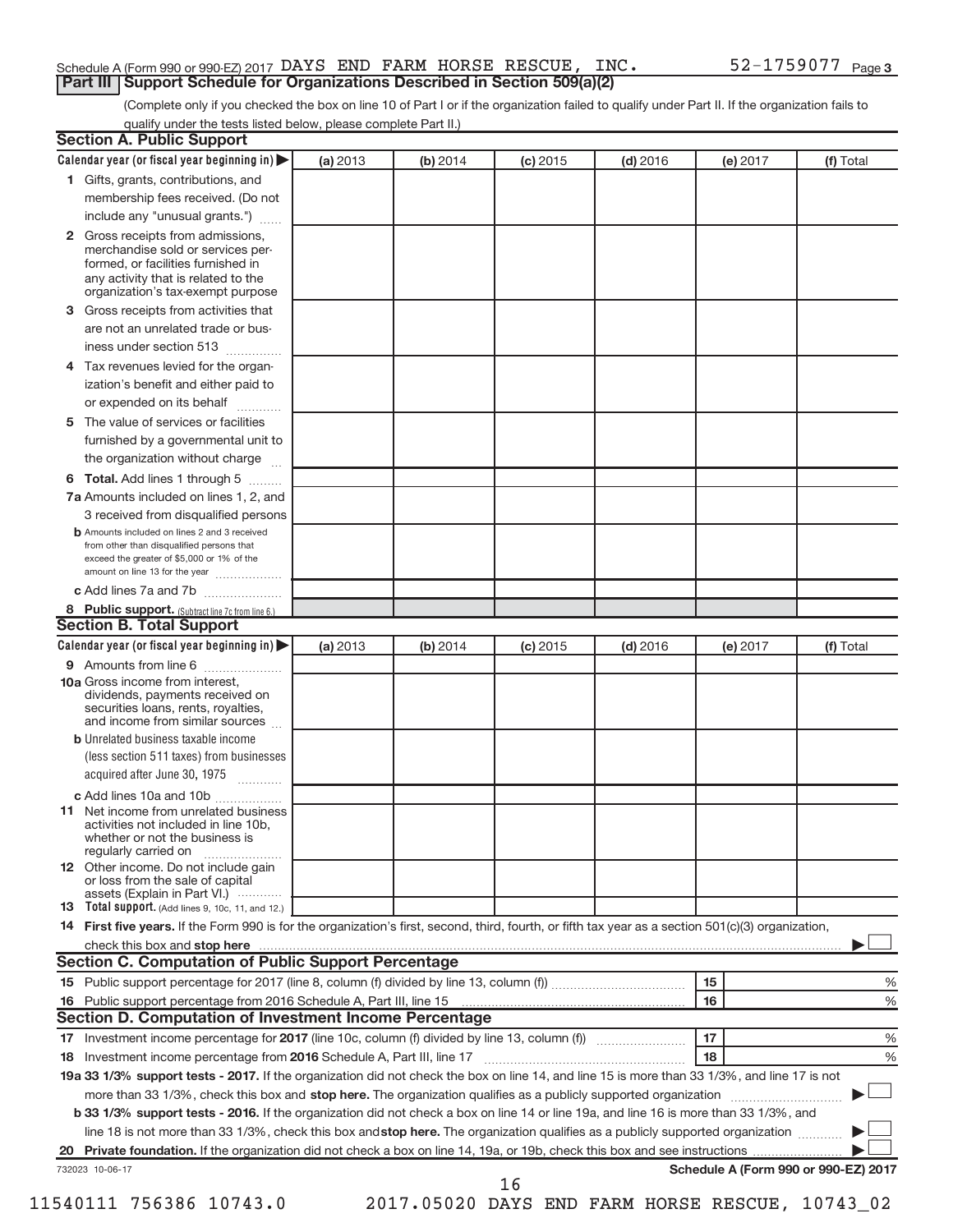**1**

**2**

**3a**

**3b**

**3c**

**4a**

**4b**

**4c**

**5a**

**5b 5c**

**6**

**7**

**8**

**9a**

**9b**

**9c**

**10a**

**10b**

**Yes No**

## **Part IV Supporting Organizations**

(Complete only if you checked a box in line 12 on Part I. If you checked 12a of Part I, complete Sections A and B. If you checked 12b of Part I, complete Sections A and C. If you checked 12c of Part I, complete Sections A, D, and E. If you checked 12d of Part I, complete Sections A and D, and complete Part V.)

### **Section A. All Supporting Organizations**

- **1** Are all of the organization's supported organizations listed by name in the organization's governing documents? If "No," describe in Part VI how the supported organizations are designated. If designated by *class or purpose, describe the designation. If historic and continuing relationship, explain.*
- **2** Did the organization have any supported organization that does not have an IRS determination of status under section 509(a)(1) or (2)? If "Yes," explain in Part **VI** how the organization determined that the supported *organization was described in section 509(a)(1) or (2).*
- **3a** Did the organization have a supported organization described in section 501(c)(4), (5), or (6)? If "Yes," answer *(b) and (c) below.*
- **b** Did the organization confirm that each supported organization qualified under section 501(c)(4), (5), or (6) and satisfied the public support tests under section 509(a)(2)? If "Yes," describe in Part VI when and how the *organization made the determination.*
- **c** Did the organization ensure that all support to such organizations was used exclusively for section 170(c)(2)(B) purposes? If "Yes," explain in Part VI what controls the organization put in place to ensure such use.
- **4 a** *If* Was any supported organization not organized in the United States ("foreign supported organization")? *"Yes," and if you checked 12a or 12b in Part I, answer (b) and (c) below.*
- **b** Did the organization have ultimate control and discretion in deciding whether to make grants to the foreign supported organization? If "Yes," describe in Part VI how the organization had such control and discretion *despite being controlled or supervised by or in connection with its supported organizations.*
- **c** Did the organization support any foreign supported organization that does not have an IRS determination under sections 501(c)(3) and 509(a)(1) or (2)? If "Yes," explain in Part VI what controls the organization used *to ensure that all support to the foreign supported organization was used exclusively for section 170(c)(2)(B) purposes.*
- **5a** Did the organization add, substitute, or remove any supported organizations during the tax year? If "Yes," answer (b) and (c) below (if applicable). Also, provide detail in **Part VI,** including (i) the names and EIN *numbers of the supported organizations added, substituted, or removed; (ii) the reasons for each such action; (iii) the authority under the organization's organizing document authorizing such action; and (iv) how the action was accomplished (such as by amendment to the organizing document).*
- **b** Type I or Type II only. Was any added or substituted supported organization part of a class already designated in the organization's organizing document?
- **c Substitutions only.**  Was the substitution the result of an event beyond the organization's control?
- **6** Did the organization provide support (whether in the form of grants or the provision of services or facilities) to **Part VI.** support or benefit one or more of the filing organization's supported organizations? If "Yes," provide detail in anyone other than (i) its supported organizations, (ii) individuals that are part of the charitable class benefited by one or more of its supported organizations, or (iii) other supporting organizations that also
- **7** Did the organization provide a grant, loan, compensation, or other similar payment to a substantial contributor regard to a substantial contributor? If "Yes," complete Part I of Schedule L (Form 990 or 990-EZ). (defined in section 4958(c)(3)(C)), a family member of a substantial contributor, or a 35% controlled entity with
- **8** Did the organization make a loan to a disqualified person (as defined in section 4958) not described in line 7? *If "Yes," complete Part I of Schedule L (Form 990 or 990-EZ).*
- **9 a** Was the organization controlled directly or indirectly at any time during the tax year by one or more in section 509(a)(1) or (2))? If "Yes," provide detail in **Part VI.** disqualified persons as defined in section 4946 (other than foundation managers and organizations described
- **b** Did one or more disqualified persons (as defined in line 9a) hold a controlling interest in any entity in which the supporting organization had an interest? If "Yes," provide detail in Part VI.
- **c** Did a disqualified person (as defined in line 9a) have an ownership interest in, or derive any personal benefit from, assets in which the supporting organization also had an interest? If "Yes," provide detail in Part VI.
- **10 a** Was the organization subject to the excess business holdings rules of section 4943 because of section supporting organizations)? If "Yes," answer 10b below. 4943(f) (regarding certain Type II supporting organizations, and all Type III non-functionally integrated
	- **b** Did the organization have any excess business holdings in the tax year? (Use Schedule C, Form 4720, to *determine whether the organization had excess business holdings.)*

732024 10-06-17

**Schedule A (Form 990 or 990-EZ) 2017**

17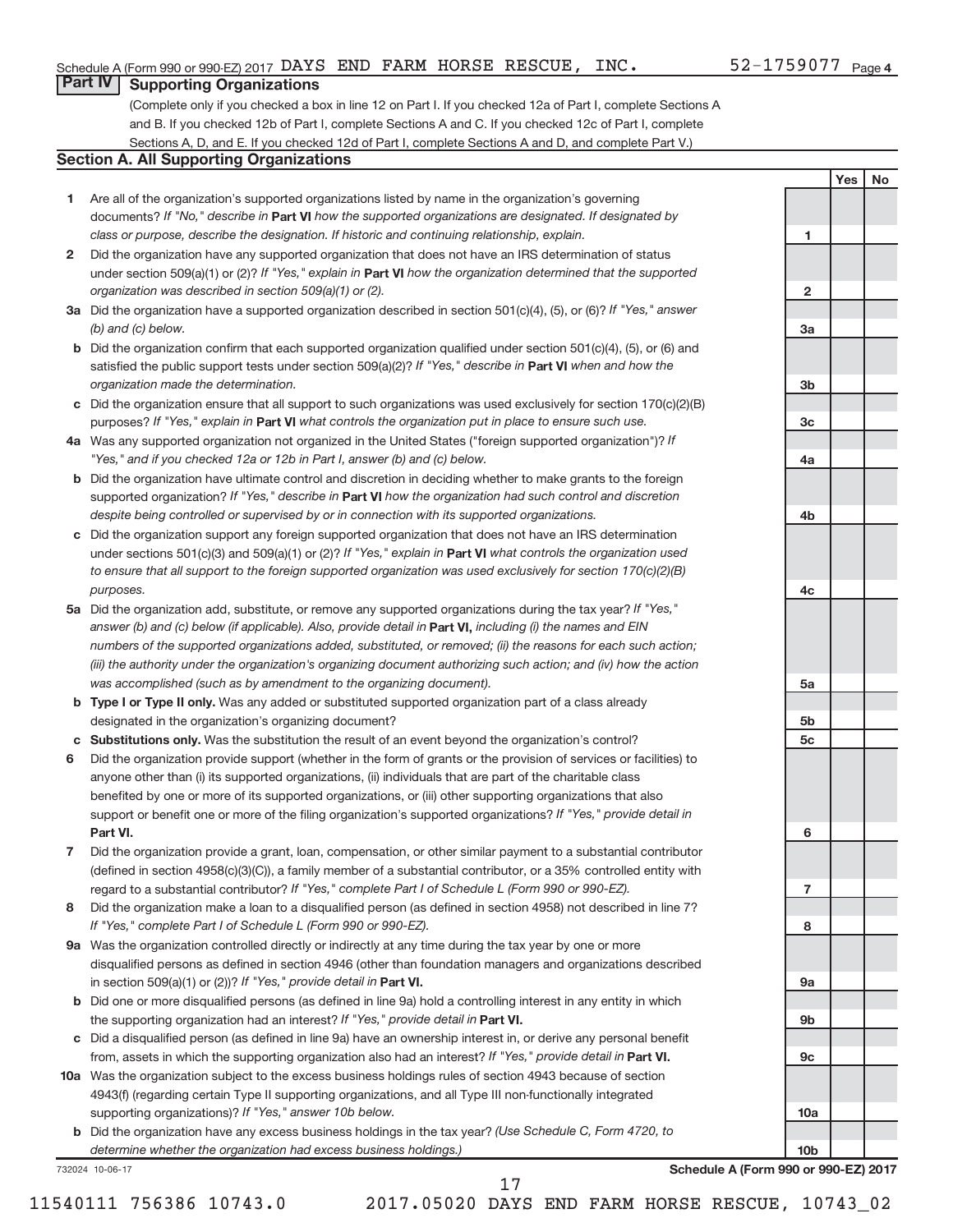#### Schedule A (Form 990 or 990-EZ) 2017 DAYS END FARM HORSE RESCUE, INC.  $52 - 1759077$  Page DAYS END FARM HORSE RESCUE, INC. 52-1759077

|              | Part IV<br><b>Supporting Organizations (continued)</b>                                                                          |                 |     |           |
|--------------|---------------------------------------------------------------------------------------------------------------------------------|-----------------|-----|-----------|
|              |                                                                                                                                 |                 | Yes | No        |
| 11           | Has the organization accepted a gift or contribution from any of the following persons?                                         |                 |     |           |
|              | a A person who directly or indirectly controls, either alone or together with persons described in (b) and (c)                  |                 |     |           |
|              | below, the governing body of a supported organization?                                                                          | 11a             |     |           |
|              | <b>b</b> A family member of a person described in (a) above?                                                                    | 11 <sub>b</sub> |     |           |
|              | c A 35% controlled entity of a person described in (a) or (b) above? If "Yes" to a, b, or c, provide detail in Part VI.         | 11c             |     |           |
|              | <b>Section B. Type I Supporting Organizations</b>                                                                               |                 |     |           |
|              |                                                                                                                                 |                 | Yes | <b>No</b> |
| 1            | Did the directors, trustees, or membership of one or more supported organizations have the power to                             |                 |     |           |
|              | regularly appoint or elect at least a majority of the organization's directors or trustees at all times during the              |                 |     |           |
|              | tax year? If "No," describe in Part VI how the supported organization(s) effectively operated, supervised, or                   |                 |     |           |
|              | controlled the organization's activities. If the organization had more than one supported organization,                         |                 |     |           |
|              | describe how the powers to appoint and/or remove directors or trustees were allocated among the supported                       |                 |     |           |
|              | organizations and what conditions or restrictions, if any, applied to such powers during the tax year.                          | 1               |     |           |
|              |                                                                                                                                 |                 |     |           |
| 2            | Did the organization operate for the benefit of any supported organization other than the supported                             |                 |     |           |
|              | organization(s) that operated, supervised, or controlled the supporting organization? If "Yes," explain in                      |                 |     |           |
|              | Part VI how providing such benefit carried out the purposes of the supported organization(s) that operated,                     |                 |     |           |
|              | supervised, or controlled the supporting organization.                                                                          | $\overline{2}$  |     |           |
|              | <b>Section C. Type II Supporting Organizations</b>                                                                              |                 |     |           |
|              |                                                                                                                                 |                 | Yes | No        |
| 1.           | Were a majority of the organization's directors or trustees during the tax year also a majority of the directors                |                 |     |           |
|              | or trustees of each of the organization's supported organization(s)? If "No," describe in Part VI how control                   |                 |     |           |
|              | or management of the supporting organization was vested in the same persons that controlled or managed                          |                 |     |           |
|              | the supported organization(s).                                                                                                  | 1               |     |           |
|              | <b>Section D. All Type III Supporting Organizations</b>                                                                         |                 |     |           |
|              |                                                                                                                                 |                 | Yes | No        |
| 1            | Did the organization provide to each of its supported organizations, by the last day of the fifth month of the                  |                 |     |           |
|              | organization's tax year, (i) a written notice describing the type and amount of support provided during the prior tax           |                 |     |           |
|              | year, (ii) a copy of the Form 990 that was most recently filed as of the date of notification, and (iii) copies of the          |                 |     |           |
|              | organization's governing documents in effect on the date of notification, to the extent not previously provided?                | 1               |     |           |
| $\mathbf{2}$ | Were any of the organization's officers, directors, or trustees either (i) appointed or elected by the supported                |                 |     |           |
|              | organization(s) or (ii) serving on the governing body of a supported organization? If "No," explain in Part VI how              |                 |     |           |
|              | the organization maintained a close and continuous working relationship with the supported organization(s).                     | 2               |     |           |
| 3            | By reason of the relationship described in (2), did the organization's supported organizations have a                           |                 |     |           |
|              | significant voice in the organization's investment policies and in directing the use of the organization's                      |                 |     |           |
|              | income or assets at all times during the tax year? If "Yes," describe in Part VI the role the organization's                    |                 |     |           |
|              | supported organizations played in this regard.                                                                                  | з               |     |           |
|              | Section E. Type III Functionally Integrated Supporting Organizations                                                            |                 |     |           |
| 1            | Check the box next to the method that the organization used to satisfy the Integral Part Test during the yealsee instructions). |                 |     |           |
| a            | The organization satisfied the Activities Test. Complete line 2 below.                                                          |                 |     |           |
| b            | The organization is the parent of each of its supported organizations. Complete line 3 below.                                   |                 |     |           |
| с            | The organization supported a governmental entity. Describe in Part VI how you supported a government entity (see instructions). |                 |     |           |
| 2            | Activities Test. Answer (a) and (b) below.                                                                                      |                 | Yes | No        |
| а            | Did substantially all of the organization's activities during the tax year directly further the exempt purposes of              |                 |     |           |
|              | the supported organization(s) to which the organization was responsive? If "Yes," then in Part VI identify                      |                 |     |           |
|              | those supported organizations and explain how these activities directly furthered their exempt purposes,                        |                 |     |           |
|              | how the organization was responsive to those supported organizations, and how the organization determined                       |                 |     |           |
|              | that these activities constituted substantially all of its activities.                                                          | 2a              |     |           |
| b            | Did the activities described in (a) constitute activities that, but for the organization's involvement, one or more             |                 |     |           |
|              | of the organization's supported organization(s) would have been engaged in? If "Yes," explain in Part VI the                    |                 |     |           |
|              | reasons for the organization's position that its supported organization(s) would have engaged in these                          |                 |     |           |
|              | activities but for the organization's involvement.                                                                              | 2b              |     |           |
| 3            | Parent of Supported Organizations. Answer (a) and (b) below.                                                                    |                 |     |           |
| а            | Did the organization have the power to regularly appoint or elect a majority of the officers, directors, or                     |                 |     |           |
|              | trustees of each of the supported organizations? Provide details in Part VI.                                                    | За              |     |           |
|              | b Did the organization exercise a substantial degree of direction over the policies, programs, and activities of each           |                 |     |           |
|              | of its supported organizations? If "Yes," describe in Part VI the role played by the organization in this regard.               | 3b              |     |           |
|              | Schedule A (Form 990 or 990-EZ) 2017<br>732025 10-06-17                                                                         |                 |     |           |
|              | 18                                                                                                                              |                 |     |           |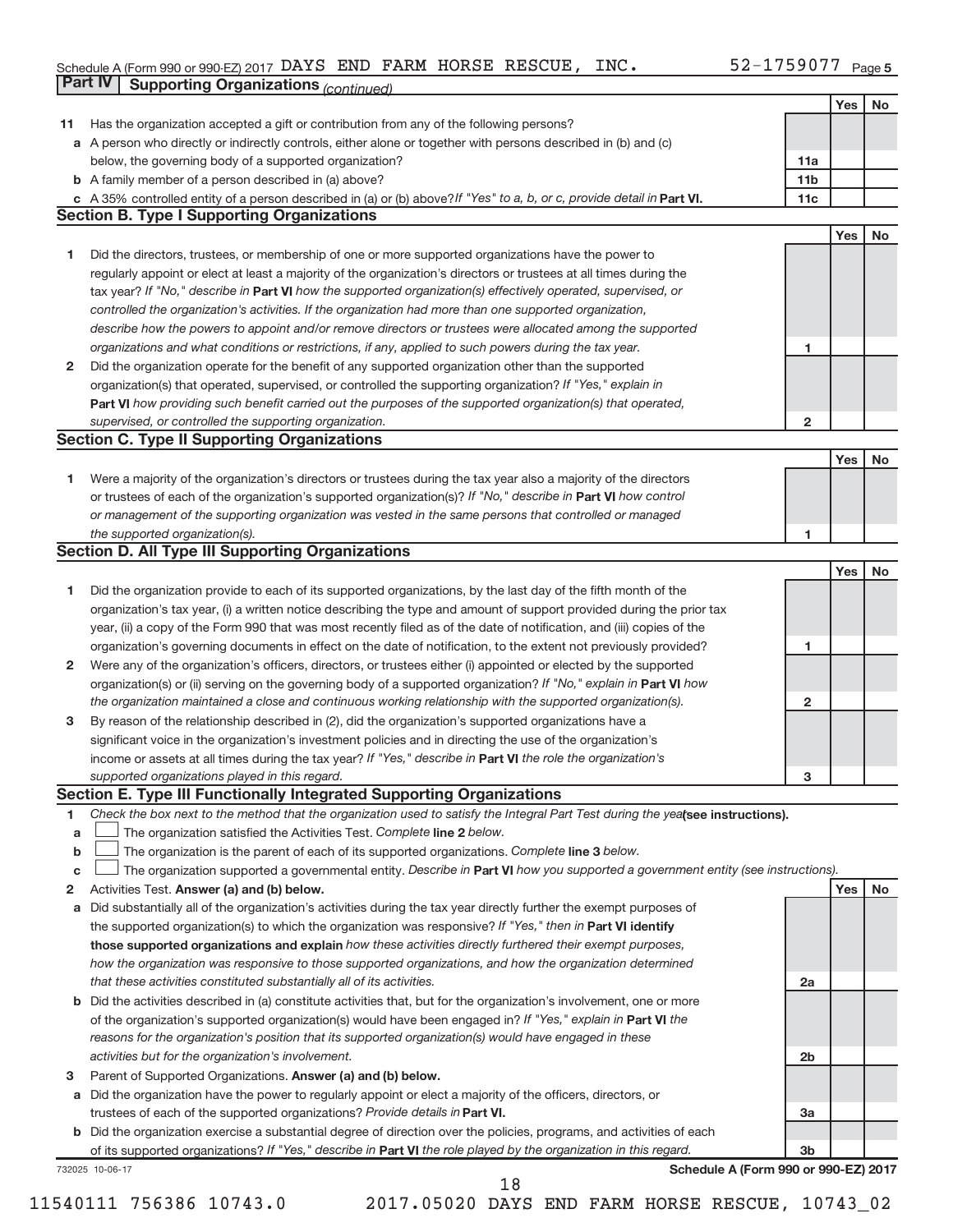|  | <b>Part V</b> Type III Non-Functionally Integrated 509(a)(3) Supporting Organizations |  | Schedule A (Form 990 or 990-EZ) 2017 DAYS END FARM HORSE RESCUE, INC. | 52-1759077 <sub>Page 6</sub> |  |
|--|---------------------------------------------------------------------------------------|--|-----------------------------------------------------------------------|------------------------------|--|
|  |                                                                                       |  |                                                                       |                              |  |

1 **Letter See instructions.** All Check here if the organization satisfied the Integral Part Test as a qualifying trust on Nov. 20, 1970 (explain in Part VI.) See instructions. All other Type III non-functionally integrated supporting organizations must complete Sections A through E.

|                | <b>Section A - Adjusted Net Income</b>                                                                                            | (A) Prior Year          | (B) Current Year<br>(optional) |                                |
|----------------|-----------------------------------------------------------------------------------------------------------------------------------|-------------------------|--------------------------------|--------------------------------|
| 1              | Net short-term capital gain                                                                                                       | 1                       |                                |                                |
| $\mathbf{2}$   | Recoveries of prior-year distributions                                                                                            | $\overline{2}$          |                                |                                |
| з              | Other gross income (see instructions)                                                                                             | з                       |                                |                                |
| 4              | Add lines 1 through 3                                                                                                             | 4                       |                                |                                |
| 5              | Depreciation and depletion                                                                                                        | 5                       |                                |                                |
| 6              | Portion of operating expenses paid or incurred for production or                                                                  |                         |                                |                                |
|                | collection of gross income or for management, conservation, or                                                                    |                         |                                |                                |
|                | maintenance of property held for production of income (see instructions)                                                          | 6                       |                                |                                |
| 7              | Other expenses (see instructions)                                                                                                 | $\overline{7}$          |                                |                                |
| 8              | Adjusted Net Income (subtract lines 5, 6, and 7 from line 4)                                                                      | 8                       |                                |                                |
|                | <b>Section B - Minimum Asset Amount</b>                                                                                           |                         | (A) Prior Year                 | (B) Current Year<br>(optional) |
| 1              | Aggregate fair market value of all non-exempt-use assets (see                                                                     |                         |                                |                                |
|                | instructions for short tax year or assets held for part of year):                                                                 |                         |                                |                                |
|                | a Average monthly value of securities                                                                                             | 1a                      |                                |                                |
|                | <b>b</b> Average monthly cash balances                                                                                            | 1 <sub>b</sub>          |                                |                                |
|                | c Fair market value of other non-exempt-use assets                                                                                | 1 <sub>c</sub>          |                                |                                |
|                | d Total (add lines 1a, 1b, and 1c)                                                                                                | 1 <sub>d</sub>          |                                |                                |
|                | e Discount claimed for blockage or other                                                                                          |                         |                                |                                |
|                | factors (explain in detail in Part VI):                                                                                           |                         |                                |                                |
| 2              | Acquisition indebtedness applicable to non-exempt-use assets                                                                      | $\mathbf{2}$            |                                |                                |
| 3              | Subtract line 2 from line 1d                                                                                                      | 3                       |                                |                                |
| 4              | Cash deemed held for exempt use. Enter 1-1/2% of line 3 (for greater amount,                                                      |                         |                                |                                |
|                | see instructions)                                                                                                                 | 4                       |                                |                                |
| 5              | Net value of non-exempt-use assets (subtract line 4 from line 3)                                                                  | 5                       |                                |                                |
| 6              | Multiply line 5 by .035                                                                                                           | 6                       |                                |                                |
| 7              | Recoveries of prior-year distributions                                                                                            | $\overline{7}$          |                                |                                |
| 8              | Minimum Asset Amount (add line 7 to line 6)                                                                                       | 8                       |                                |                                |
|                | <b>Section C - Distributable Amount</b>                                                                                           |                         |                                | <b>Current Year</b>            |
| 1              | Adjusted net income for prior year (from Section A, line 8, Column A)                                                             | 1                       |                                |                                |
| 2              | Enter 85% of line 1                                                                                                               | $\overline{2}$          |                                |                                |
| з              | Minimum asset amount for prior year (from Section B, line 8, Column A)                                                            | 3                       |                                |                                |
| 4              | Enter greater of line 2 or line 3                                                                                                 | $\overline{\mathbf{4}}$ |                                |                                |
| 5              | Income tax imposed in prior year                                                                                                  | 5                       |                                |                                |
| 6              | <b>Distributable Amount.</b> Subtract line 5 from line 4, unless subject to                                                       |                         |                                |                                |
|                | emergency temporary reduction (see instructions)                                                                                  | 6                       |                                |                                |
| $\overline{7}$ | Check here if the current year is the organization's first as a non-functionally integrated Type III supporting organization (see |                         |                                |                                |

instructions).

**Schedule A (Form 990 or 990-EZ) 2017**

732026 10-06-17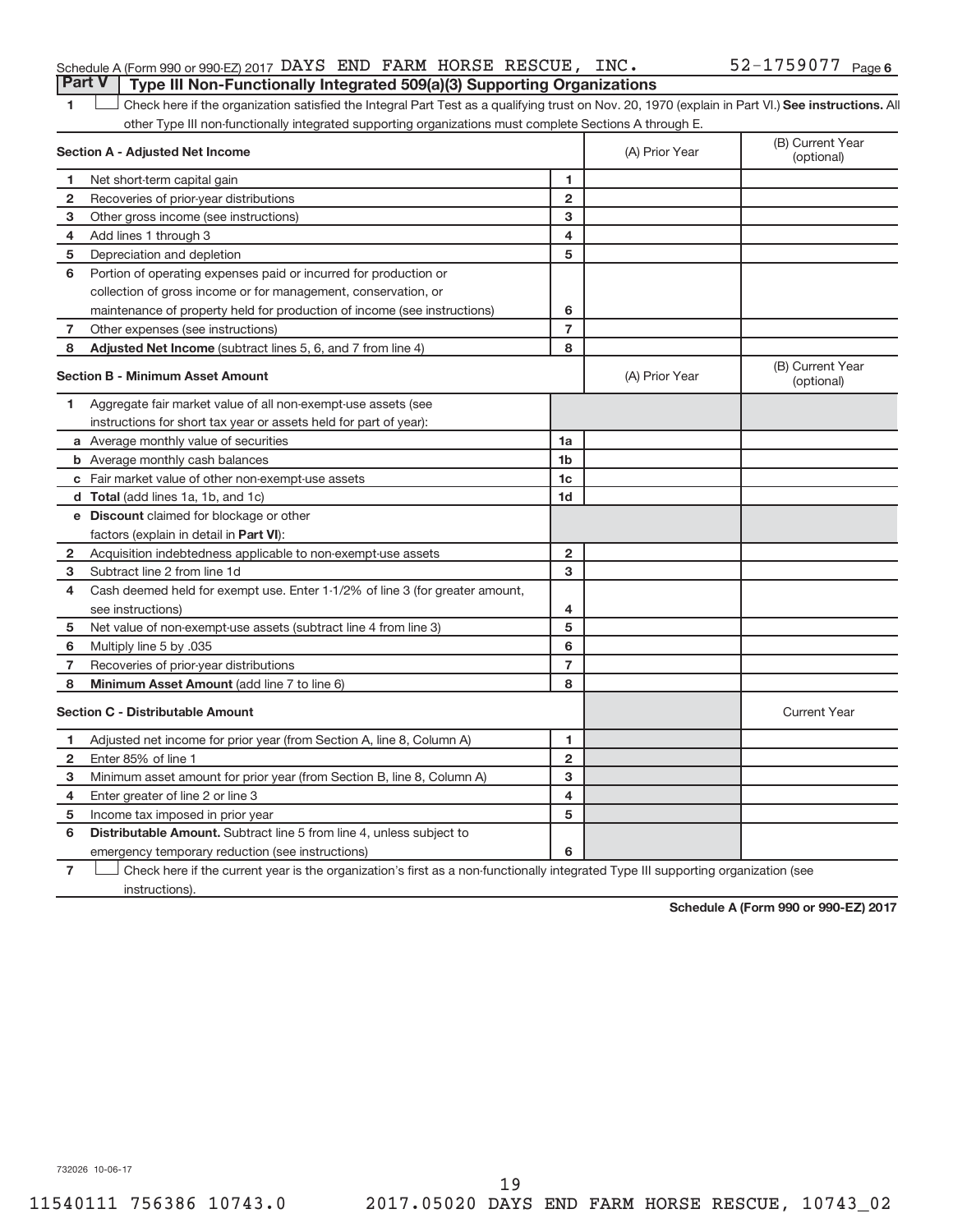#### Schedule A (Form 990 or 990-EZ) 2017 DAYS END FARM HORSE RESCUE, INC.  $52 - 1759077$  Page DAYS END FARM HORSE RESCUE, INC. 52-1759077

| <b>Part V</b><br>Type III Non-Functionally Integrated 509(a)(3) Supporting Organizations (continued) |                                                                                            |                                    |                                               |                                                         |  |  |  |
|------------------------------------------------------------------------------------------------------|--------------------------------------------------------------------------------------------|------------------------------------|-----------------------------------------------|---------------------------------------------------------|--|--|--|
|                                                                                                      | <b>Section D - Distributions</b>                                                           |                                    |                                               | <b>Current Year</b>                                     |  |  |  |
| 1                                                                                                    | Amounts paid to supported organizations to accomplish exempt purposes                      |                                    |                                               |                                                         |  |  |  |
| $\mathbf{2}$                                                                                         | Amounts paid to perform activity that directly furthers exempt purposes of supported       |                                    |                                               |                                                         |  |  |  |
|                                                                                                      | organizations, in excess of income from activity                                           |                                    |                                               |                                                         |  |  |  |
| 3                                                                                                    | Administrative expenses paid to accomplish exempt purposes of supported organizations      |                                    |                                               |                                                         |  |  |  |
| 4                                                                                                    | Amounts paid to acquire exempt-use assets                                                  |                                    |                                               |                                                         |  |  |  |
| 5                                                                                                    | Qualified set-aside amounts (prior IRS approval required)                                  |                                    |                                               |                                                         |  |  |  |
| 6                                                                                                    | Other distributions (describe in <b>Part VI</b> ). See instructions.                       |                                    |                                               |                                                         |  |  |  |
| 7                                                                                                    | <b>Total annual distributions.</b> Add lines 1 through 6.                                  |                                    |                                               |                                                         |  |  |  |
| 8                                                                                                    | Distributions to attentive supported organizations to which the organization is responsive |                                    |                                               |                                                         |  |  |  |
|                                                                                                      | (provide details in Part VI). See instructions.                                            |                                    |                                               |                                                         |  |  |  |
| 9                                                                                                    | Distributable amount for 2017 from Section C, line 6                                       |                                    |                                               |                                                         |  |  |  |
| 10                                                                                                   | Line 8 amount divided by line 9 amount                                                     |                                    |                                               |                                                         |  |  |  |
|                                                                                                      | Section E - Distribution Allocations (see instructions)                                    | (i)<br><b>Excess Distributions</b> | (ii)<br><b>Underdistributions</b><br>Pre-2017 | (iii)<br><b>Distributable</b><br><b>Amount for 2017</b> |  |  |  |
| 1                                                                                                    | Distributable amount for 2017 from Section C, line 6                                       |                                    |                                               |                                                         |  |  |  |
| $\mathbf{2}$                                                                                         | Underdistributions, if any, for years prior to 2017 (reason-                               |                                    |                                               |                                                         |  |  |  |
|                                                                                                      | able cause required- explain in Part VI). See instructions.                                |                                    |                                               |                                                         |  |  |  |
| 3                                                                                                    | Excess distributions carryover, if any, to 2017                                            |                                    |                                               |                                                         |  |  |  |
| a                                                                                                    |                                                                                            |                                    |                                               |                                                         |  |  |  |
|                                                                                                      | <b>b</b> From 2013                                                                         |                                    |                                               |                                                         |  |  |  |
|                                                                                                      | c From 2014                                                                                |                                    |                                               |                                                         |  |  |  |
|                                                                                                      | d From 2015                                                                                |                                    |                                               |                                                         |  |  |  |
|                                                                                                      | e From 2016                                                                                |                                    |                                               |                                                         |  |  |  |
|                                                                                                      | f Total of lines 3a through e                                                              |                                    |                                               |                                                         |  |  |  |
|                                                                                                      | g Applied to underdistributions of prior years                                             |                                    |                                               |                                                         |  |  |  |
|                                                                                                      | h Applied to 2017 distributable amount                                                     |                                    |                                               |                                                         |  |  |  |
| Ť.                                                                                                   | Carryover from 2012 not applied (see instructions)                                         |                                    |                                               |                                                         |  |  |  |
|                                                                                                      | Remainder. Subtract lines 3g, 3h, and 3i from 3f.                                          |                                    |                                               |                                                         |  |  |  |
| 4                                                                                                    | Distributions for 2017 from Section D,                                                     |                                    |                                               |                                                         |  |  |  |
|                                                                                                      | line $7:$                                                                                  |                                    |                                               |                                                         |  |  |  |
|                                                                                                      | a Applied to underdistributions of prior years                                             |                                    |                                               |                                                         |  |  |  |
|                                                                                                      | <b>b</b> Applied to 2017 distributable amount                                              |                                    |                                               |                                                         |  |  |  |
| c                                                                                                    | Remainder. Subtract lines 4a and 4b from 4.                                                |                                    |                                               |                                                         |  |  |  |
| 5                                                                                                    | Remaining underdistributions for years prior to 2017, if                                   |                                    |                                               |                                                         |  |  |  |
|                                                                                                      | any. Subtract lines 3g and 4a from line 2. For result greater                              |                                    |                                               |                                                         |  |  |  |
|                                                                                                      | than zero, explain in Part VI. See instructions.                                           |                                    |                                               |                                                         |  |  |  |
| 6                                                                                                    | Remaining underdistributions for 2017. Subtract lines 3h                                   |                                    |                                               |                                                         |  |  |  |
|                                                                                                      | and 4b from line 1. For result greater than zero, explain in                               |                                    |                                               |                                                         |  |  |  |
|                                                                                                      | <b>Part VI.</b> See instructions.                                                          |                                    |                                               |                                                         |  |  |  |
| $\overline{7}$                                                                                       | Excess distributions carryover to 2018. Add lines 3j                                       |                                    |                                               |                                                         |  |  |  |
|                                                                                                      | and 4c.                                                                                    |                                    |                                               |                                                         |  |  |  |
| 8                                                                                                    | Breakdown of line 7:                                                                       |                                    |                                               |                                                         |  |  |  |
|                                                                                                      | a Excess from 2013                                                                         |                                    |                                               |                                                         |  |  |  |
|                                                                                                      | <b>b</b> Excess from 2014                                                                  |                                    |                                               |                                                         |  |  |  |
|                                                                                                      | c Excess from 2015                                                                         |                                    |                                               |                                                         |  |  |  |
|                                                                                                      | d Excess from 2016                                                                         |                                    |                                               |                                                         |  |  |  |
|                                                                                                      | e Excess from 2017                                                                         |                                    |                                               |                                                         |  |  |  |

**Schedule A (Form 990 or 990-EZ) 2017**

732027 10-06-17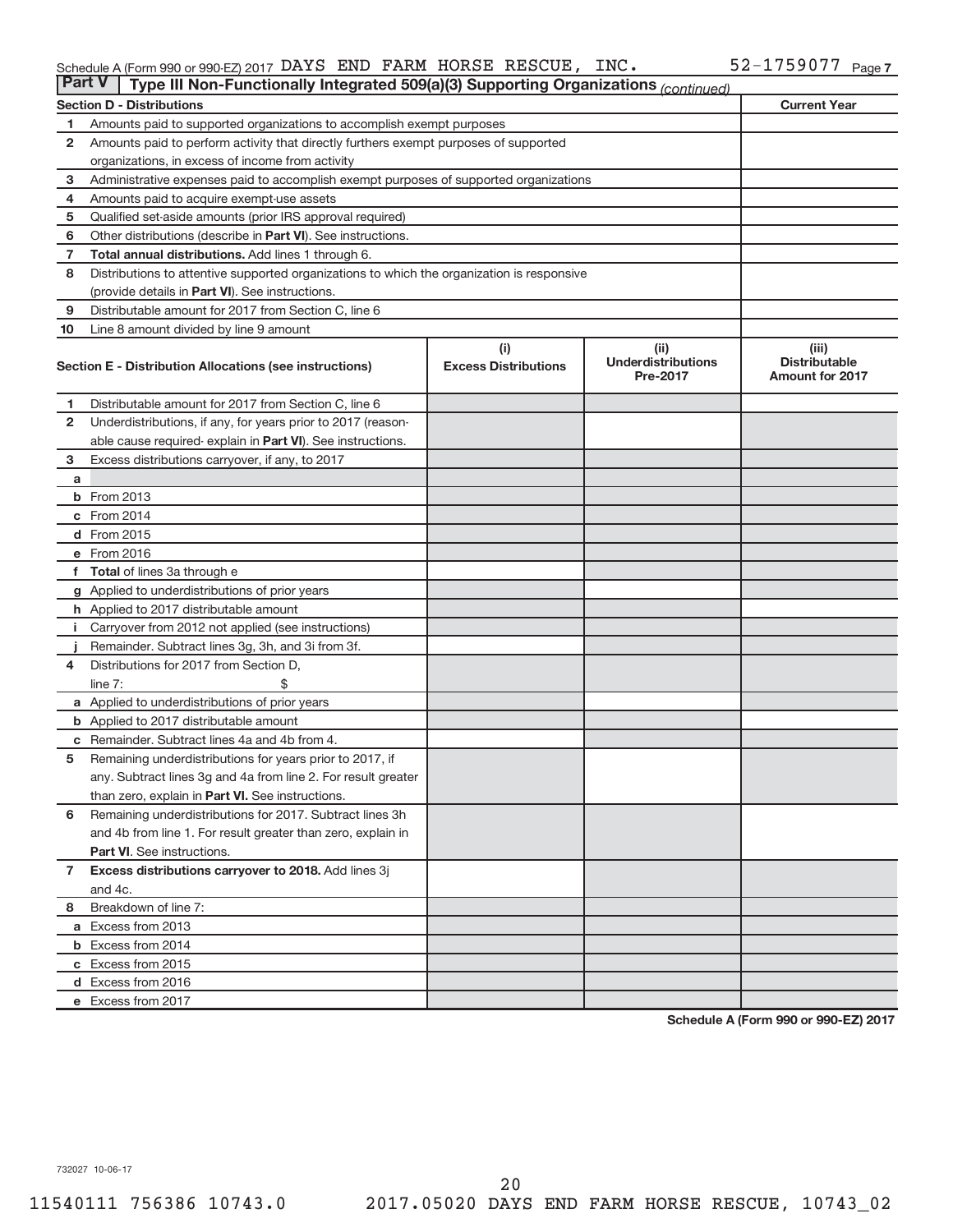| <b>Part VI</b>  | Schedule A (Form 990 or 990-EZ) 2017 DAYS END FARM HORSE RESCUE, INC.<br>Supplemental Information. Provide the explanations required by Part II, line 10; Part II, line 17a or 17b; Part III, line 12;                                                                                                                                                                                                                              |  |  |    |                                                 | 52-1759077 Page 8                    |  |
|-----------------|-------------------------------------------------------------------------------------------------------------------------------------------------------------------------------------------------------------------------------------------------------------------------------------------------------------------------------------------------------------------------------------------------------------------------------------|--|--|----|-------------------------------------------------|--------------------------------------|--|
|                 | Part IV, Section A, lines 1, 2, 3b, 3c, 4b, 4c, 5a, 6, 9a, 9b, 9c, 11a, 11b, and 11c; Part IV, Section B, lines 1 and 2; Part IV, Section C,<br>line 1; Part IV, Section D, lines 2 and 3; Part IV, Section E, lines 1c, 2a, 2b, 3a, and 3b; Part V, line 1; Part V, Section B, line 1e; Part V,<br>Section D, lines 5, 6, and 8; and Part V, Section E, lines 2, 5, and 6. Also complete this part for any additional information. |  |  |    |                                                 |                                      |  |
|                 | (See instructions.)                                                                                                                                                                                                                                                                                                                                                                                                                 |  |  |    |                                                 |                                      |  |
|                 |                                                                                                                                                                                                                                                                                                                                                                                                                                     |  |  |    |                                                 |                                      |  |
|                 |                                                                                                                                                                                                                                                                                                                                                                                                                                     |  |  |    |                                                 |                                      |  |
|                 |                                                                                                                                                                                                                                                                                                                                                                                                                                     |  |  |    |                                                 |                                      |  |
|                 |                                                                                                                                                                                                                                                                                                                                                                                                                                     |  |  |    |                                                 |                                      |  |
|                 |                                                                                                                                                                                                                                                                                                                                                                                                                                     |  |  |    |                                                 |                                      |  |
|                 |                                                                                                                                                                                                                                                                                                                                                                                                                                     |  |  |    |                                                 |                                      |  |
|                 |                                                                                                                                                                                                                                                                                                                                                                                                                                     |  |  |    |                                                 |                                      |  |
|                 |                                                                                                                                                                                                                                                                                                                                                                                                                                     |  |  |    |                                                 |                                      |  |
|                 |                                                                                                                                                                                                                                                                                                                                                                                                                                     |  |  |    |                                                 |                                      |  |
|                 |                                                                                                                                                                                                                                                                                                                                                                                                                                     |  |  |    |                                                 |                                      |  |
|                 |                                                                                                                                                                                                                                                                                                                                                                                                                                     |  |  |    |                                                 |                                      |  |
|                 |                                                                                                                                                                                                                                                                                                                                                                                                                                     |  |  |    |                                                 |                                      |  |
|                 |                                                                                                                                                                                                                                                                                                                                                                                                                                     |  |  |    |                                                 |                                      |  |
|                 |                                                                                                                                                                                                                                                                                                                                                                                                                                     |  |  |    |                                                 |                                      |  |
|                 |                                                                                                                                                                                                                                                                                                                                                                                                                                     |  |  |    |                                                 |                                      |  |
|                 |                                                                                                                                                                                                                                                                                                                                                                                                                                     |  |  |    |                                                 |                                      |  |
|                 |                                                                                                                                                                                                                                                                                                                                                                                                                                     |  |  |    |                                                 |                                      |  |
|                 |                                                                                                                                                                                                                                                                                                                                                                                                                                     |  |  |    |                                                 |                                      |  |
|                 |                                                                                                                                                                                                                                                                                                                                                                                                                                     |  |  |    |                                                 |                                      |  |
|                 |                                                                                                                                                                                                                                                                                                                                                                                                                                     |  |  |    |                                                 |                                      |  |
|                 |                                                                                                                                                                                                                                                                                                                                                                                                                                     |  |  |    |                                                 |                                      |  |
|                 |                                                                                                                                                                                                                                                                                                                                                                                                                                     |  |  |    |                                                 |                                      |  |
|                 |                                                                                                                                                                                                                                                                                                                                                                                                                                     |  |  |    |                                                 |                                      |  |
|                 |                                                                                                                                                                                                                                                                                                                                                                                                                                     |  |  |    |                                                 |                                      |  |
|                 |                                                                                                                                                                                                                                                                                                                                                                                                                                     |  |  |    |                                                 |                                      |  |
|                 |                                                                                                                                                                                                                                                                                                                                                                                                                                     |  |  |    |                                                 |                                      |  |
|                 |                                                                                                                                                                                                                                                                                                                                                                                                                                     |  |  |    |                                                 |                                      |  |
|                 |                                                                                                                                                                                                                                                                                                                                                                                                                                     |  |  |    |                                                 |                                      |  |
|                 |                                                                                                                                                                                                                                                                                                                                                                                                                                     |  |  |    |                                                 |                                      |  |
|                 |                                                                                                                                                                                                                                                                                                                                                                                                                                     |  |  |    |                                                 |                                      |  |
|                 |                                                                                                                                                                                                                                                                                                                                                                                                                                     |  |  |    |                                                 |                                      |  |
|                 |                                                                                                                                                                                                                                                                                                                                                                                                                                     |  |  |    |                                                 |                                      |  |
|                 |                                                                                                                                                                                                                                                                                                                                                                                                                                     |  |  |    |                                                 |                                      |  |
|                 |                                                                                                                                                                                                                                                                                                                                                                                                                                     |  |  |    |                                                 |                                      |  |
|                 |                                                                                                                                                                                                                                                                                                                                                                                                                                     |  |  |    |                                                 |                                      |  |
|                 |                                                                                                                                                                                                                                                                                                                                                                                                                                     |  |  |    |                                                 |                                      |  |
|                 |                                                                                                                                                                                                                                                                                                                                                                                                                                     |  |  |    |                                                 |                                      |  |
|                 |                                                                                                                                                                                                                                                                                                                                                                                                                                     |  |  |    |                                                 |                                      |  |
|                 |                                                                                                                                                                                                                                                                                                                                                                                                                                     |  |  |    |                                                 |                                      |  |
|                 |                                                                                                                                                                                                                                                                                                                                                                                                                                     |  |  |    |                                                 |                                      |  |
|                 |                                                                                                                                                                                                                                                                                                                                                                                                                                     |  |  |    |                                                 |                                      |  |
|                 |                                                                                                                                                                                                                                                                                                                                                                                                                                     |  |  |    |                                                 |                                      |  |
|                 |                                                                                                                                                                                                                                                                                                                                                                                                                                     |  |  |    |                                                 |                                      |  |
|                 |                                                                                                                                                                                                                                                                                                                                                                                                                                     |  |  |    |                                                 |                                      |  |
| 732028 10-06-17 |                                                                                                                                                                                                                                                                                                                                                                                                                                     |  |  |    |                                                 | Schedule A (Form 990 or 990-EZ) 2017 |  |
|                 |                                                                                                                                                                                                                                                                                                                                                                                                                                     |  |  | 21 | 2017.05020 DAYS END FARM HORSE RESCUE, 10743_02 |                                      |  |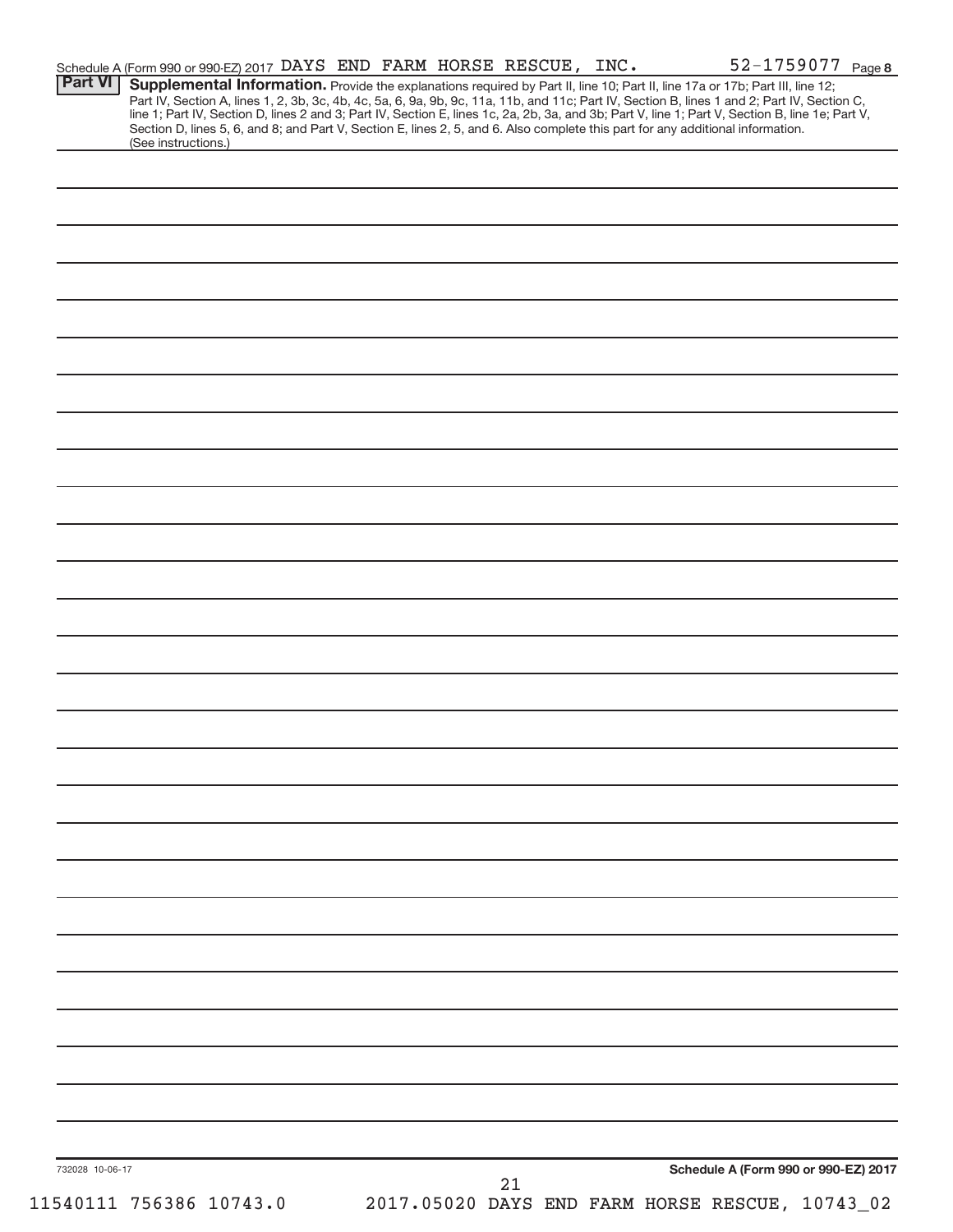Department of the Treasury Internal Revenue Service **(Form 990, 990-EZ,**

|  |  | ** PUBLIC DISCLOSURE COPY ** |  |  |
|--|--|------------------------------|--|--|
|--|--|------------------------------|--|--|

# Schedule B Table 8 and Schedule of Contributors

**or 990-PF) | Attach to Form 990, Form 990-EZ, or Form 990-PF. | Go to www.irs.gov/Form990 for the latest information.** OMB No. 1545-0047

**2017**

| Name of the organization       | <b>Employer identification number</b>                                                                                                                                                                                                                                                                                                                                                                                                                                                                     |            |
|--------------------------------|-----------------------------------------------------------------------------------------------------------------------------------------------------------------------------------------------------------------------------------------------------------------------------------------------------------------------------------------------------------------------------------------------------------------------------------------------------------------------------------------------------------|------------|
|                                | END FARM HORSE RESCUE, INC.<br>DAYS                                                                                                                                                                                                                                                                                                                                                                                                                                                                       | 52-1759077 |
| Organization type (check one): |                                                                                                                                                                                                                                                                                                                                                                                                                                                                                                           |            |
| Filers of:                     | Section:                                                                                                                                                                                                                                                                                                                                                                                                                                                                                                  |            |
| Form 990 or 990-EZ             | $\boxed{\textbf{X}}$ 501(c)( 3) (enter number) organization                                                                                                                                                                                                                                                                                                                                                                                                                                               |            |
|                                | 4947(a)(1) nonexempt charitable trust not treated as a private foundation                                                                                                                                                                                                                                                                                                                                                                                                                                 |            |
|                                | 527 political organization                                                                                                                                                                                                                                                                                                                                                                                                                                                                                |            |
| Form 990-PF                    | 501(c)(3) exempt private foundation                                                                                                                                                                                                                                                                                                                                                                                                                                                                       |            |
|                                | 4947(a)(1) nonexempt charitable trust treated as a private foundation                                                                                                                                                                                                                                                                                                                                                                                                                                     |            |
|                                | 501(c)(3) taxable private foundation                                                                                                                                                                                                                                                                                                                                                                                                                                                                      |            |
|                                |                                                                                                                                                                                                                                                                                                                                                                                                                                                                                                           |            |
|                                | Check if your organization is covered by the General Rule or a Special Rule.<br>Note: Only a section 501(c)(7), (8), or (10) organization can check boxes for both the General Rule and a Special Rule. See instructions.                                                                                                                                                                                                                                                                                 |            |
| <b>General Rule</b>            |                                                                                                                                                                                                                                                                                                                                                                                                                                                                                                           |            |
|                                | For an organization filing Form 990, 990-EZ, or 990-PF that received, during the year, contributions totaling \$5,000 or more (in money or<br>property) from any one contributor. Complete Parts I and II. See instructions for determining a contributor's total contributions.                                                                                                                                                                                                                          |            |
| <b>Special Rules</b>           |                                                                                                                                                                                                                                                                                                                                                                                                                                                                                                           |            |
| $\lfloor x \rfloor$            | For an organization described in section 501(c)(3) filing Form 990 or 990-EZ that met the 33 1/3% support test of the regulations under<br>sections 509(a)(1) and 170(b)(1)(A)(vi), that checked Schedule A (Form 990 or 990-EZ), Part II, line 13, 16a, or 16b, and that received from<br>any one contributor, during the year, total contributions of the greater of (1) \$5,000; or (2) 2% of the amount on (i) Form 990, Part VIII, line 1h;<br>or (ii) Form 990-EZ, line 1. Complete Parts I and II. |            |
|                                | For an organization described in section 501(c)(7), (8), or (10) filing Form 990 or 990-EZ that received from any one contributor, during the<br>year, total contributions of more than \$1,000 exclusively for religious, charitable, scientific, literary, or educational purposes, or for<br>the prevention of cruelty to children or animals. Complete Parts L. IL and IIL                                                                                                                            |            |

purpose. Don't complete any of the parts unless the General Rule applies to this organization because it received nonexclusively year, contributions exclusively for religious, charitable, etc., purposes, but no such contributions totaled more than \$1,000. If this box is checked, enter here the total contributions that were received during the year for an exclusively religious, charitable, etc., For an organization described in section 501(c)(7), (8), or (10) filing Form 990 or 990-EZ that received from any one contributor, during the religious, charitable, etc., contributions totaling \$5,000 or more during the year  $\ldots$  $\ldots$  $\ldots$  $\ldots$  $\ldots$  $\ldots$  $\begin{array}{c} \hline \end{array}$ 

**Caution:**  An organization that isn't covered by the General Rule and/or the Special Rules doesn't file Schedule B (Form 990, 990-EZ, or 990-PF),  **must** but it answer "No" on Part IV, line 2, of its Form 990; or check the box on line H of its Form 990-EZ or on its Form 990-PF, Part I, line 2, to certify that it doesn't meet the filing requirements of Schedule B (Form 990, 990-EZ, or 990-PF).

LHA For Paperwork Reduction Act Notice, see the instructions for Form 990, 990-EZ, or 990-PF. Schedule B (Form 990, 990-EZ, or 990-PF) (2017)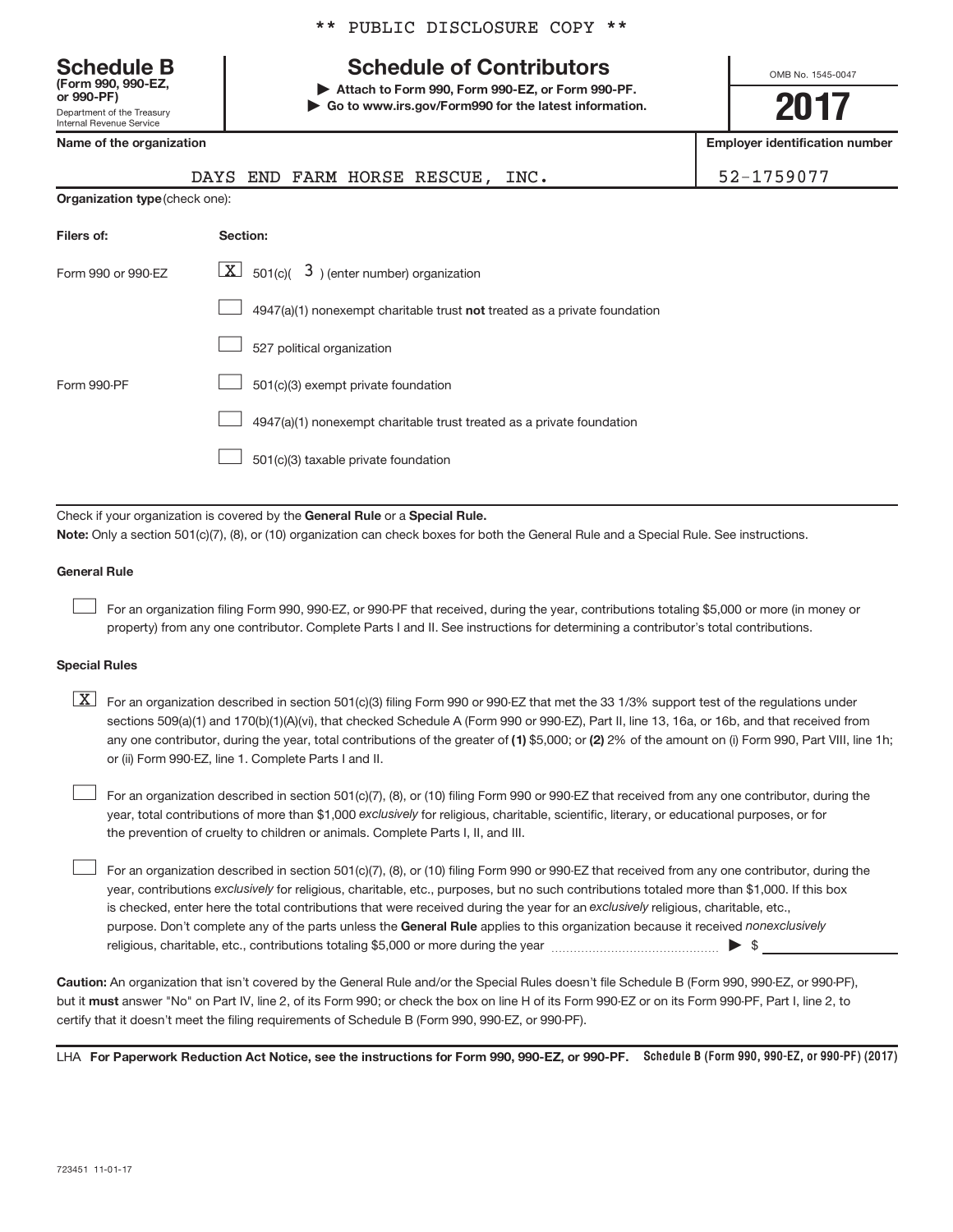| Schedule B (Form 990, 990-EZ, or 990-PF) (2017) | Page |
|-------------------------------------------------|------|
|-------------------------------------------------|------|

DAYS END FARM HORSE RESCUE, INC. 52-1759077

| Part I          | Contributors (see instructions). Use duplicate copies of Part I if additional space is needed. |                                   |                                                                                                                                            |
|-----------------|------------------------------------------------------------------------------------------------|-----------------------------------|--------------------------------------------------------------------------------------------------------------------------------------------|
| (a)<br>No.      | (b)<br>Name, address, and ZIP + 4                                                              | (c)<br><b>Total contributions</b> | (d)<br>Type of contribution                                                                                                                |
| 1               |                                                                                                | 246,669.<br>\$                    | $\boxed{\text{X}}$<br>Person<br>Payroll<br><b>Noncash</b><br>(Complete Part II for<br>noncash contributions.)                              |
| (a)<br>No.      | (b)<br>Name, address, and ZIP + 4                                                              | (c)<br><b>Total contributions</b> | (d)<br>Type of contribution                                                                                                                |
| 2               |                                                                                                | 125,207.<br>\$                    | $\overline{\mathbf{X}}$<br>Person<br>Payroll<br><b>Noncash</b><br>(Complete Part II for<br>noncash contributions.)                         |
| (a)<br>No.      | (b)<br>Name, address, and ZIP + 4                                                              | (c)<br><b>Total contributions</b> | (d)<br>Type of contribution                                                                                                                |
| 3               |                                                                                                | 50,000.<br>\$                     | $\overline{\mathbf{X}}$<br>Person<br>Payroll<br>Noncash<br>(Complete Part II for<br>noncash contributions.)                                |
| (a)<br>No.      | (b)<br>Name, address, and ZIP + 4                                                              | (c)<br><b>Total contributions</b> | (d)<br>Type of contribution                                                                                                                |
| 4               |                                                                                                | 150,000.<br>\$                    | $\overline{\mathbf{X}}$<br>Person<br>Payroll<br><b>Noncash</b><br>(Complete Part II for<br>noncash contributions.)                         |
| (a)<br>No.      | (b)<br>Name, address, and ZIP + 4                                                              | (c)<br><b>Total contributions</b> | (d)<br>Type of contribution                                                                                                                |
|                 |                                                                                                | \$                                | Person<br>Payroll<br><b>Noncash</b><br>(Complete Part II for<br>noncash contributions.)                                                    |
| (a)<br>No.      | (b)<br>Name, address, and ZIP + 4                                                              | (c)<br><b>Total contributions</b> | (d)<br>Type of contribution                                                                                                                |
| 723452 11-01-17 |                                                                                                | \$                                | Person<br>Payroll<br><b>Noncash</b><br>(Complete Part II for<br>noncash contributions.)<br>Schedule B (Form 990, 990-EZ, or 990-PF) (2017) |
|                 | 23                                                                                             |                                   |                                                                                                                                            |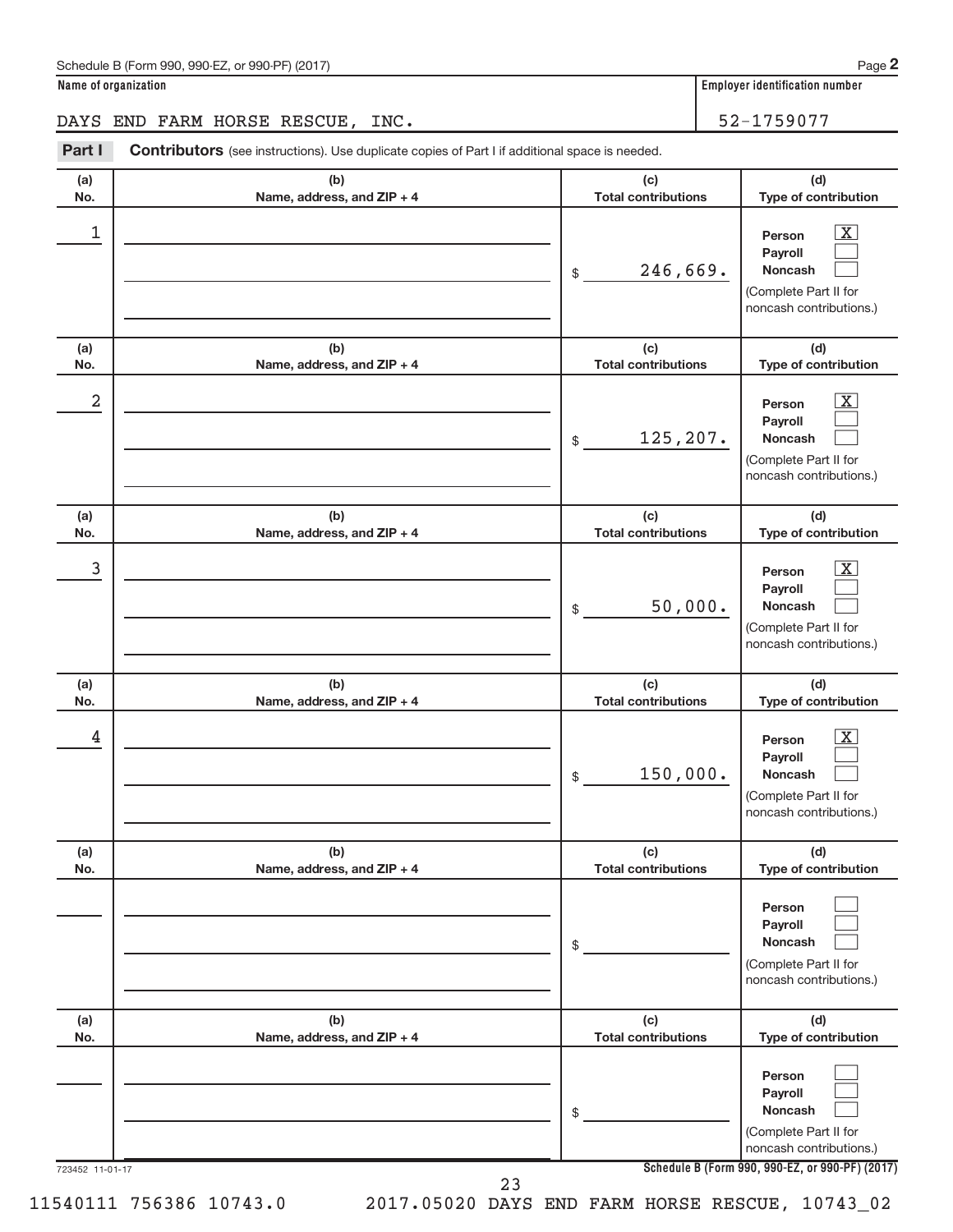## DAYS END FARM HORSE RESCUE, INC. 52-1759077

Part II Noncash Property (see instructions). Use duplicate copies of Part II if additional space is needed.

| (a)<br>No.<br>from<br>Part I | (b)<br>Description of noncash property given | (c)<br>FMV (or estimate)<br>(See instructions.) | (d)<br>Date received                            |
|------------------------------|----------------------------------------------|-------------------------------------------------|-------------------------------------------------|
|                              |                                              | \$                                              |                                                 |
|                              |                                              |                                                 |                                                 |
| (a)<br>No.<br>from<br>Part I | (b)<br>Description of noncash property given | (c)<br>FMV (or estimate)<br>(See instructions.) | (d)<br>Date received                            |
|                              |                                              |                                                 |                                                 |
|                              |                                              |                                                 |                                                 |
|                              |                                              | \$                                              |                                                 |
| (a)<br>No.<br>from<br>Part I | (b)<br>Description of noncash property given | (c)<br>FMV (or estimate)<br>(See instructions.) | (d)<br>Date received                            |
|                              |                                              |                                                 |                                                 |
|                              |                                              |                                                 |                                                 |
|                              |                                              | \$                                              |                                                 |
|                              |                                              |                                                 |                                                 |
| (a)<br>No.<br>from<br>Part I | (b)<br>Description of noncash property given | (c)<br>FMV (or estimate)<br>(See instructions.) | (d)<br>Date received                            |
|                              |                                              |                                                 |                                                 |
|                              |                                              |                                                 |                                                 |
|                              |                                              |                                                 |                                                 |
|                              |                                              | $\$$                                            |                                                 |
| (a)<br>No.<br>from           | (b)<br>Description of noncash property given | (c)<br>FMV (or estimate)                        | (d)<br>Date received                            |
| Part I                       |                                              | (See instructions.)                             |                                                 |
|                              |                                              |                                                 |                                                 |
|                              |                                              |                                                 |                                                 |
|                              |                                              | \$                                              |                                                 |
|                              |                                              |                                                 |                                                 |
| (a)<br>No.                   | (b)                                          | (c)                                             | (d)                                             |
| from                         | Description of noncash property given        | FMV (or estimate)                               | Date received                                   |
| Part I                       |                                              | (See instructions.)                             |                                                 |
|                              |                                              |                                                 |                                                 |
|                              |                                              |                                                 |                                                 |
|                              |                                              | \$                                              |                                                 |
| 723453 11-01-17              |                                              |                                                 | Schedule B (Form 990, 990-EZ, or 990-PF) (2017) |
|                              | 24                                           |                                                 |                                                 |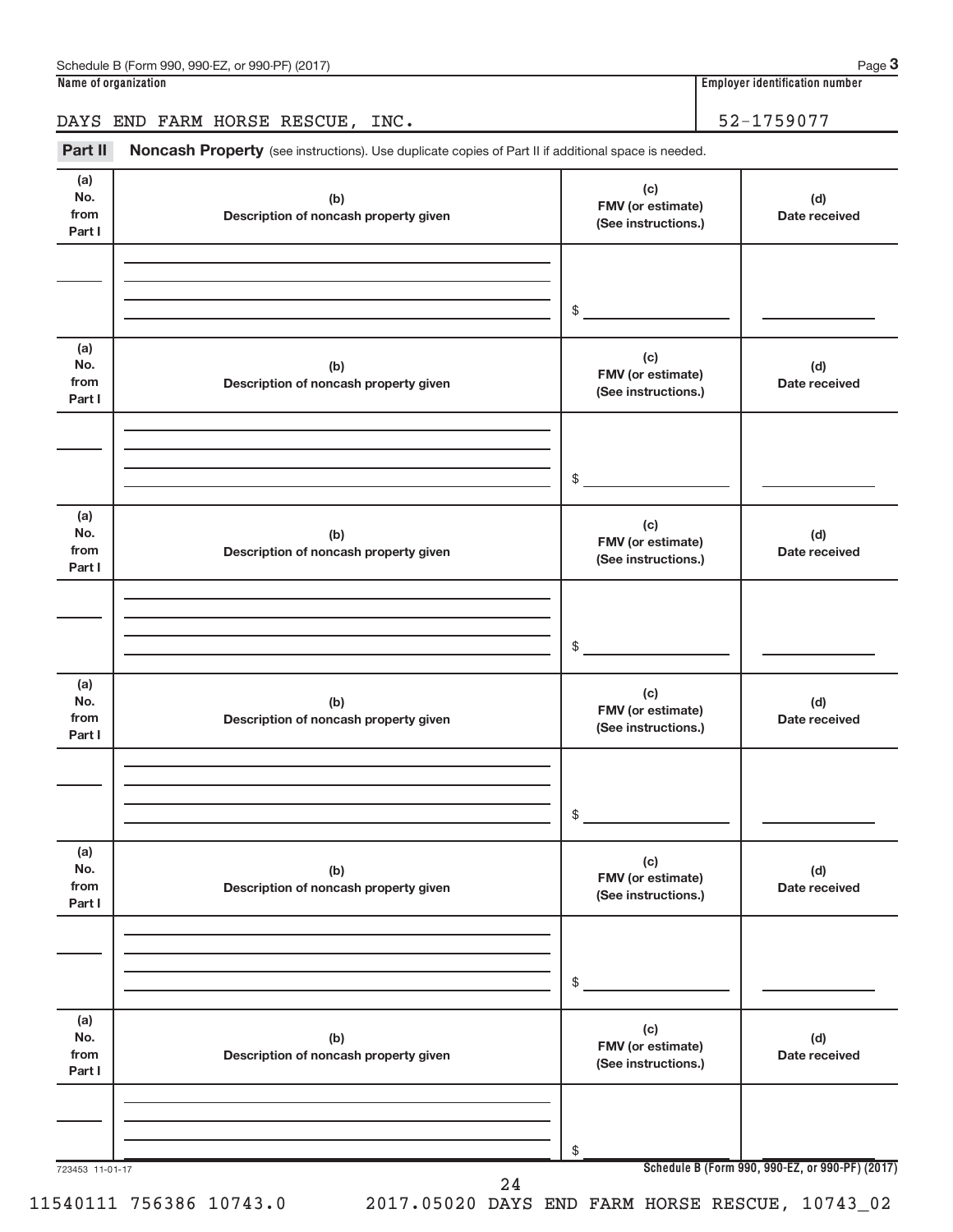|                           |                                                                                                                                                                                                                                                                                 |                      |                                          |                                                 | <b>Employer identification number</b> |  |  |  |
|---------------------------|---------------------------------------------------------------------------------------------------------------------------------------------------------------------------------------------------------------------------------------------------------------------------------|----------------------|------------------------------------------|-------------------------------------------------|---------------------------------------|--|--|--|
|                           | DAYS END FARM HORSE RESCUE, INC.                                                                                                                                                                                                                                                |                      |                                          |                                                 | 52-1759077                            |  |  |  |
| Part III                  | Exclusively religious, charitable, etc., contributions to organizations described in section $501(c)(7)$ , (8), or (10) that total more than \$1,000 for<br>the year from any one contributor. Complete columns (a) through (e) and the following line entry. For organizations |                      |                                          |                                                 |                                       |  |  |  |
|                           | completing Part III, enter the total of exclusively religious, charitable, etc., contributions of \$1,000 or less for the year. (Enter this info. once.)                                                                                                                        |                      |                                          |                                                 |                                       |  |  |  |
| (a) No.                   | Use duplicate copies of Part III if additional space is needed.                                                                                                                                                                                                                 |                      |                                          |                                                 |                                       |  |  |  |
| from<br>Part I            | (b) Purpose of gift                                                                                                                                                                                                                                                             | (c) Use of gift      |                                          | (d) Description of how gift is held             |                                       |  |  |  |
|                           |                                                                                                                                                                                                                                                                                 |                      |                                          |                                                 |                                       |  |  |  |
|                           |                                                                                                                                                                                                                                                                                 |                      |                                          |                                                 |                                       |  |  |  |
|                           |                                                                                                                                                                                                                                                                                 |                      |                                          |                                                 |                                       |  |  |  |
|                           |                                                                                                                                                                                                                                                                                 | (e) Transfer of gift |                                          |                                                 |                                       |  |  |  |
|                           |                                                                                                                                                                                                                                                                                 |                      |                                          |                                                 |                                       |  |  |  |
|                           | Transferee's name, address, and ZIP + 4                                                                                                                                                                                                                                         |                      |                                          | Relationship of transferor to transferee        |                                       |  |  |  |
|                           |                                                                                                                                                                                                                                                                                 |                      |                                          |                                                 |                                       |  |  |  |
|                           |                                                                                                                                                                                                                                                                                 |                      |                                          |                                                 |                                       |  |  |  |
|                           |                                                                                                                                                                                                                                                                                 |                      |                                          |                                                 |                                       |  |  |  |
| (a) No.<br>from           | (b) Purpose of gift                                                                                                                                                                                                                                                             | (c) Use of gift      |                                          | (d) Description of how gift is held             |                                       |  |  |  |
| Part I                    |                                                                                                                                                                                                                                                                                 |                      |                                          |                                                 |                                       |  |  |  |
|                           |                                                                                                                                                                                                                                                                                 |                      |                                          |                                                 |                                       |  |  |  |
|                           |                                                                                                                                                                                                                                                                                 |                      |                                          |                                                 |                                       |  |  |  |
|                           |                                                                                                                                                                                                                                                                                 |                      |                                          |                                                 |                                       |  |  |  |
|                           | (e) Transfer of gift                                                                                                                                                                                                                                                            |                      |                                          |                                                 |                                       |  |  |  |
|                           | Transferee's name, address, and ZIP + 4                                                                                                                                                                                                                                         |                      | Relationship of transferor to transferee |                                                 |                                       |  |  |  |
|                           |                                                                                                                                                                                                                                                                                 |                      |                                          |                                                 |                                       |  |  |  |
|                           |                                                                                                                                                                                                                                                                                 |                      |                                          |                                                 |                                       |  |  |  |
|                           |                                                                                                                                                                                                                                                                                 |                      |                                          |                                                 |                                       |  |  |  |
| (a) No.<br>from           |                                                                                                                                                                                                                                                                                 |                      |                                          |                                                 |                                       |  |  |  |
| Part I                    | (b) Purpose of gift                                                                                                                                                                                                                                                             | (c) Use of gift      |                                          | (d) Description of how gift is held             |                                       |  |  |  |
|                           |                                                                                                                                                                                                                                                                                 |                      |                                          |                                                 |                                       |  |  |  |
|                           |                                                                                                                                                                                                                                                                                 |                      |                                          |                                                 |                                       |  |  |  |
|                           |                                                                                                                                                                                                                                                                                 |                      |                                          |                                                 |                                       |  |  |  |
|                           | (e) Transfer of gift                                                                                                                                                                                                                                                            |                      |                                          |                                                 |                                       |  |  |  |
|                           |                                                                                                                                                                                                                                                                                 |                      |                                          |                                                 |                                       |  |  |  |
|                           | Transferee's name, address, and ZIP + 4                                                                                                                                                                                                                                         |                      | Relationship of transferor to transferee |                                                 |                                       |  |  |  |
|                           |                                                                                                                                                                                                                                                                                 |                      |                                          |                                                 |                                       |  |  |  |
|                           |                                                                                                                                                                                                                                                                                 |                      |                                          |                                                 |                                       |  |  |  |
|                           |                                                                                                                                                                                                                                                                                 |                      |                                          |                                                 |                                       |  |  |  |
| (a) No.<br>from<br>Part I | (b) Purpose of gift                                                                                                                                                                                                                                                             | (c) Use of gift      |                                          | (d) Description of how gift is held             |                                       |  |  |  |
|                           |                                                                                                                                                                                                                                                                                 |                      |                                          |                                                 |                                       |  |  |  |
|                           |                                                                                                                                                                                                                                                                                 |                      |                                          |                                                 |                                       |  |  |  |
|                           |                                                                                                                                                                                                                                                                                 |                      |                                          |                                                 |                                       |  |  |  |
|                           | (e) Transfer of gift                                                                                                                                                                                                                                                            |                      |                                          |                                                 |                                       |  |  |  |
|                           |                                                                                                                                                                                                                                                                                 |                      |                                          |                                                 |                                       |  |  |  |
|                           | Transferee's name, address, and ZIP + 4                                                                                                                                                                                                                                         |                      |                                          | Relationship of transferor to transferee        |                                       |  |  |  |
|                           |                                                                                                                                                                                                                                                                                 |                      |                                          |                                                 |                                       |  |  |  |
|                           |                                                                                                                                                                                                                                                                                 |                      |                                          |                                                 |                                       |  |  |  |
|                           |                                                                                                                                                                                                                                                                                 |                      |                                          |                                                 |                                       |  |  |  |
| 723454 11-01-17           |                                                                                                                                                                                                                                                                                 |                      |                                          | Schedule B (Form 990, 990-EZ, or 990-PF) (2017) |                                       |  |  |  |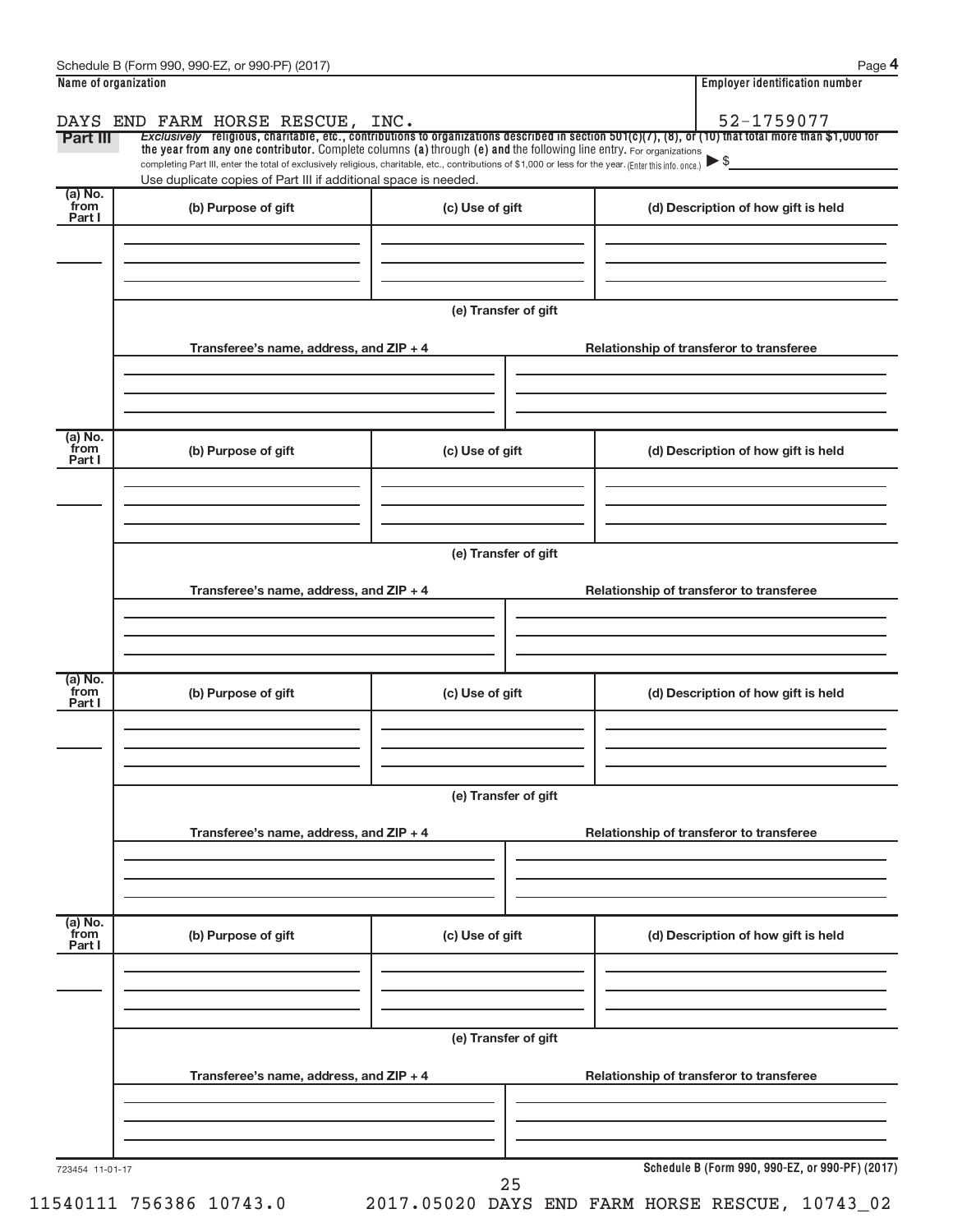Department of the Treasury Internal Revenue Service

| (Form 990) |  |
|------------|--|
|------------|--|

# **SCHEDULE D Supplemental Financial Statements**<br> **Form 990 2017**<br> **Part IV** line 6.7.8.9.10, 11a, 11b, 11c, 11d, 11e, 11f, 12a, or 12b

**(Form 990) | Complete if the organization answered "Yes" on Form 990, Part IV, line 6, 7, 8, 9, 10, 11a, 11b, 11c, 11d, 11e, 11f, 12a, or 12b.**

**| Attach to Form 990. |Go to www.irs.gov/Form990 for instructions and the latest information.**



**Name of the organization Employer identification number**

DAYS END FARM HORSE RESCUE, INC.  $52-1759077$ 

| 1            |                                                                                                                                                                                                                                | (a) Donor advised funds | (b) Funds and other accounts                       |
|--------------|--------------------------------------------------------------------------------------------------------------------------------------------------------------------------------------------------------------------------------|-------------------------|----------------------------------------------------|
|              |                                                                                                                                                                                                                                |                         |                                                    |
| 2            | Aggregate value of contributions to (during year)                                                                                                                                                                              |                         |                                                    |
| 3            |                                                                                                                                                                                                                                |                         |                                                    |
| 4            |                                                                                                                                                                                                                                |                         |                                                    |
| 5            | Did the organization inform all donors and donor advisors in writing that the assets held in donor advised funds                                                                                                               |                         |                                                    |
|              |                                                                                                                                                                                                                                |                         | Yes                                                |
| 6            | Did the organization inform all grantees, donors, and donor advisors in writing that grant funds can be used only                                                                                                              |                         |                                                    |
|              | for charitable purposes and not for the benefit of the donor or donor advisor, or for any other purpose conferring                                                                                                             |                         |                                                    |
|              |                                                                                                                                                                                                                                |                         | Yes                                                |
|              | Part II<br>Conservation Easements. Complete if the organization answered "Yes" on Form 990, Part IV, line 7.                                                                                                                   |                         |                                                    |
| 1            | Purpose(s) of conservation easements held by the organization (check all that apply).                                                                                                                                          |                         |                                                    |
|              | $\underline{X}$ Preservation of land for public use (e.g., recreation or education)                                                                                                                                            |                         | Preservation of a historically important land area |
|              | $X$ Protection of natural habitat                                                                                                                                                                                              |                         | Preservation of a certified historic structure     |
|              | $ \mathbf{X} $ Preservation of open space                                                                                                                                                                                      |                         |                                                    |
| $\mathbf{2}$ |                                                                                                                                                                                                                                |                         |                                                    |
|              | Complete lines 2a through 2d if the organization held a qualified conservation contribution in the form of a conservation easement on the last                                                                                 |                         | Held at the End of the Tax Year                    |
|              | day of the tax year.                                                                                                                                                                                                           |                         |                                                    |
| а            |                                                                                                                                                                                                                                |                         | 2a                                                 |
|              | Total acreage restricted by conservation easements [111] [12] matter conservation according to the set of the stricted by conservation easements [11] matter conservation and according to the set of the set of the set of th |                         | 2 <sub>b</sub>                                     |
|              | Number of conservation easements on a certified historic structure included in (a) manufacture included in (a)                                                                                                                 |                         | 2c                                                 |
| d            | Number of conservation easements included in (c) acquired after 7/25/06, and not on a historic structure                                                                                                                       |                         |                                                    |
|              |                                                                                                                                                                                                                                |                         | 2d                                                 |
| 3            | Number of conservation easements modified, transferred, released, extinguished, or terminated by the organization during the tax                                                                                               |                         |                                                    |
|              | year                                                                                                                                                                                                                           |                         |                                                    |
| 4            | Number of states where property subject to conservation easement is located >                                                                                                                                                  | 1                       |                                                    |
| 5            | Does the organization have a written policy regarding the periodic monitoring, inspection, handling of                                                                                                                         |                         |                                                    |
|              |                                                                                                                                                                                                                                |                         |                                                    |
|              | violations, and enforcement of the conservation easements it holds?                                                                                                                                                            |                         | Yes                                                |
| 6            | Staff and volunteer hours devoted to monitoring, inspecting, handling of violations, and enforcing conservation easements during the year                                                                                      |                         |                                                    |
|              |                                                                                                                                                                                                                                |                         |                                                    |
|              | Amount of expenses incurred in monitoring, inspecting, handling of violations, and enforcing conservation easements during the year                                                                                            |                         |                                                    |
|              | $\blacktriangleright$ s                                                                                                                                                                                                        |                         |                                                    |
| 7<br>8       | Does each conservation easement reported on line 2(d) above satisfy the requirements of section 170(h)(4)(B)(i)                                                                                                                |                         |                                                    |
|              |                                                                                                                                                                                                                                |                         | Yes                                                |
|              | In Part XIII, describe how the organization reports conservation easements in its revenue and expense statement, and balance sheet, and                                                                                        |                         |                                                    |
| 9            | include, if applicable, the text of the footnote to the organization's financial statements that describes the organization's accounting for                                                                                   |                         |                                                    |
|              | conservation easements.                                                                                                                                                                                                        |                         |                                                    |
|              | Organizations Maintaining Collections of Art, Historical Treasures, or Other Similar Assets.<br>Part III                                                                                                                       |                         |                                                    |
|              | Complete if the organization answered "Yes" on Form 990, Part IV, line 8.                                                                                                                                                      |                         |                                                    |
|              | 1a If the organization elected, as permitted under SFAS 116 (ASC 958), not to report in its revenue statement and balance sheet works of art,                                                                                  |                         |                                                    |
|              | historical treasures, or other similar assets held for public exhibition, education, or research in furtherance of public service, provide, in Part XIII,                                                                      |                         |                                                    |
|              | the text of the footnote to its financial statements that describes these items.                                                                                                                                               |                         |                                                    |
|              |                                                                                                                                                                                                                                |                         |                                                    |
|              | b If the organization elected, as permitted under SFAS 116 (ASC 958), to report in its revenue statement and balance sheet works of art, historical                                                                            |                         |                                                    |
|              | treasures, or other similar assets held for public exhibition, education, or research in furtherance of public service, provide the following amounts<br>relating to these items:                                              |                         |                                                    |
|              |                                                                                                                                                                                                                                |                         | $\overline{X}$ No                                  |
|              |                                                                                                                                                                                                                                |                         |                                                    |
|              | (ii) Assets included in Form 990, Part X [110] Marting and Martin Martin Martin Martin Martin Martin Martin Ma                                                                                                                 |                         | $\triangleright$ \$                                |
| $\mathbf{2}$ | If the organization received or held works of art, historical treasures, or other similar assets for financial gain, provide                                                                                                   |                         |                                                    |
|              | the following amounts required to be reported under SFAS 116 (ASC 958) relating to these items:                                                                                                                                |                         |                                                    |
| а            |                                                                                                                                                                                                                                |                         |                                                    |
|              |                                                                                                                                                                                                                                |                         |                                                    |
|              | LHA For Paperwork Reduction Act Notice, see the Instructions for Form 990.<br>732051 10-09-17                                                                                                                                  |                         | Schedule D (Form 990) 2017                         |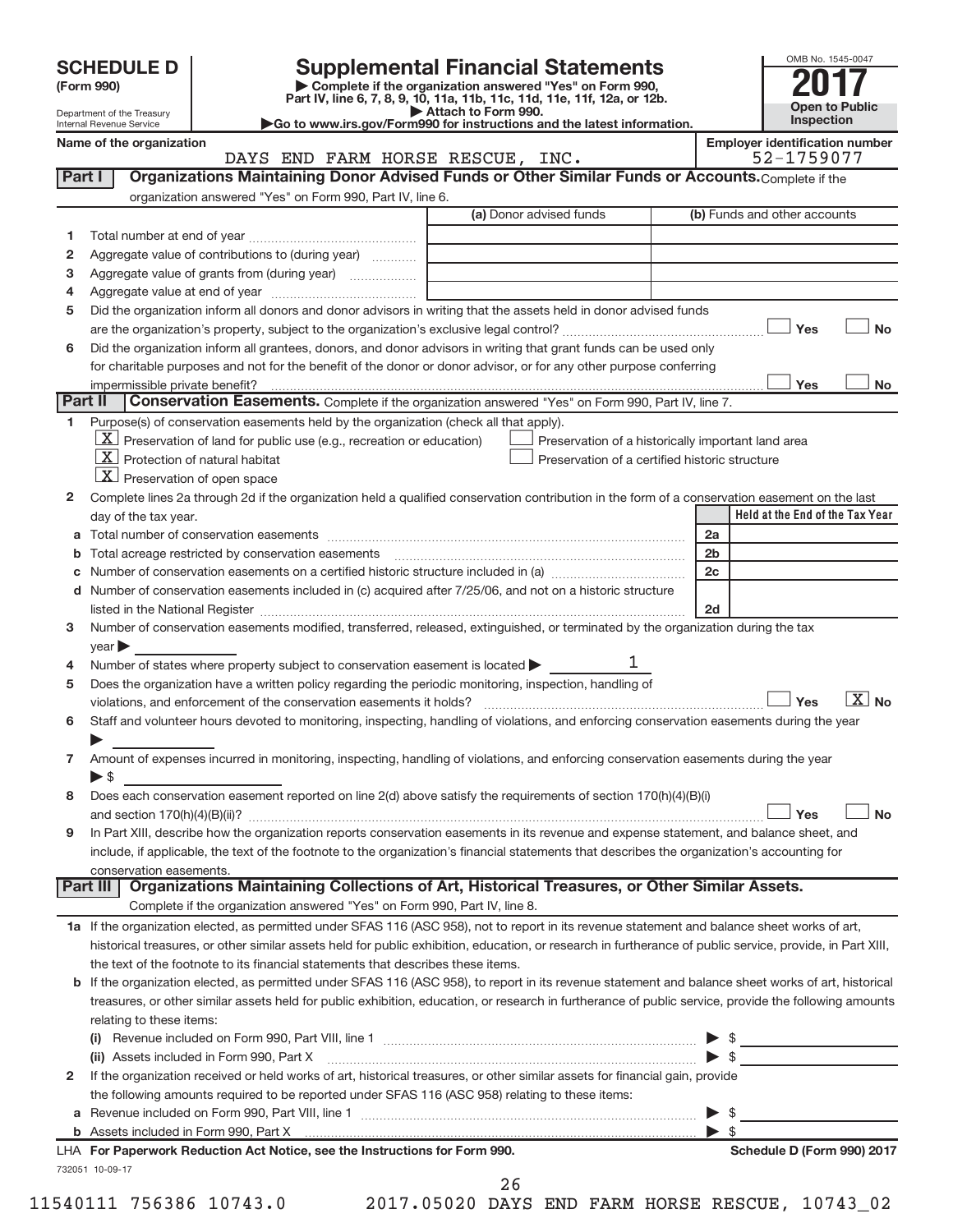|               | Schedule D (Form 990) 2017                                                                                                                                                                                                     | DAYS END FARM HORSE RESCUE, INC. |                |                                        |           |                 | 52-1759077 Page 2                                       |                     |                      |                         |
|---------------|--------------------------------------------------------------------------------------------------------------------------------------------------------------------------------------------------------------------------------|----------------------------------|----------------|----------------------------------------|-----------|-----------------|---------------------------------------------------------|---------------------|----------------------|-------------------------|
|               | Organizations Maintaining Collections of Art, Historical Treasures, or Other Similar Assets (continued)<br>Part III                                                                                                            |                                  |                |                                        |           |                 |                                                         |                     |                      |                         |
| 3             | Using the organization's acquisition, accession, and other records, check any of the following that are a significant use of its collection items                                                                              |                                  |                |                                        |           |                 |                                                         |                     |                      |                         |
|               | (check all that apply):                                                                                                                                                                                                        |                                  |                |                                        |           |                 |                                                         |                     |                      |                         |
| a             | Public exhibition                                                                                                                                                                                                              |                                  |                | Loan or exchange programs              |           |                 |                                                         |                     |                      |                         |
| b             | Scholarly research                                                                                                                                                                                                             |                                  | Other          | <u> 1980 - Jan Barat III, martin a</u> |           |                 |                                                         |                     |                      |                         |
| c             | Preservation for future generations                                                                                                                                                                                            |                                  |                |                                        |           |                 |                                                         |                     |                      |                         |
| 4             | Provide a description of the organization's collections and explain how they further the organization's exempt purpose in Part XIII.                                                                                           |                                  |                |                                        |           |                 |                                                         |                     |                      |                         |
| 5             | During the year, did the organization solicit or receive donations of art, historical treasures, or other similar assets                                                                                                       |                                  |                |                                        |           |                 |                                                         |                     |                      |                         |
|               |                                                                                                                                                                                                                                |                                  |                |                                        |           |                 |                                                         | Yes                 |                      | No                      |
|               | Part IV<br><b>Escrow and Custodial Arrangements.</b> Complete if the organization answered "Yes" on Form 990, Part IV, line 9, or                                                                                              |                                  |                |                                        |           |                 |                                                         |                     |                      |                         |
|               | reported an amount on Form 990, Part X, line 21.                                                                                                                                                                               |                                  |                |                                        |           |                 |                                                         |                     |                      |                         |
|               | 1a Is the organization an agent, trustee, custodian or other intermediary for contributions or other assets not included                                                                                                       |                                  |                |                                        |           |                 |                                                         |                     |                      | $\boxed{\text{X}}$ No   |
|               |                                                                                                                                                                                                                                |                                  |                |                                        |           |                 |                                                         | Yes                 |                      |                         |
|               | b If "Yes," explain the arrangement in Part XIII and complete the following table:                                                                                                                                             |                                  |                |                                        |           |                 |                                                         |                     |                      |                         |
|               |                                                                                                                                                                                                                                |                                  |                |                                        |           |                 |                                                         | Amount              |                      |                         |
|               | c Beginning balance measurements and the contract of the contract of the contract of the contract of the contract of the contract of the contract of the contract of the contract of the contract of the contract of the contr |                                  |                |                                        |           | 1c              |                                                         |                     |                      |                         |
|               |                                                                                                                                                                                                                                |                                  |                |                                        |           | 1d              |                                                         |                     |                      |                         |
|               | e Distributions during the year manufactured and continuum and contact the control of the control of the control of the control of the control of the control of the control of the control of the control of the control of t |                                  |                |                                        |           | 1e<br>1f        |                                                         |                     |                      |                         |
| f.            | 2a Did the organization include an amount on Form 990, Part X, line 21, for escrow or custodial account liability?                                                                                                             |                                  |                |                                        |           |                 |                                                         | Yes                 |                      | <b>No</b>               |
|               | <b>b</b> If "Yes," explain the arrangement in Part XIII. Check here if the explanation has been provided on Part XIII                                                                                                          |                                  |                |                                        |           |                 |                                                         |                     |                      |                         |
| <b>Part V</b> | Endowment Funds. Complete if the organization answered "Yes" on Form 990, Part IV, line 10.                                                                                                                                    |                                  |                |                                        |           |                 |                                                         |                     |                      |                         |
|               |                                                                                                                                                                                                                                | (a) Current year                 | (b) Prior year |                                        |           |                 | (c) Two years back $\vert$ (d) Three years back $\vert$ | (e) Four years back |                      |                         |
|               | 1a Beginning of year balance                                                                                                                                                                                                   | 130,785.                         | 123,764.       |                                        | 133,697.  |                 | 136,846.                                                |                     |                      | 118,100.                |
| b             |                                                                                                                                                                                                                                |                                  |                |                                        |           |                 |                                                         |                     |                      |                         |
| С             | Net investment earnings, gains, and losses                                                                                                                                                                                     | 3,474.                           | 7,021.         |                                        | $-9,933.$ |                 | $-3, 149.$                                              |                     |                      | 18,746.                 |
|               |                                                                                                                                                                                                                                |                                  |                |                                        |           |                 |                                                         |                     |                      |                         |
|               | e Other expenditures for facilities                                                                                                                                                                                            |                                  |                |                                        |           |                 |                                                         |                     |                      |                         |
|               | and programs                                                                                                                                                                                                                   |                                  |                |                                        |           |                 |                                                         |                     |                      |                         |
|               | f Administrative expenses                                                                                                                                                                                                      |                                  |                |                                        |           |                 |                                                         |                     |                      |                         |
| g             |                                                                                                                                                                                                                                | 134,259.                         | 130, 785.      |                                        | 123, 764. |                 | 133,697.                                                |                     |                      | 136,846.                |
|               | Provide the estimated percentage of the current year end balance (line 1g, column (a)) held as:                                                                                                                                |                                  |                |                                        |           |                 |                                                         |                     |                      |                         |
|               | a Board designated or quasi-endowment                                                                                                                                                                                          |                                  | %              |                                        |           |                 |                                                         |                     |                      |                         |
| $\mathbf b$   | Permanent endowment > 100.00                                                                                                                                                                                                   | %                                |                |                                        |           |                 |                                                         |                     |                      |                         |
|               | c Temporarily restricted endowment $\blacktriangleright$                                                                                                                                                                       | %                                |                |                                        |           |                 |                                                         |                     |                      |                         |
|               | The percentages on lines 2a, 2b, and 2c should equal 100%.                                                                                                                                                                     |                                  |                |                                        |           |                 |                                                         |                     |                      |                         |
|               | 3a Are there endowment funds not in the possession of the organization that are held and administered for the organization                                                                                                     |                                  |                |                                        |           |                 |                                                         |                     |                      |                         |
|               | by:                                                                                                                                                                                                                            |                                  |                |                                        |           |                 |                                                         |                     | Yes                  | No                      |
|               | (i)                                                                                                                                                                                                                            |                                  |                |                                        |           |                 |                                                         | 3a(i)               |                      | X                       |
|               |                                                                                                                                                                                                                                |                                  |                |                                        |           |                 |                                                         | 3a(ii)              |                      | $\overline{\textbf{X}}$ |
|               |                                                                                                                                                                                                                                |                                  |                |                                        |           |                 |                                                         | 3 <sub>b</sub>      |                      |                         |
| 4             | Describe in Part XIII the intended uses of the organization's endowment funds.                                                                                                                                                 |                                  |                |                                        |           |                 |                                                         |                     |                      |                         |
|               | Land, Buildings, and Equipment.<br><b>Part VI</b>                                                                                                                                                                              |                                  |                |                                        |           |                 |                                                         |                     |                      |                         |
|               | Complete if the organization answered "Yes" on Form 990, Part IV, line 11a. See Form 990, Part X, line 10.                                                                                                                     |                                  |                |                                        |           |                 |                                                         |                     |                      |                         |
|               | Description of property                                                                                                                                                                                                        | (a) Cost or other                |                | (b) Cost or other                      |           | (c) Accumulated |                                                         | (d) Book value      |                      |                         |
|               |                                                                                                                                                                                                                                | basis (investment)               |                | basis (other)                          |           | depreciation    |                                                         |                     |                      |                         |
|               |                                                                                                                                                                                                                                |                                  |                | 688,050.<br>552,522.                   |           |                 |                                                         |                     | 688,050.<br>505,027. |                         |
|               |                                                                                                                                                                                                                                |                                  |                |                                        |           | 47,495.         |                                                         |                     |                      |                         |
|               |                                                                                                                                                                                                                                |                                  |                | 376, 533.                              |           | 203,699.        |                                                         |                     | 172,834.             |                         |
|               |                                                                                                                                                                                                                                |                                  |                |                                        |           |                 |                                                         |                     |                      |                         |
|               |                                                                                                                                                                                                                                |                                  |                |                                        |           |                 |                                                         | 1,365,911.          |                      |                         |
|               | Total. Add lines 1a through 1e. (Column (d) must equal Form 990, Part X, column (B), line 10c.)                                                                                                                                |                                  |                |                                        |           |                 | Schedule D (Form 990) 2017                              |                     |                      |                         |
|               |                                                                                                                                                                                                                                |                                  |                |                                        |           |                 |                                                         |                     |                      |                         |

732052 10-09-17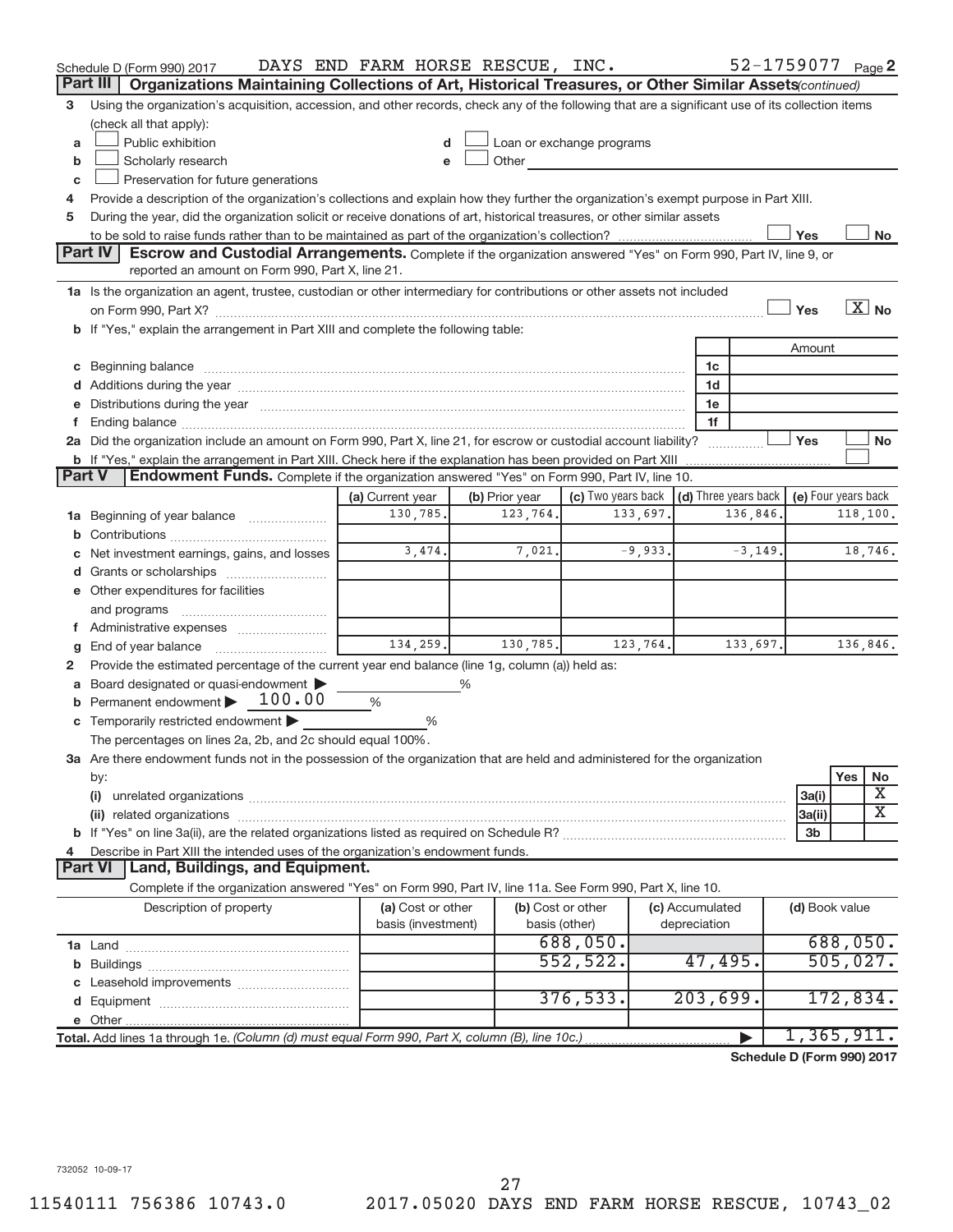| Schedule D (Form 990) 2017                                                                                                                                              | DAYS END FARM HORSE RESCUE, INC. |                | 52-1759077 Page 3                                         |
|-------------------------------------------------------------------------------------------------------------------------------------------------------------------------|----------------------------------|----------------|-----------------------------------------------------------|
| <b>Investments - Other Securities.</b><br><b>Part VIII</b>                                                                                                              |                                  |                |                                                           |
| Complete if the organization answered "Yes" on Form 990, Part IV, line 11b. See Form 990, Part X, line 12.                                                              |                                  |                |                                                           |
| (a) Description of security or category (including name of security)                                                                                                    | (b) Book value                   |                | (c) Method of valuation: Cost or end-of-year market value |
| (1) Financial derivatives                                                                                                                                               |                                  |                |                                                           |
|                                                                                                                                                                         |                                  |                |                                                           |
| (3) Other                                                                                                                                                               |                                  |                |                                                           |
| (A)                                                                                                                                                                     |                                  |                |                                                           |
| (B)                                                                                                                                                                     |                                  |                |                                                           |
| (C)                                                                                                                                                                     |                                  |                |                                                           |
| (D)                                                                                                                                                                     |                                  |                |                                                           |
| (E)                                                                                                                                                                     |                                  |                |                                                           |
| (F)                                                                                                                                                                     |                                  |                |                                                           |
| (G)                                                                                                                                                                     |                                  |                |                                                           |
| (H)                                                                                                                                                                     |                                  |                |                                                           |
| Total. (Col. (b) must equal Form 990, Part X, col. (B) line $12$ .)                                                                                                     |                                  |                |                                                           |
| Part VIII Investments - Program Related.                                                                                                                                |                                  |                |                                                           |
| Complete if the organization answered "Yes" on Form 990, Part IV, line 11c. See Form 990, Part X, line 13.                                                              |                                  |                |                                                           |
| (a) Description of investment                                                                                                                                           | (b) Book value                   |                | (c) Method of valuation: Cost or end-of-year market value |
| (1)                                                                                                                                                                     |                                  |                |                                                           |
| (2)                                                                                                                                                                     |                                  |                |                                                           |
| (3)                                                                                                                                                                     |                                  |                |                                                           |
| (4)                                                                                                                                                                     |                                  |                |                                                           |
| (5)                                                                                                                                                                     |                                  |                |                                                           |
| (6)                                                                                                                                                                     |                                  |                |                                                           |
| (7)                                                                                                                                                                     |                                  |                |                                                           |
| (8)                                                                                                                                                                     |                                  |                |                                                           |
| (9)                                                                                                                                                                     |                                  |                |                                                           |
| Total. (Col. (b) must equal Form 990, Part X, col. (B) line $13.$ )<br><b>Other Assets.</b><br>Part IX                                                                  |                                  |                |                                                           |
| Complete if the organization answered "Yes" on Form 990, Part IV, line 11d. See Form 990, Part X, line 15.                                                              |                                  |                |                                                           |
|                                                                                                                                                                         | (a) Description                  |                | (b) Book value                                            |
| (1)                                                                                                                                                                     |                                  |                |                                                           |
| (2)                                                                                                                                                                     |                                  |                |                                                           |
| (3)                                                                                                                                                                     |                                  |                |                                                           |
| (4)                                                                                                                                                                     |                                  |                |                                                           |
| (5)                                                                                                                                                                     |                                  |                |                                                           |
| (6)                                                                                                                                                                     |                                  |                |                                                           |
| (7)                                                                                                                                                                     |                                  |                |                                                           |
| (8)                                                                                                                                                                     |                                  |                |                                                           |
| (9)                                                                                                                                                                     |                                  |                |                                                           |
| Total. (Column (b) must equal Form 990, Part X, col. (B) line 15.)                                                                                                      |                                  |                |                                                           |
| <b>Other Liabilities.</b><br>Part X                                                                                                                                     |                                  |                |                                                           |
| Complete if the organization answered "Yes" on Form 990, Part IV, line 11e or 11f. See Form 990, Part X, line 25.                                                       |                                  |                |                                                           |
| (a) Description of liability<br>1.                                                                                                                                      |                                  | (b) Book value |                                                           |
| (1)<br>Federal income taxes                                                                                                                                             |                                  |                |                                                           |
| PASS THROUGH LIABILITY<br>(2)                                                                                                                                           |                                  | $158,030$ .    |                                                           |
| (3)                                                                                                                                                                     |                                  |                |                                                           |
| (4)                                                                                                                                                                     |                                  |                |                                                           |
| (5)                                                                                                                                                                     |                                  |                |                                                           |
| (6)                                                                                                                                                                     |                                  |                |                                                           |
| (7)                                                                                                                                                                     |                                  |                |                                                           |
| (8)                                                                                                                                                                     |                                  |                |                                                           |
| (9)                                                                                                                                                                     |                                  |                |                                                           |
| Total. (Column (b) must equal Form 990, Part X, col. (B) line 25.)                                                                                                      |                                  | 158,030.       |                                                           |
| 2. Liability for uncertain tax positions. In Part XIII, provide the text of the footnote to the organization's financial statements that reports the                    |                                  |                |                                                           |
| organization's liability for uncertain tax positions under FIN 48 (ASC 740). Check here if the text of the footnote has been provided in Part XIII $\boxed{\mathrm{X}}$ |                                  |                |                                                           |

732053 10-09-17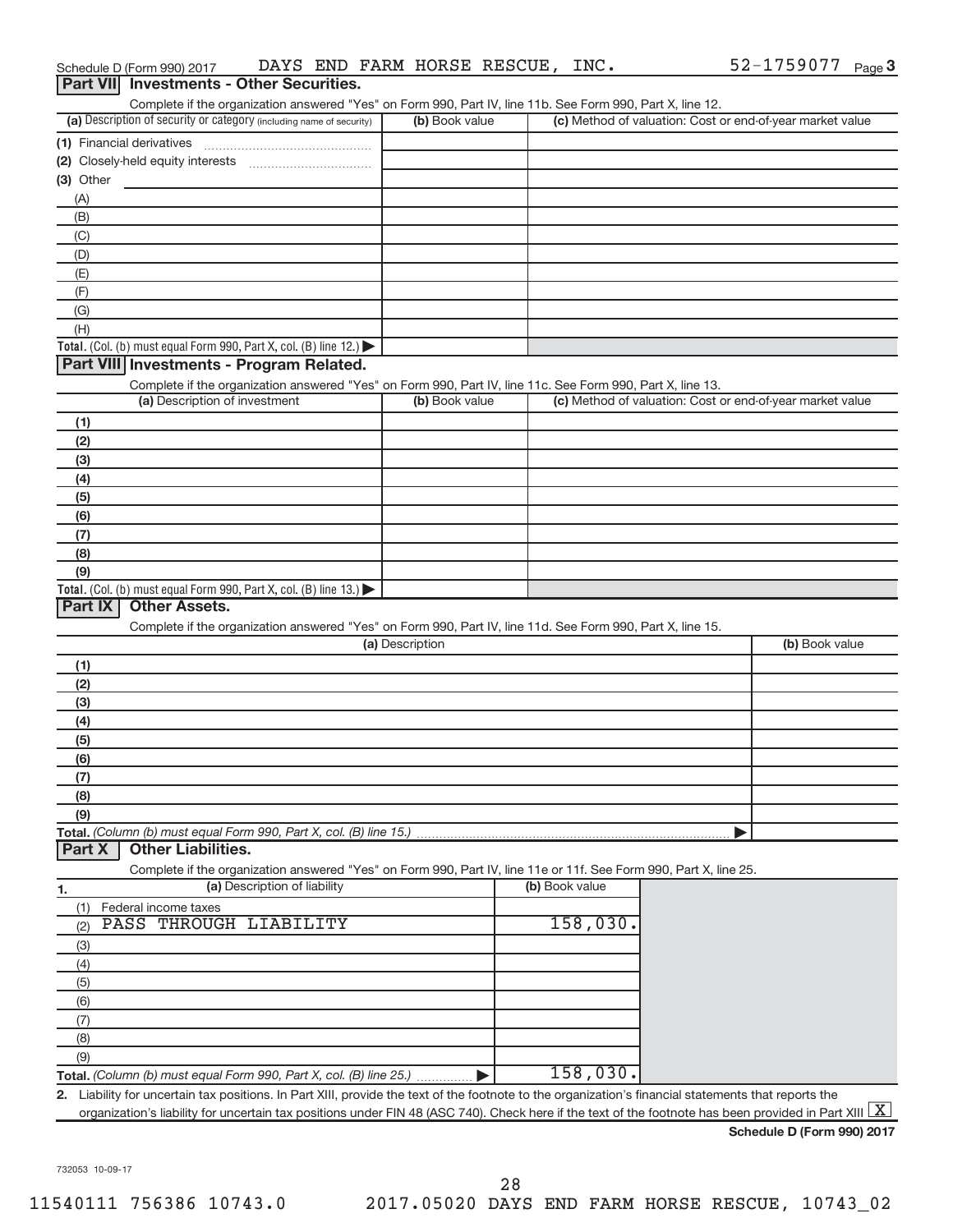|              | DAYS END FARM HORSE RESCUE, INC.<br>Schedule D (Form 990) 2017                                                                                                                                                                 |                |          |                | $52 - 1759077$ Page 4 |
|--------------|--------------------------------------------------------------------------------------------------------------------------------------------------------------------------------------------------------------------------------|----------------|----------|----------------|-----------------------|
|              | Reconciliation of Revenue per Audited Financial Statements With Revenue per Return.<br>Part XI                                                                                                                                 |                |          |                |                       |
|              | Complete if the organization answered "Yes" on Form 990, Part IV, line 12a.                                                                                                                                                    |                |          |                |                       |
| 1            | Total revenue, gains, and other support per audited financial statements                                                                                                                                                       |                |          | $\blacksquare$ | 2,343,136.            |
| 2            | Amounts included on line 1 but not on Form 990, Part VIII, line 12:                                                                                                                                                            |                |          |                |                       |
| a            | Net unrealized gains (losses) on investments [111] [12] matter and all products and all products and all products and all products and all products and all products and all products and all products and all products and al | 2a             | 15,328.  |                |                       |
|              |                                                                                                                                                                                                                                | 2 <sub>b</sub> | 19, 135. |                |                       |
|              |                                                                                                                                                                                                                                | 2c             |          |                |                       |
| d            |                                                                                                                                                                                                                                | 2d             | 104,904. |                |                       |
| $\mathbf{e}$ | Add lines 2a through 2d                                                                                                                                                                                                        |                |          | <b>2e</b>      | 139,367.              |
| 3            |                                                                                                                                                                                                                                |                |          | $\overline{3}$ | 2, 203, 769.          |
| 4            | Amounts included on Form 990, Part VIII, line 12, but not on line 1:                                                                                                                                                           |                |          |                |                       |
|              |                                                                                                                                                                                                                                | l 4a           |          |                |                       |
|              |                                                                                                                                                                                                                                | 4 <sub>b</sub> |          |                |                       |
|              | c Add lines 4a and 4b                                                                                                                                                                                                          |                |          | 4c             | $0 \cdot$             |
|              |                                                                                                                                                                                                                                |                |          | 5              | 2, 203, 769.          |
|              |                                                                                                                                                                                                                                |                |          |                |                       |
|              | Part XII   Reconciliation of Expenses per Audited Financial Statements With Expenses per Return.                                                                                                                               |                |          |                |                       |
|              | Complete if the organization answered "Yes" on Form 990, Part IV, line 12a.                                                                                                                                                    |                |          |                |                       |
| 1.           |                                                                                                                                                                                                                                |                |          | $\blacksquare$ | 1,719,223.            |
| 2            | Amounts included on line 1 but not on Form 990, Part IX, line 25:                                                                                                                                                              |                |          |                |                       |
| a            |                                                                                                                                                                                                                                | 2a             | 19,135.  |                |                       |
|              |                                                                                                                                                                                                                                | 2 <sub>b</sub> |          |                |                       |
|              |                                                                                                                                                                                                                                | 2 <sub>c</sub> |          |                |                       |
| d            |                                                                                                                                                                                                                                | 2d             | 104,904. |                |                       |
|              | e Add lines 2a through 2d [11] manufactured and all the Add lines 2a through 2d [11] manufactured and all through 2d [11] manufactured and all through 2d [11] manufactured and all through 2d [11] manufactured and all throu |                |          | 2e             | 124,039.              |
| з            |                                                                                                                                                                                                                                |                |          | $\mathbf{3}$   | 1,595,184.            |
| 4            | Amounts included on Form 990, Part IX, line 25, but not on line 1:                                                                                                                                                             |                |          |                |                       |
| a            |                                                                                                                                                                                                                                | 4a             |          |                |                       |
| b            |                                                                                                                                                                                                                                | 4 <sub>h</sub> |          |                |                       |
|              | c Add lines 4a and 4b                                                                                                                                                                                                          |                |          | 4c             | $0$ .                 |
| 5            | Part XIII Supplemental Information.                                                                                                                                                                                            |                |          | 5              | 1,595,184.            |

Provide the descriptions required for Part II, lines 3, 5, and 9; Part III, lines 1a and 4; Part IV, lines 1b and 2b; Part V, line 4; Part X, line 2; Part XI, lines 2d and 4b; and Part XII, lines 2d and 4b. Also complete this part to provide any additional information.

### PART V, LINE 4:

|                                               |  |  |  |  |  | THE ORGANIZATION HAS A ONE-THIRD BENEFICIAL INTEREST IN A PERPETUAL TRUST |  |  |  |  |  |
|-----------------------------------------------|--|--|--|--|--|---------------------------------------------------------------------------|--|--|--|--|--|
|                                               |  |  |  |  |  | THAT DISTRIBUTES ONE-THIRD OF 5% OF ITS FAIR VALUE TO THE ORGANIZATION ON |  |  |  |  |  |
|                                               |  |  |  |  |  | AN ANNUAL BASIS. THE FAIR VALUE OF THE TRUST IS RECORDED AS PERMANENTLY   |  |  |  |  |  |
|                                               |  |  |  |  |  | RESTRICTED NET ASSETS AND THE CHANGES IN ITS FAIR VALUE ARE CLASSIFIED AS |  |  |  |  |  |
| CHANGES IN PERMANENTLY RESTRICTED NET ASSETS. |  |  |  |  |  |                                                                           |  |  |  |  |  |
|                                               |  |  |  |  |  |                                                                           |  |  |  |  |  |

PART X, LINE 2:

| THE ORGANIZATION IS EXEMPT FROM FEDERAL AND LOCAL INCOME TAXES UNDER |  |  |  |  |  |  |  |  |  |  |  |
|----------------------------------------------------------------------|--|--|--|--|--|--|--|--|--|--|--|
|----------------------------------------------------------------------|--|--|--|--|--|--|--|--|--|--|--|

SECTION 501(C)(3) OF THE INTERNAL REVENUE CODE ON INCOME DERIVED FROM

ACTIVITIES RELATED TO ITS EXEMPT PURPOSE. THIS CODE SECTION ENABLES THE

732054 10-09-17 **Schedule D (Form 990) 2017** ORGANIZATION TO ACCEPT DONATIONS THAT QUALIFY AS CHARITABLE CONTRIBUTIONS 29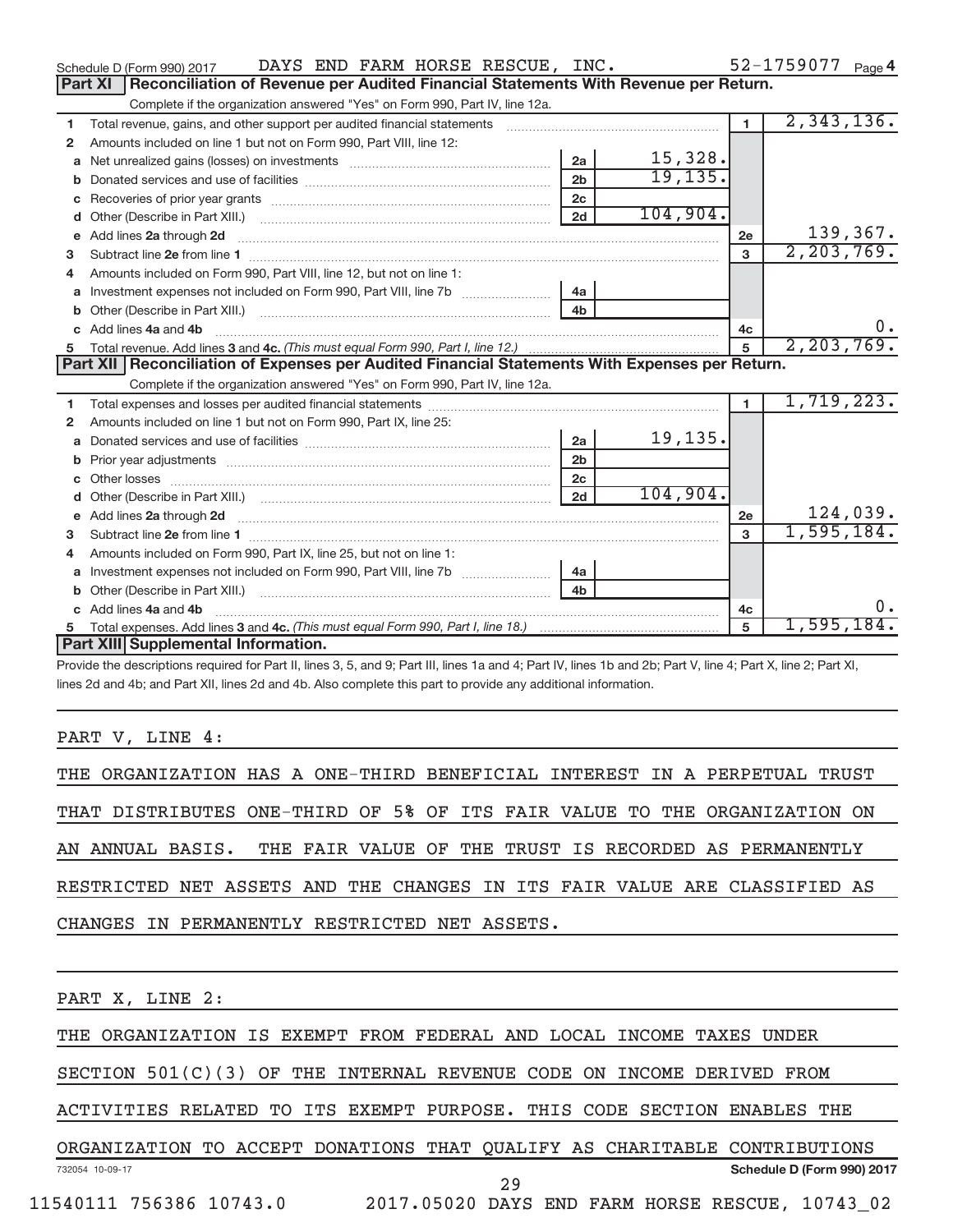| Schedule D (Form 990) 2017 DAYS END FARM HORSE RESCUE, INC.              |  | 52-1759077 Page 5 |
|--------------------------------------------------------------------------|--|-------------------|
| <b>Part XIII Supplemental Information (continued)</b>                    |  |                   |
| TO THE DONOR. THE ORGANIZATION IS SUBJECT TO INCOME TAXES ON TAXABLE     |  |                   |
| INCOME FROM UNRELATED BUSINESS ACTIVITIES. FOR THE YEARS ENDED JUNE 30,  |  |                   |
| 2018 AND 2017, THE ORGANIZATION DID NOT RECOGNIZE INCOME TAX EXPENSE IN  |  |                   |
| THE ACCOMPANYING FINANCIAL STATEMENTS AS THERE WAS NO UNRELATED BUSINESS |  |                   |
| TAXABLE INCOME.                                                          |  |                   |

THE ORGANIZATION IS NOT AWARE OF ANY ACTIVITIES THAT WOULD JEOPARDIZE THEIR TAX-EXEMPT STATUS THAT WOULD REQUIRE RECOGNITION IN THE ACCOMPANYING FINANCIAL STATEMENTS. GENERALLY, TAX RETURNS ARE SUBJECT TO EXAMINATION BY TAXING AUTHORITIES FOR UP TO THREE YEARS FROM THE DATE A COMPLETED RETURN IS FILED. IF THERE ARE MATERIAL OMISSIONS OF INCOME, TAX RETURNS MAY BE SUBJECT TO EXAMINATION FOR UP TO SIX YEARS. IT IS THE ORGANIZATION'S POLICY TO RECOGNIZE INTEREST AND/OR PENALTIES RELATED TO UNCERTAIN TAX POSITIONS, IF ANY, IN THE ACCOMPANYING FINANCIAL STATEMENTS. AS OF JUNE 30, 2018 AND 2017, THE ORGANIZATION HAD NO UNCERTAIN TAX POSITIONS WHICH SHOULD BE RECOGNIZED AS A LIABILITY.

PART XI, LINE 2D - OTHER ADJUSTMENTS:

SPECIAL EVENTS EXPENSES 2004.

PART XII, LINE 2D - OTHER ADJUSTMENTS:

SPECIAL EVENTS EXPENSES 2004.

PART II, LINE 9:

THERE WERE NO REVENUES OR EXPENSES DIRECTLY RELATED TO CONSERVATION

EASEMENTS DURING THE YEAR. THE ORGANIZATION PAID MORTGAGE INTEREST ON THE

LAND, WHICH IS RESTRICTED BY CONSERVATION EASEMENTS. THE LAND IS REPORTED

ON THE BALANCE SHEET.

732055 10-09-17

**Schedule D (Form 990) 2017**

11540111 756386 10743.0 2017.05020 DAYS END FARM HORSE RESCUE, 10743\_02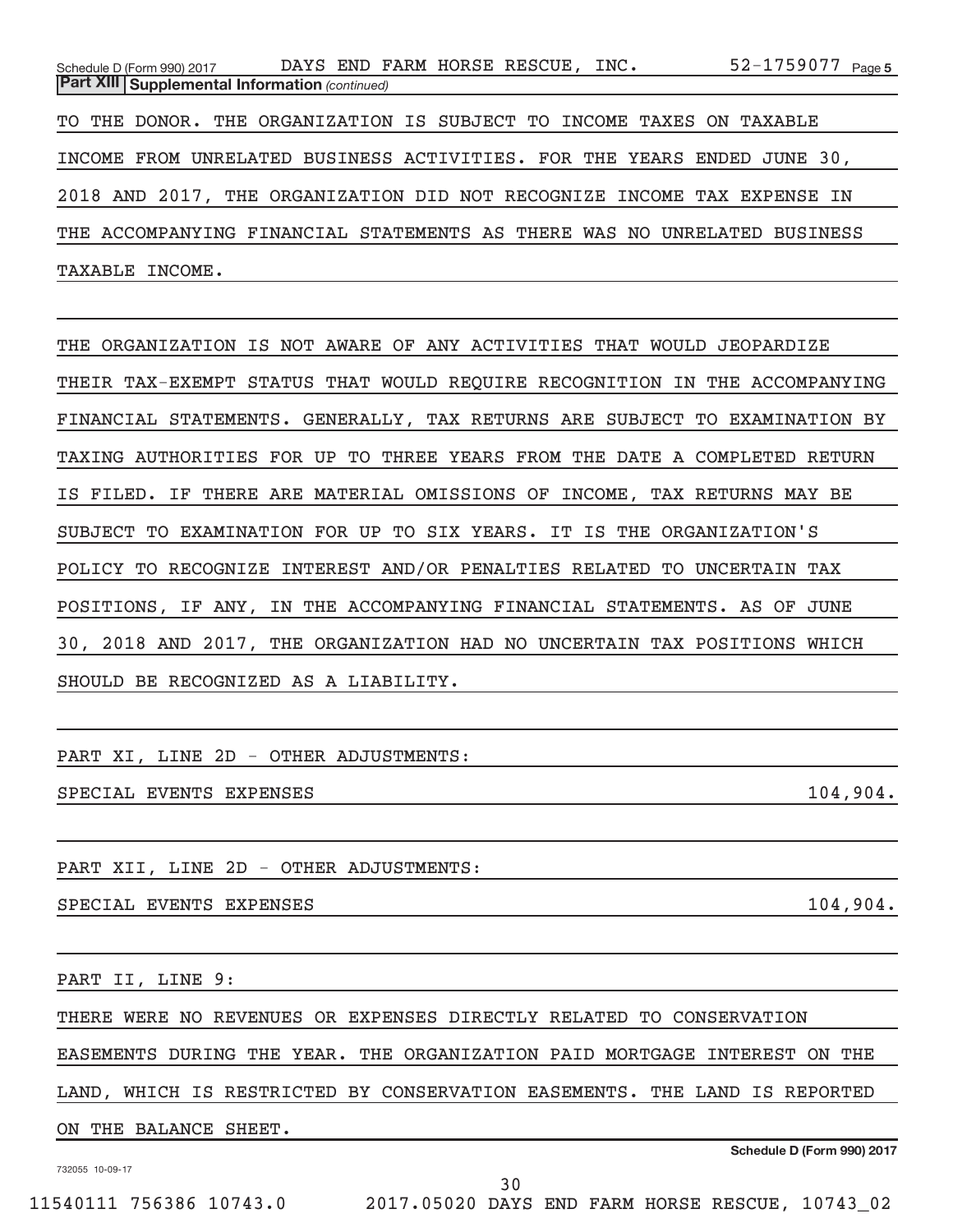| <b>SCHEDULE G</b>                                                                        |                                  |                                                                                                                                                                                                                                                                                                                                                                                                           |                                                          |                |                                                                            |                                                                            |     | OMB No. 1545-0047                                       |
|------------------------------------------------------------------------------------------|----------------------------------|-----------------------------------------------------------------------------------------------------------------------------------------------------------------------------------------------------------------------------------------------------------------------------------------------------------------------------------------------------------------------------------------------------------|----------------------------------------------------------|----------------|----------------------------------------------------------------------------|----------------------------------------------------------------------------|-----|---------------------------------------------------------|
| (Form 990 or 990-EZ)                                                                     |                                  | <b>Supplemental Information Regarding Fundraising or Gaming Activities</b><br>Complete if the organization answered "Yes" on Form 990, Part IV, line 17, 18, or 19, or if the                                                                                                                                                                                                                             |                                                          |                |                                                                            |                                                                            |     |                                                         |
| Department of the Treasury                                                               |                                  | organization entered more than \$15,000 on Form 990-EZ, line 6a.<br>Attach to Form 990 or Form 990-EZ.                                                                                                                                                                                                                                                                                                    |                                                          |                |                                                                            |                                                                            |     | <b>Open to Public</b>                                   |
| Internal Revenue Service<br>Name of the organization                                     |                                  | $\triangleright$ Go to www.irs.gov/Form990 for the latest instructions.                                                                                                                                                                                                                                                                                                                                   |                                                          |                |                                                                            |                                                                            |     | Inspection<br><b>Employer identification number</b>     |
|                                                                                          |                                  | DAYS END FARM HORSE RESCUE, INC.                                                                                                                                                                                                                                                                                                                                                                          |                                                          |                |                                                                            | 52-1759077                                                                 |     |                                                         |
| Part I                                                                                   | required to complete this part.  | Fundraising Activities. Complete if the organization answered "Yes" on Form 990, Part IV, line 17. Form 990-EZ filers are not                                                                                                                                                                                                                                                                             |                                                          |                |                                                                            |                                                                            |     |                                                         |
| Mail solicitations<br>a<br>b<br>Phone solicitations<br>c<br>In-person solicitations<br>d | Internet and email solicitations | 1 Indicate whether the organization raised funds through any of the following activities. Check all that apply.<br>е<br>f<br>Special fundraising events<br>g<br>2 a Did the organization have a written or oral agreement with any individual (including officers, directors, trustees, or<br>key employees listed in Form 990, Part VII) or entity in connection with professional fundraising services? |                                                          |                | Solicitation of non-government grants<br>Solicitation of government grants |                                                                            | Yes | <b>No</b>                                               |
| compensated at least \$5,000 by the organization.                                        |                                  | b If "Yes," list the 10 highest paid individuals or entities (fundraisers) pursuant to agreements under which the fundraiser is to be                                                                                                                                                                                                                                                                     |                                                          |                |                                                                            |                                                                            |     |                                                         |
| (i) Name and address of individual<br>or entity (fundraiser)                             |                                  | (ii) Activity                                                                                                                                                                                                                                                                                                                                                                                             | (iii) Did<br>fundraiser<br>have custody<br>or control of | contributions? | (iv) Gross receipts<br>from activity                                       | (v) Amount paid<br>to (or retained by)<br>fundraiser<br>listed in col. (i) |     | (vi) Amount paid<br>to (or retained by)<br>organization |
|                                                                                          |                                  |                                                                                                                                                                                                                                                                                                                                                                                                           | Yes                                                      | <b>No</b>      |                                                                            |                                                                            |     |                                                         |
|                                                                                          |                                  |                                                                                                                                                                                                                                                                                                                                                                                                           |                                                          |                |                                                                            |                                                                            |     |                                                         |
|                                                                                          |                                  |                                                                                                                                                                                                                                                                                                                                                                                                           |                                                          |                |                                                                            |                                                                            |     |                                                         |
|                                                                                          |                                  |                                                                                                                                                                                                                                                                                                                                                                                                           |                                                          |                |                                                                            |                                                                            |     |                                                         |
|                                                                                          |                                  |                                                                                                                                                                                                                                                                                                                                                                                                           |                                                          |                |                                                                            |                                                                            |     |                                                         |
|                                                                                          |                                  |                                                                                                                                                                                                                                                                                                                                                                                                           |                                                          |                |                                                                            |                                                                            |     |                                                         |
|                                                                                          |                                  |                                                                                                                                                                                                                                                                                                                                                                                                           |                                                          |                |                                                                            |                                                                            |     |                                                         |
|                                                                                          |                                  |                                                                                                                                                                                                                                                                                                                                                                                                           |                                                          |                |                                                                            |                                                                            |     |                                                         |
|                                                                                          |                                  |                                                                                                                                                                                                                                                                                                                                                                                                           |                                                          |                |                                                                            |                                                                            |     |                                                         |
|                                                                                          |                                  |                                                                                                                                                                                                                                                                                                                                                                                                           |                                                          |                |                                                                            |                                                                            |     |                                                         |
| Total                                                                                    |                                  |                                                                                                                                                                                                                                                                                                                                                                                                           |                                                          |                |                                                                            |                                                                            |     |                                                         |
| or licensing.                                                                            |                                  | 3 List all states in which the organization is registered or licensed to solicit contributions or has been notified it is exempt from registration                                                                                                                                                                                                                                                        |                                                          |                |                                                                            |                                                                            |     |                                                         |
|                                                                                          |                                  |                                                                                                                                                                                                                                                                                                                                                                                                           |                                                          |                |                                                                            |                                                                            |     |                                                         |
|                                                                                          |                                  |                                                                                                                                                                                                                                                                                                                                                                                                           |                                                          |                |                                                                            |                                                                            |     |                                                         |
|                                                                                          |                                  |                                                                                                                                                                                                                                                                                                                                                                                                           |                                                          |                |                                                                            |                                                                            |     |                                                         |
|                                                                                          |                                  |                                                                                                                                                                                                                                                                                                                                                                                                           |                                                          |                |                                                                            |                                                                            |     |                                                         |
|                                                                                          |                                  |                                                                                                                                                                                                                                                                                                                                                                                                           |                                                          |                |                                                                            |                                                                            |     |                                                         |
|                                                                                          |                                  |                                                                                                                                                                                                                                                                                                                                                                                                           |                                                          |                |                                                                            |                                                                            |     |                                                         |
|                                                                                          |                                  |                                                                                                                                                                                                                                                                                                                                                                                                           |                                                          |                |                                                                            |                                                                            |     |                                                         |

**For Paperwork Reduction Act Notice, see the Instructions for Form 990 or 990-EZ. Schedule G (Form 990 or 990-EZ) 2017** LHA

732081 09-13-17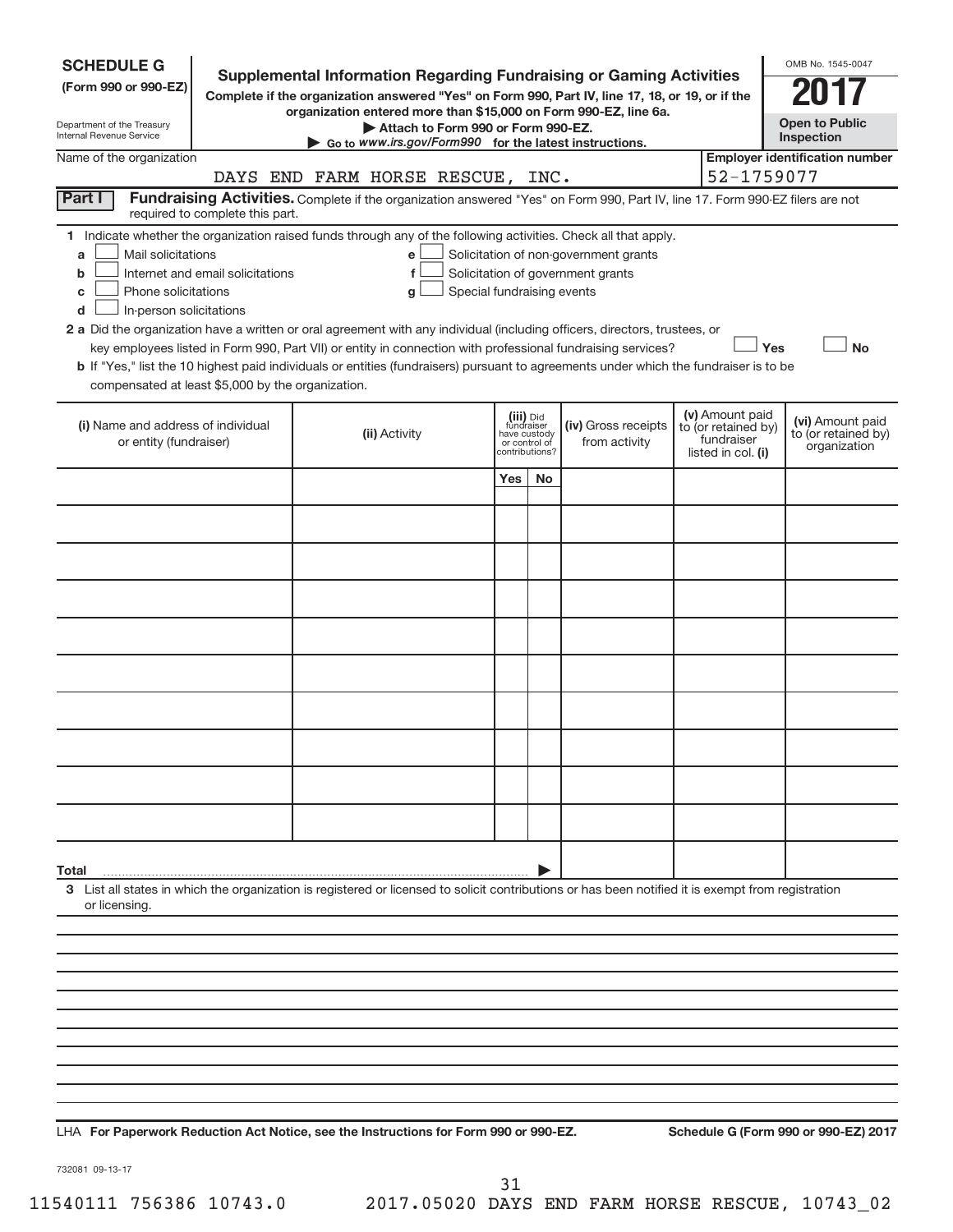Schedule G (Form 990 or 990-EZ) 2017 DAYS END FARM HORSE RESCUE, INC.  $52-1759077$  Page

Part II | Fundraising Events. Complete if the organization answered "Yes" on Form 990, Part IV, line 18, or reported more than \$15,000 of fundraising event contributions and gross income on Form 990-EZ, lines 1 and 6b. List events with gross receipts greater than \$5,000.

|                 |   | ovent contributions and gross income on Form oco EE, illies T and ob. Else events with gross receipts grouter than \$0,000.                          |                |                         |                  |                                      |
|-----------------|---|------------------------------------------------------------------------------------------------------------------------------------------------------|----------------|-------------------------|------------------|--------------------------------------|
|                 |   |                                                                                                                                                      | (a) Event $#1$ | (b) Event #2            | (c) Other events | (d) Total events                     |
|                 |   |                                                                                                                                                      | WINES AND      | FALL                    |                  | (add col. (a) through                |
|                 |   |                                                                                                                                                      | EQUINES        | FESTIVAL                | $\overline{a}$   | col. (c)                             |
|                 |   |                                                                                                                                                      | (event type)   | (event type)            | (total number)   |                                      |
| Revenue         |   |                                                                                                                                                      |                |                         |                  |                                      |
|                 |   |                                                                                                                                                      | 150,848.       | 25, 250.                | 102,104.         | 278,202.                             |
|                 |   |                                                                                                                                                      |                |                         |                  |                                      |
|                 |   |                                                                                                                                                      | 27,878.        | 4,550.                  | 320.             | 32,748.                              |
|                 |   |                                                                                                                                                      |                |                         |                  |                                      |
|                 |   | 3 Gross income (line 1 minus line 2)                                                                                                                 | 122,970.       | 20,700.                 | 101,784.         | 245, 454.                            |
|                 |   |                                                                                                                                                      |                |                         |                  |                                      |
|                 |   |                                                                                                                                                      |                |                         |                  |                                      |
|                 |   |                                                                                                                                                      |                |                         |                  |                                      |
|                 |   |                                                                                                                                                      |                |                         |                  |                                      |
|                 |   |                                                                                                                                                      |                |                         |                  |                                      |
| Direct Expenses |   |                                                                                                                                                      |                |                         |                  |                                      |
|                 |   | 7 Food and beverages                                                                                                                                 |                |                         |                  |                                      |
|                 |   |                                                                                                                                                      |                |                         |                  |                                      |
|                 |   |                                                                                                                                                      | 65,433.        | 15, 257.                | 24, 214.         | 104,904.                             |
|                 | 9 | 10 Direct expense summary. Add lines 4 through 9 in column (d)                                                                                       |                |                         |                  | 104,904.                             |
|                 |   | 11 Net income summary. Subtract line 10 from line 3, column (d)                                                                                      |                |                         |                  | 140, 550.                            |
| <b>Part III</b> |   | Gaming. Complete if the organization answered "Yes" on Form 990, Part IV, line 19, or reported more than                                             |                |                         |                  |                                      |
|                 |   | \$15,000 on Form 990-EZ, line 6a.                                                                                                                    |                |                         |                  |                                      |
|                 |   |                                                                                                                                                      |                | (b) Pull tabs/instant   |                  | (d) Total gaming (add                |
| Revenue         |   |                                                                                                                                                      | (a) Bingo      | bingo/progressive bingo | (c) Other gaming | col. (a) through col. (c))           |
|                 |   |                                                                                                                                                      |                |                         |                  |                                      |
|                 |   |                                                                                                                                                      |                |                         |                  |                                      |
|                 |   |                                                                                                                                                      |                |                         |                  |                                      |
|                 |   |                                                                                                                                                      |                |                         |                  |                                      |
|                 |   |                                                                                                                                                      |                |                         |                  |                                      |
| Direct Expenses |   |                                                                                                                                                      |                |                         |                  |                                      |
|                 |   |                                                                                                                                                      |                |                         |                  |                                      |
|                 |   |                                                                                                                                                      |                |                         |                  |                                      |
|                 |   |                                                                                                                                                      |                |                         |                  |                                      |
|                 |   |                                                                                                                                                      |                |                         |                  |                                      |
|                 |   |                                                                                                                                                      | Yes<br>%       | Yes<br>%                | Yes<br>%         |                                      |
|                 |   | 6 Volunteer labor                                                                                                                                    | No             | <b>No</b>               | No               |                                      |
|                 |   | Direct expense summary. Add lines 2 through 5 in column (d)                                                                                          |                |                         |                  |                                      |
|                 | 7 |                                                                                                                                                      |                |                         |                  |                                      |
|                 | 8 |                                                                                                                                                      |                |                         |                  |                                      |
|                 |   |                                                                                                                                                      |                |                         |                  |                                      |
|                 |   | 9 Enter the state(s) in which the organization conducts gaming activities:                                                                           |                |                         |                  |                                      |
|                 |   |                                                                                                                                                      |                |                         |                  | Yes<br><b>No</b>                     |
|                 |   | <b>b</b> If "No," explain:                                                                                                                           |                |                         |                  |                                      |
|                 |   |                                                                                                                                                      |                |                         |                  |                                      |
|                 |   |                                                                                                                                                      |                |                         |                  |                                      |
|                 |   | 10a Were any of the organization's gaming licenses revoked, suspended, or terminated during the tax year?                                            |                |                         |                  | Yes<br><b>No</b>                     |
|                 |   | <b>b</b> If "Yes," explain:<br><u> 1980 - John Stein, mars and de la provincia de la provincia de la provincia de la provincia de la provincia d</u> |                |                         |                  |                                      |
|                 |   |                                                                                                                                                      |                |                         |                  |                                      |
|                 |   |                                                                                                                                                      |                |                         |                  |                                      |
|                 |   | 732082 09-13-17                                                                                                                                      |                |                         |                  | Schedule G (Form 990 or 990-EZ) 2017 |
|                 |   |                                                                                                                                                      |                |                         |                  |                                      |
|                 |   |                                                                                                                                                      |                |                         |                  |                                      |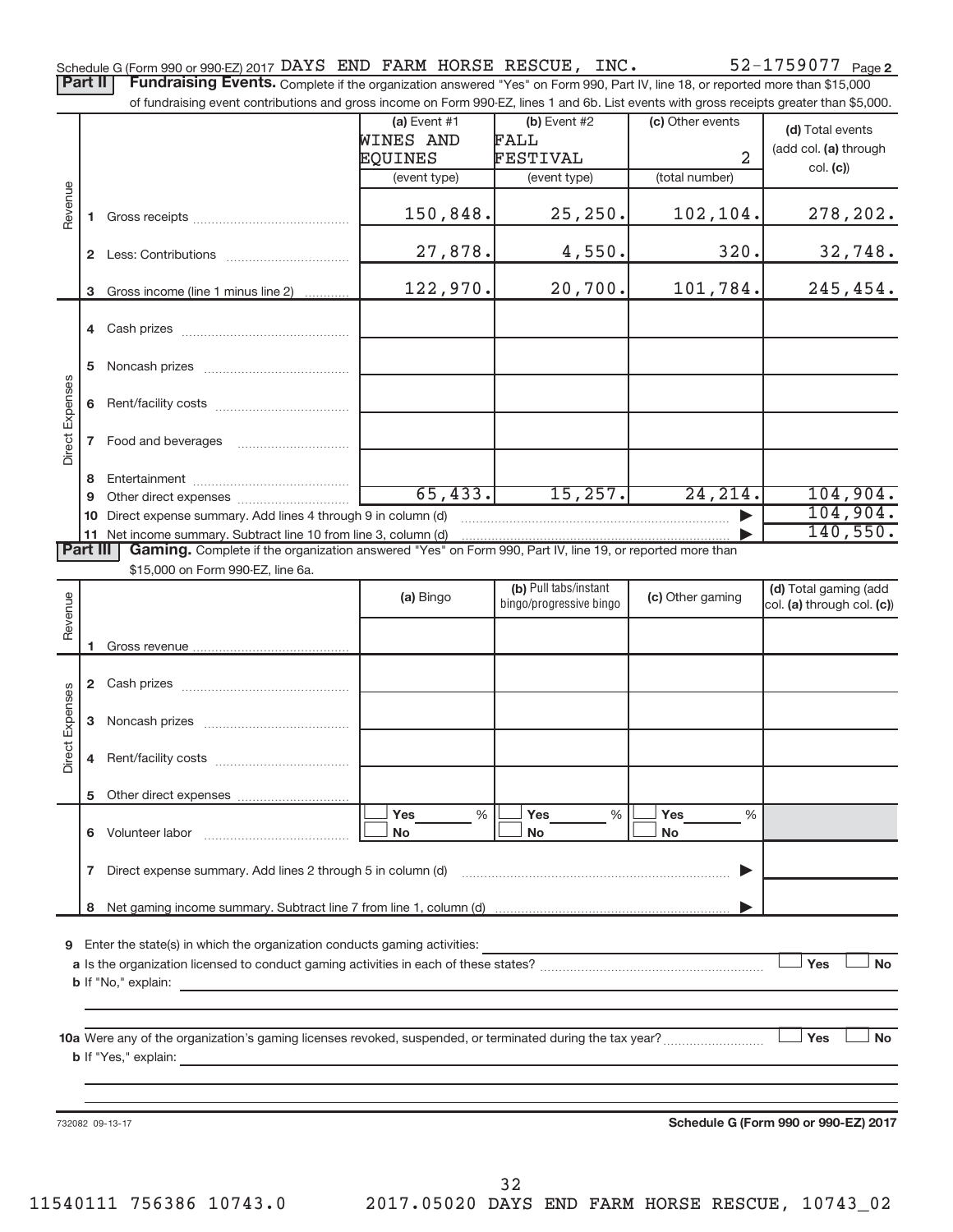| 52-1759077<br>Schedule G (Form 990 or 990-EZ) 2017 $\overline{DAYS}$ END FARM HORSE RESCUE, INC.                                                              |                 |            | Page 3               |
|---------------------------------------------------------------------------------------------------------------------------------------------------------------|-----------------|------------|----------------------|
|                                                                                                                                                               |                 | Yes        | <b>No</b>            |
| 12 Is the organization a grantor, beneficiary or trustee of a trust, or a member of a partnership or other entity formed                                      |                 |            |                      |
|                                                                                                                                                               |                 | $\Box$ Yes | <b>No</b>            |
| 13 Indicate the percentage of gaming activity conducted in:                                                                                                   |                 |            |                      |
|                                                                                                                                                               |                 |            | $\%$                 |
|                                                                                                                                                               | 13 <sub>b</sub> |            | %                    |
| 14 Enter the name and address of the person who prepares the organization's gaming/special events books and records:                                          |                 |            |                      |
|                                                                                                                                                               |                 |            |                      |
|                                                                                                                                                               |                 |            |                      |
|                                                                                                                                                               |                 |            |                      |
|                                                                                                                                                               |                 |            | <b>No</b>            |
|                                                                                                                                                               |                 |            |                      |
| of gaming revenue retained by the third party $\triangleright$ \$                                                                                             |                 |            |                      |
| c If "Yes," enter name and address of the third party:                                                                                                        |                 |            |                      |
|                                                                                                                                                               |                 |            |                      |
|                                                                                                                                                               |                 |            |                      |
|                                                                                                                                                               |                 |            |                      |
| 16 Gaming manager information:                                                                                                                                |                 |            |                      |
|                                                                                                                                                               |                 |            |                      |
| Gaming manager compensation > \$                                                                                                                              |                 |            |                      |
|                                                                                                                                                               |                 |            |                      |
|                                                                                                                                                               |                 |            |                      |
|                                                                                                                                                               |                 |            |                      |
|                                                                                                                                                               |                 |            |                      |
| Director/officer<br>Employee<br>Independent contractor                                                                                                        |                 |            |                      |
| <b>17</b> Mandatory distributions:                                                                                                                            |                 |            |                      |
| a Is the organization required under state law to make charitable distributions from the gaming proceeds to                                                   |                 |            |                      |
|                                                                                                                                                               |                 |            | $\Box$ Yes $\Box$ No |
| <b>b</b> Enter the amount of distributions required under state law to be distributed to other exempt organizations or spent in the                           |                 |            |                      |
| organization's own exempt activities during the tax year $\triangleright$ \$                                                                                  |                 |            |                      |
| <b>Part IV</b><br>Supplemental Information. Provide the explanations required by Part I, line 2b, columns (iii) and (v); and Part III, lines 9, 9b, 10b, 15b, |                 |            |                      |
| 15c, 16, and 17b, as applicable. Also provide any additional information. See instructions.                                                                   |                 |            |                      |
|                                                                                                                                                               |                 |            |                      |
|                                                                                                                                                               |                 |            |                      |
|                                                                                                                                                               |                 |            |                      |
|                                                                                                                                                               |                 |            |                      |
|                                                                                                                                                               |                 |            |                      |
|                                                                                                                                                               |                 |            |                      |
|                                                                                                                                                               |                 |            |                      |
|                                                                                                                                                               |                 |            |                      |
|                                                                                                                                                               |                 |            |                      |
|                                                                                                                                                               |                 |            |                      |
|                                                                                                                                                               |                 |            |                      |
|                                                                                                                                                               |                 |            |                      |
|                                                                                                                                                               |                 |            |                      |
| Schedule G (Form 990 or 990-EZ) 2017<br>732083 09-13-17<br>33                                                                                                 |                 |            |                      |
|                                                                                                                                                               |                 |            |                      |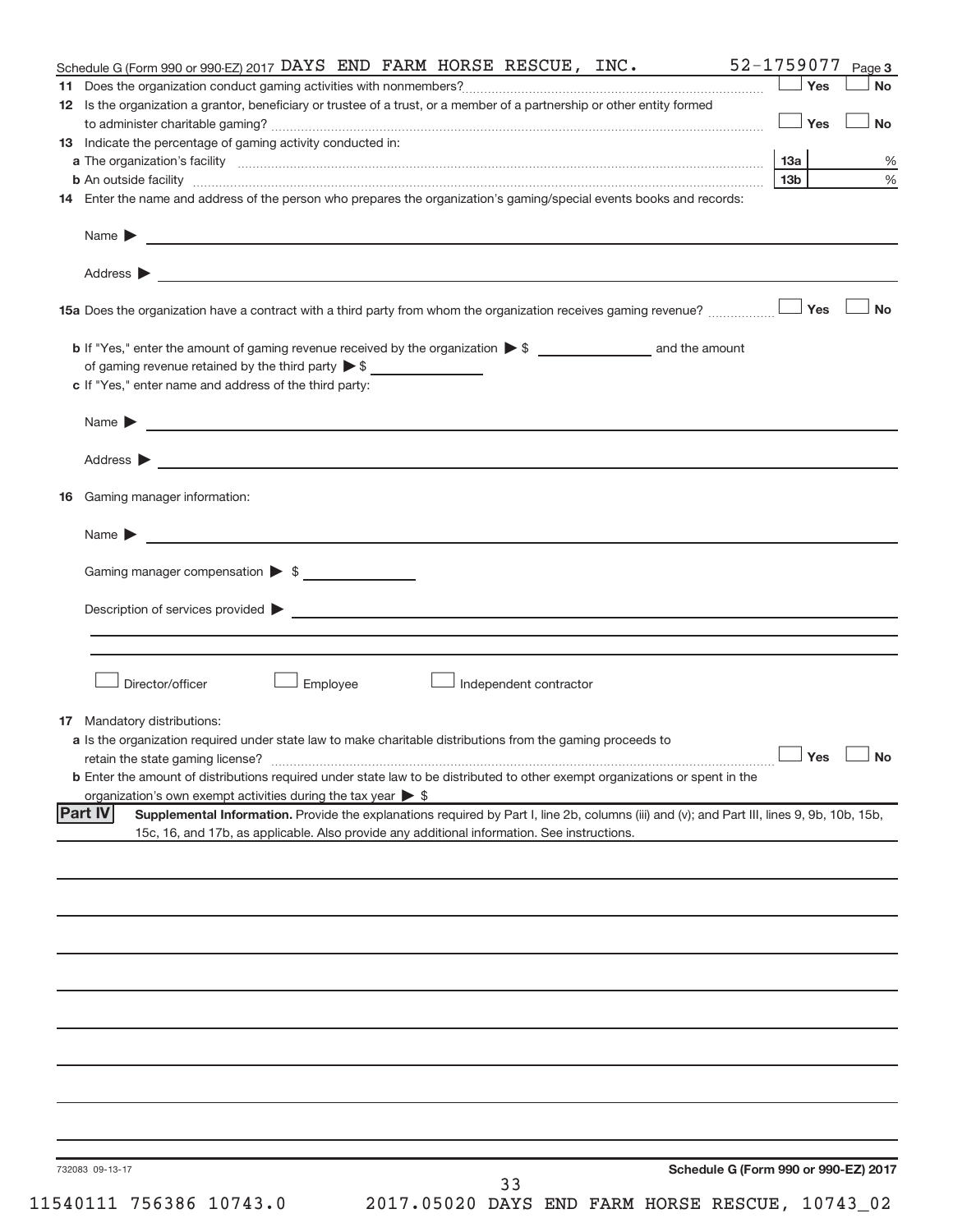| 732084 04-01-17<br>11540111 756386 10743.0 | Schedule G (Form 990 or 990-EZ)<br>34<br>2017.05020 DAYS END FARM HORSE RESCUE, 10743_02 |  |
|--------------------------------------------|------------------------------------------------------------------------------------------|--|
|                                            |                                                                                          |  |
|                                            |                                                                                          |  |
|                                            |                                                                                          |  |
|                                            |                                                                                          |  |
|                                            |                                                                                          |  |
|                                            |                                                                                          |  |
|                                            |                                                                                          |  |
|                                            |                                                                                          |  |
|                                            |                                                                                          |  |
|                                            |                                                                                          |  |
|                                            |                                                                                          |  |
|                                            |                                                                                          |  |
|                                            |                                                                                          |  |
|                                            |                                                                                          |  |
|                                            |                                                                                          |  |
|                                            |                                                                                          |  |

## **Part IV** | Supplemental Information (continued) Schedule G (Form 990 or 990-EZ) DAYS END FARM HORSE RESCUE, INC.  $52-1759077$  Page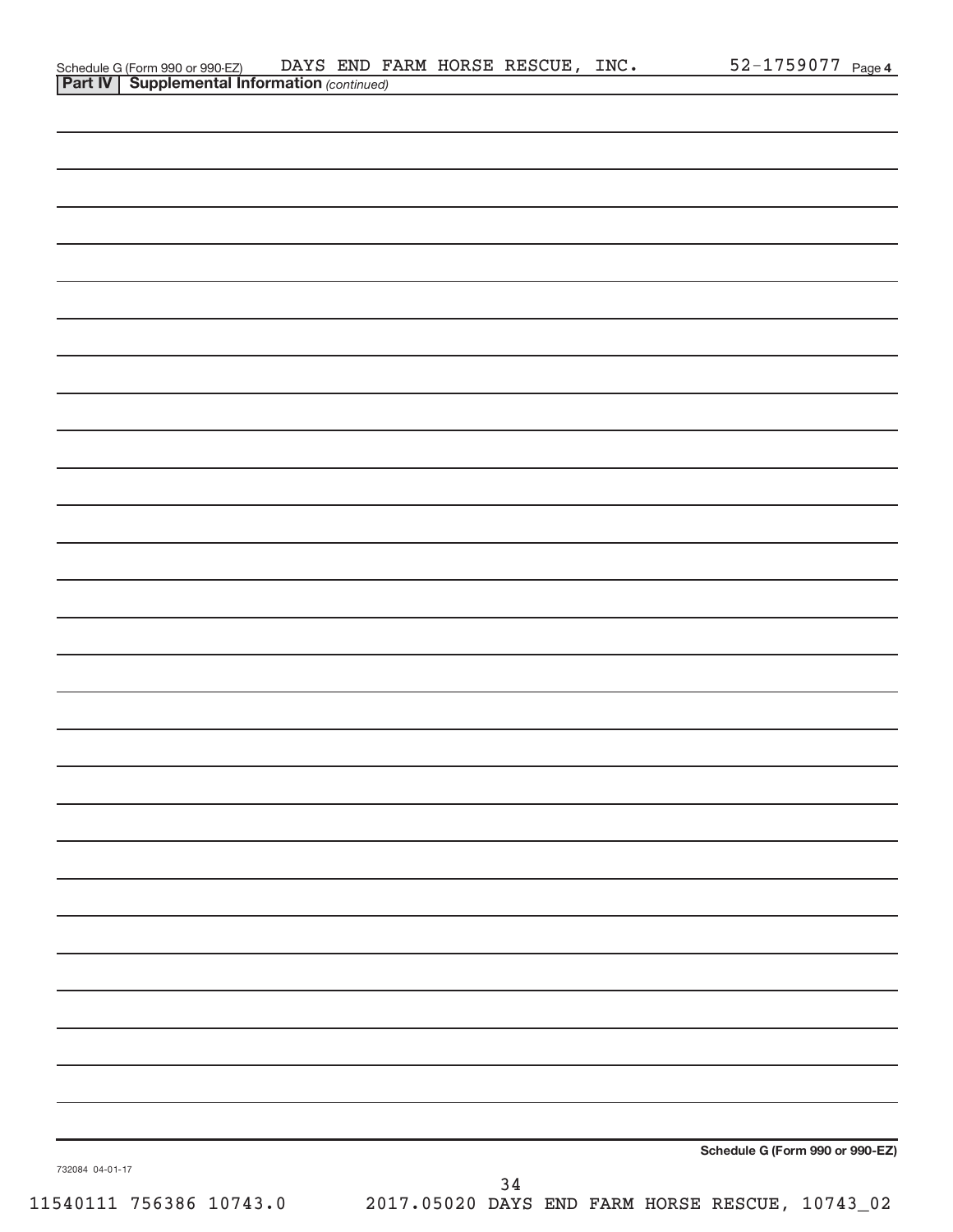| <b>SCHEDULE L</b>                                                                                                    |                                       | <b>Transactions With Interested Persons</b>                                                                                                |                |                |                                    |  |                                |     |                             |            | OMB No. 1545-0047         |       |                                       |
|----------------------------------------------------------------------------------------------------------------------|---------------------------------------|--------------------------------------------------------------------------------------------------------------------------------------------|----------------|----------------|------------------------------------|--|--------------------------------|-----|-----------------------------|------------|---------------------------|-------|---------------------------------------|
| (Form 990 or 990-EZ)   Complete if the organization answered "Yes" on Form 990, Part IV, line 25a, 25b, 26, 27, 28a, |                                       |                                                                                                                                            |                |                |                                    |  |                                |     |                             |            |                           |       |                                       |
| Department of the Treasury                                                                                           |                                       | 28b, or 28c, or Form 990-EZ, Part V, line 38a or 40b.                                                                                      |                |                | Attach to Form 990 or Form 990-EZ. |  |                                |     |                             |            | <b>Open To Public</b>     |       |                                       |
| Internal Revenue Service                                                                                             |                                       | ► Go to www.irs.gov/Form990 for instructions and the latest information.                                                                   |                |                |                                    |  |                                |     |                             |            | Inspection                |       |                                       |
| Name of the organization                                                                                             |                                       |                                                                                                                                            |                |                |                                    |  |                                |     |                             |            |                           |       | <b>Employer identification number</b> |
| Part I                                                                                                               |                                       | DAYS END FARM HORSE RESCUE, INC.<br>Excess Benefit Transactions (section 501(c)(3), section 501(c)(4), and 501(c)(29) organizations only). |                |                |                                    |  |                                |     |                             | 52-1759077 |                           |       |                                       |
|                                                                                                                      |                                       | Complete if the organization answered "Yes" on Form 990, Part IV, line 25a or 25b, or Form 990-EZ, Part V, line 40b.                       |                |                |                                    |  |                                |     |                             |            |                           |       |                                       |
| -1                                                                                                                   |                                       | (b) Relationship between disqualified                                                                                                      |                |                |                                    |  |                                |     |                             |            |                           |       | (d) Corrected?                        |
| (a) Name of disqualified person                                                                                      |                                       | person and organization                                                                                                                    |                |                |                                    |  | (c) Description of transaction |     |                             |            |                           | Yes   | <b>No</b>                             |
|                                                                                                                      |                                       |                                                                                                                                            |                |                |                                    |  |                                |     |                             |            |                           |       |                                       |
|                                                                                                                      |                                       |                                                                                                                                            |                |                |                                    |  |                                |     |                             |            |                           |       |                                       |
|                                                                                                                      |                                       |                                                                                                                                            |                |                |                                    |  |                                |     |                             |            |                           |       |                                       |
|                                                                                                                      |                                       |                                                                                                                                            |                |                |                                    |  |                                |     |                             |            |                           |       |                                       |
|                                                                                                                      |                                       |                                                                                                                                            |                |                |                                    |  |                                |     |                             |            |                           |       |                                       |
| 2 Enter the amount of tax incurred by the organization managers or disqualified persons during the year under        |                                       |                                                                                                                                            |                |                |                                    |  |                                |     |                             |            |                           |       |                                       |
|                                                                                                                      |                                       |                                                                                                                                            |                |                |                                    |  |                                |     |                             |            |                           |       |                                       |
|                                                                                                                      |                                       |                                                                                                                                            |                |                |                                    |  |                                |     |                             |            |                           |       |                                       |
| Part II                                                                                                              |                                       | <b>Loans to and/or From Interested Persons.</b>                                                                                            |                |                |                                    |  |                                |     |                             |            |                           |       |                                       |
|                                                                                                                      |                                       | Complete if the organization answered "Yes" on Form 990-EZ, Part V, line 38a or Form 990, Part IV, line 26; or if the organization         |                |                |                                    |  |                                |     |                             |            |                           |       |                                       |
|                                                                                                                      |                                       | reported an amount on Form 990, Part X, line 5, 6, or 22.                                                                                  |                |                |                                    |  |                                |     |                             |            |                           |       |                                       |
| (a) Name of<br>interested person                                                                                     | (b) Relationship<br>with organization | (c) Purpose<br>of loan                                                                                                                     | (d) Loan to or | from the       | (e) Original                       |  | (f) Balance due                |     | (h) Approved<br>by board or |            | (i) Written<br>agreement? |       |                                       |
|                                                                                                                      |                                       |                                                                                                                                            |                | organization?  | principal amount                   |  |                                |     | default?                    | committee? |                           | Yes I |                                       |
|                                                                                                                      |                                       |                                                                                                                                            |                | To <b>From</b> |                                    |  |                                | Yes | <b>No</b>                   | Yes        | <b>No</b>                 |       | <b>No</b>                             |
|                                                                                                                      |                                       |                                                                                                                                            |                |                |                                    |  |                                |     |                             |            |                           |       |                                       |
|                                                                                                                      |                                       |                                                                                                                                            |                |                |                                    |  |                                |     |                             |            |                           |       |                                       |
|                                                                                                                      |                                       |                                                                                                                                            |                |                |                                    |  |                                |     |                             |            |                           |       |                                       |
|                                                                                                                      |                                       |                                                                                                                                            |                |                |                                    |  |                                |     |                             |            |                           |       |                                       |
|                                                                                                                      |                                       |                                                                                                                                            |                |                |                                    |  |                                |     |                             |            |                           |       |                                       |
|                                                                                                                      |                                       |                                                                                                                                            |                |                |                                    |  |                                |     |                             |            |                           |       |                                       |
|                                                                                                                      |                                       |                                                                                                                                            |                |                |                                    |  |                                |     |                             |            |                           |       |                                       |
|                                                                                                                      |                                       |                                                                                                                                            |                |                |                                    |  |                                |     |                             |            |                           |       |                                       |
| Total                                                                                                                |                                       |                                                                                                                                            |                |                | $\triangleright$ \$                |  |                                |     |                             |            |                           |       |                                       |
| Part III                                                                                                             |                                       | <b>Grants or Assistance Benefiting Interested Persons.</b>                                                                                 |                |                |                                    |  |                                |     |                             |            |                           |       |                                       |
| (a) Name of interested person                                                                                        |                                       | Complete if the organization answered "Yes" on Form 990, Part IV, line 27.                                                                 |                |                | (c) Amount of                      |  | (d) Type of                    |     |                             |            | (e) Purpose of            |       |                                       |
|                                                                                                                      |                                       | (b) Relationship between<br>interested person and                                                                                          |                |                | assistance                         |  | assistance                     |     |                             |            | assistance                |       |                                       |
|                                                                                                                      |                                       | the organization                                                                                                                           |                |                |                                    |  |                                |     |                             |            |                           |       |                                       |
|                                                                                                                      |                                       |                                                                                                                                            |                |                |                                    |  |                                |     |                             |            |                           |       |                                       |
|                                                                                                                      |                                       |                                                                                                                                            |                |                |                                    |  |                                |     |                             |            |                           |       |                                       |
|                                                                                                                      |                                       |                                                                                                                                            |                |                |                                    |  |                                |     |                             |            |                           |       |                                       |
|                                                                                                                      |                                       |                                                                                                                                            |                |                |                                    |  |                                |     |                             |            |                           |       |                                       |
|                                                                                                                      |                                       |                                                                                                                                            |                |                |                                    |  |                                |     |                             |            |                           |       |                                       |
|                                                                                                                      |                                       |                                                                                                                                            |                |                |                                    |  |                                |     |                             |            |                           |       |                                       |
|                                                                                                                      |                                       |                                                                                                                                            |                |                |                                    |  |                                |     |                             |            |                           |       |                                       |
|                                                                                                                      |                                       |                                                                                                                                            |                |                |                                    |  |                                |     |                             |            |                           |       |                                       |
| LHA For Paperwork Reduction Act Notice, see the Instructions for Form 990 or 990-EZ.                                 |                                       |                                                                                                                                            |                |                |                                    |  |                                |     |                             |            |                           |       | Schedule L (Form 990 or 990-EZ) 2017  |

732131 10-18-17

35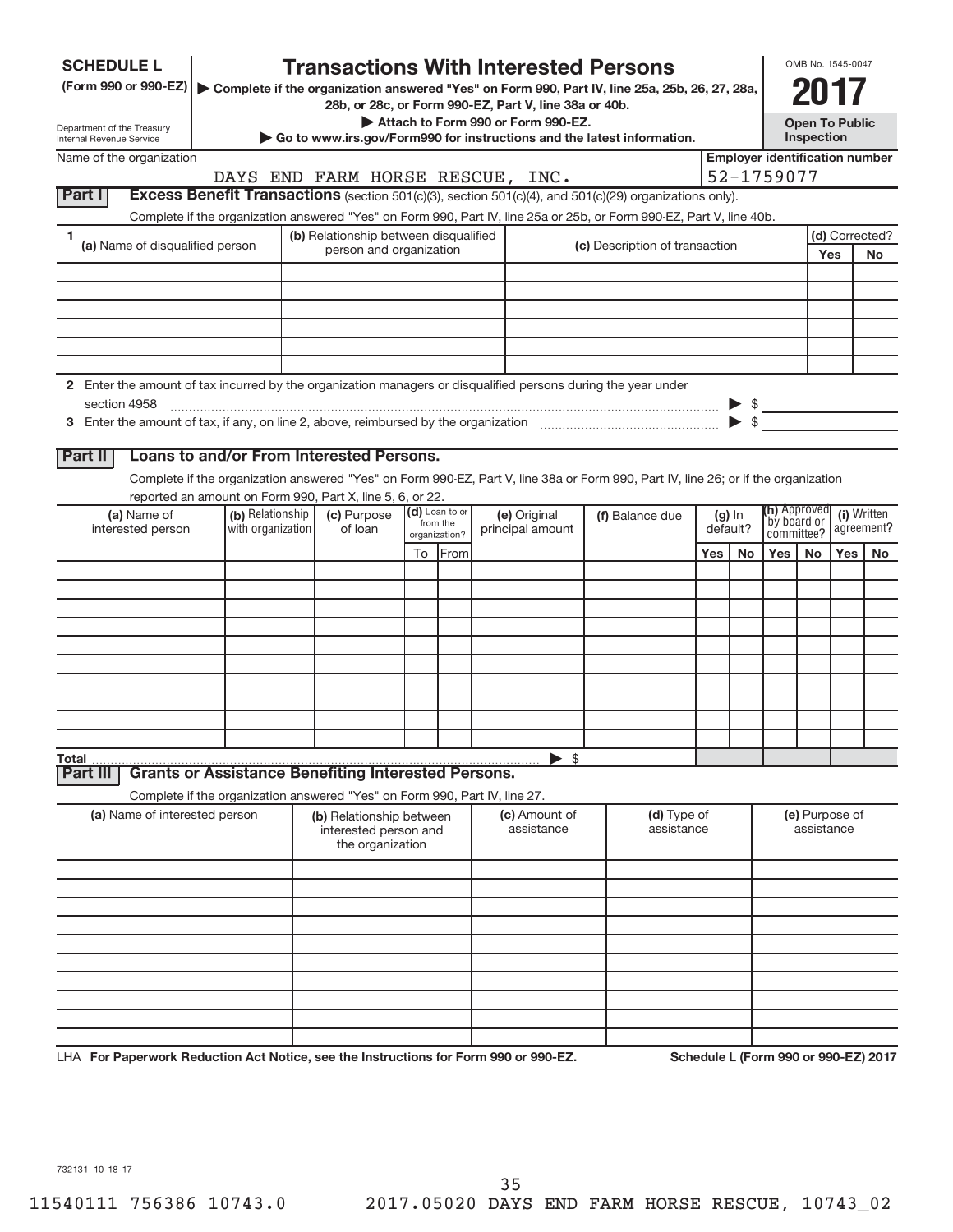| Schedule L (Form 990 or 990-EZ) 2017 DAYS END FARM HORSE RESCUE, INC. |  |  |  | 52-1759077 <sub>Page 2</sub> |  |
|-----------------------------------------------------------------------|--|--|--|------------------------------|--|
| <b>Part IV   Business Transactions Involving Interested Persons.</b>  |  |  |  |                              |  |

Complete if the organization answered "Yes" on Form 990, Part IV, line 28a, 28b, or 28c.

| (a) Name of interested person | (b) Relationship between interested<br>person and the organization |              |  | (c) Amount of<br>transaction | (d) Description of<br>transaction | (e) Sharing of<br>organization's<br>revenues? |           |
|-------------------------------|--------------------------------------------------------------------|--------------|--|------------------------------|-----------------------------------|-----------------------------------------------|-----------|
|                               |                                                                    |              |  |                              |                                   | Yes                                           | <b>No</b> |
| HARMONY HILL FARM LLC         | <b>MEMBER</b>                                                      | OF LLC IS RE |  | 29,900. RENT FOR DE          |                                   |                                               | х         |
|                               |                                                                    |              |  |                              |                                   |                                               |           |
|                               |                                                                    |              |  |                              |                                   |                                               |           |
|                               |                                                                    |              |  |                              |                                   |                                               |           |
|                               |                                                                    |              |  |                              |                                   |                                               |           |
|                               |                                                                    |              |  |                              |                                   |                                               |           |
|                               |                                                                    |              |  |                              |                                   |                                               |           |
|                               |                                                                    |              |  |                              |                                   |                                               |           |
|                               |                                                                    |              |  |                              |                                   |                                               |           |
|                               |                                                                    |              |  |                              |                                   |                                               |           |

**Part V Supplemental Information**

Provide additional information for responses to questions on Schedule L (see instructions).

SCH L, PART IV, BUSINESS TRANSACTIONS INVOLVING INTERESTED PERSONS:

(A) NAME OF PERSON: HARMONY HILL FARM LLC

(B) RELATIONSHIP BETWEEN INTERESTED PERSON AND ORGANIZATION:

MEMBER OF LLC IS RELATED TO EXECUTIVE DIRECTOR OF ORGANIZATION

(D) DESCRIPTION OF TRANSACTION: RENT FOR DE2 WHICH IS A SATELLITE

FACILITY USED FOR OVERFLOW AND QUARANTINE PURPOSES

**Schedule L (Form 990 or 990-EZ) 2017**

732132 10-18-17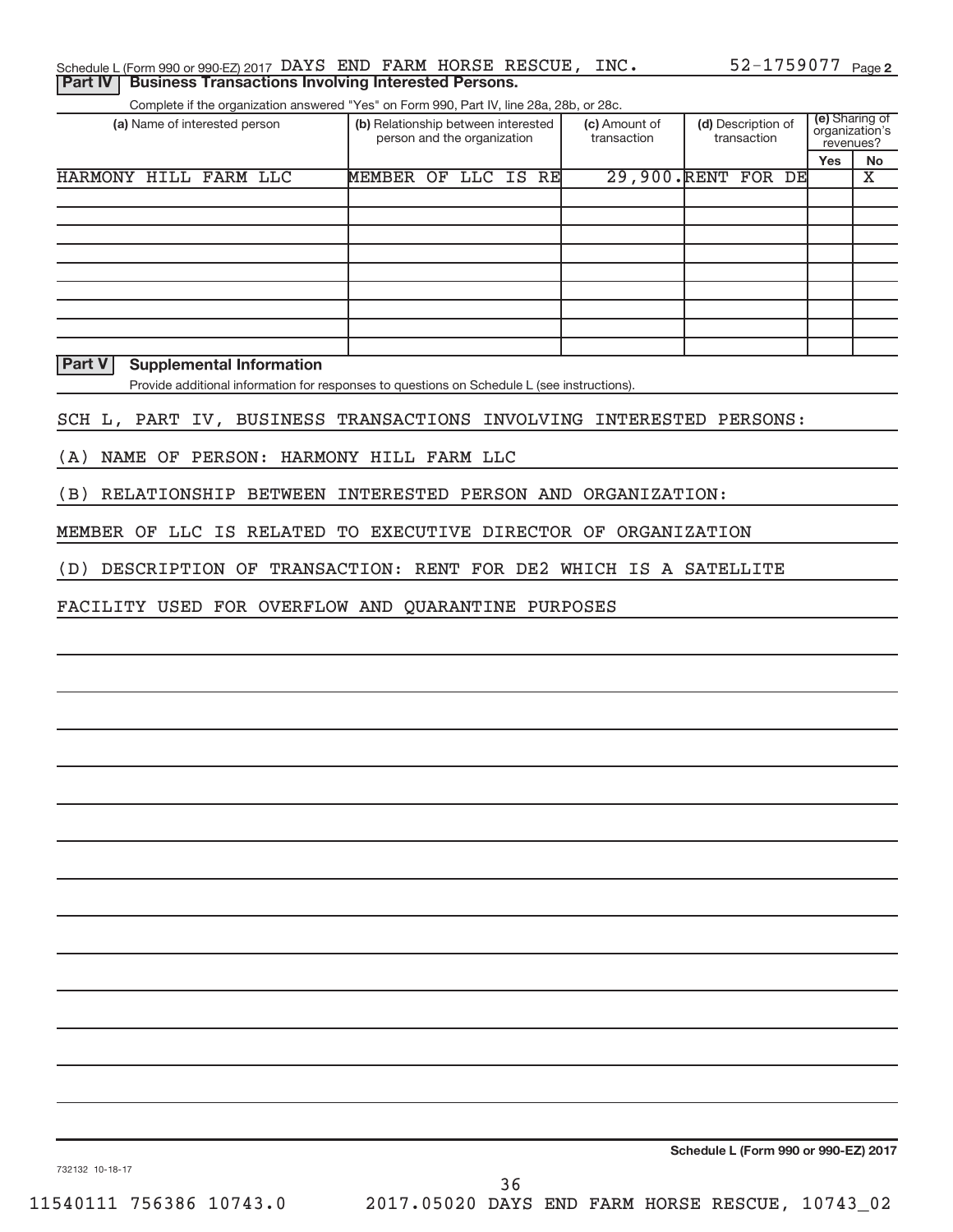| <b>SCHEDULE M</b><br>(Form 990) |                                                                                                                                |                          | <b>Noncash Contributions</b> |                               |                                                                                                                       | OMB No. 1545-0047                                  |  |                                                              |     |    |
|---------------------------------|--------------------------------------------------------------------------------------------------------------------------------|--------------------------|------------------------------|-------------------------------|-----------------------------------------------------------------------------------------------------------------------|----------------------------------------------------|--|--------------------------------------------------------------|-----|----|
|                                 | Department of the Treasury                                                                                                     | Attach to Form 990.      |                              |                               | Complete if the organizations answered "Yes" on Form 990, Part IV, lines 29 or 30.                                    |                                                    |  | <b>Open To Public</b>                                        |     |    |
|                                 | Internal Revenue Service                                                                                                       |                          |                              |                               | Go to www.irs.gov/Form990 for the latest information.                                                                 |                                                    |  | Inspection                                                   |     |    |
|                                 | Name of the organization                                                                                                       |                          |                              |                               |                                                                                                                       |                                                    |  | <b>Employer identification number</b>                        |     |    |
|                                 |                                                                                                                                |                          |                              |                               | DAYS END FARM HORSE RESCUE, INC.                                                                                      |                                                    |  | 52-1759077                                                   |     |    |
| <b>Part I</b>                   |                                                                                                                                | <b>Types of Property</b> |                              |                               |                                                                                                                       |                                                    |  |                                                              |     |    |
|                                 |                                                                                                                                |                          |                              | (a)<br>Check if<br>applicable | (b)<br>Number of<br>contributions or<br>items contributed Form 990, Part VIII, line 1g                                | (c)<br>Noncash contribution<br>amounts reported on |  | (d)<br>Method of determining<br>noncash contribution amounts |     |    |
| 1.                              |                                                                                                                                |                          |                              |                               |                                                                                                                       |                                                    |  |                                                              |     |    |
| 2                               |                                                                                                                                |                          |                              |                               |                                                                                                                       |                                                    |  |                                                              |     |    |
| з                               |                                                                                                                                |                          |                              |                               |                                                                                                                       |                                                    |  |                                                              |     |    |
| 4                               |                                                                                                                                |                          |                              |                               |                                                                                                                       |                                                    |  |                                                              |     |    |
| 5                               | Clothing and household goods                                                                                                   |                          |                              |                               |                                                                                                                       |                                                    |  |                                                              |     |    |
| 6                               |                                                                                                                                |                          |                              |                               |                                                                                                                       |                                                    |  |                                                              |     |    |
| 7                               |                                                                                                                                |                          |                              |                               |                                                                                                                       |                                                    |  |                                                              |     |    |
| 8                               |                                                                                                                                |                          |                              |                               |                                                                                                                       |                                                    |  |                                                              |     |    |
| 9                               |                                                                                                                                |                          |                              | $\overline{\textnormal{x}}$   | 1                                                                                                                     | 13,993. PUBLICLY TRADED VALU                       |  |                                                              |     |    |
| 10                              | Securities - Closely held stock                                                                                                |                          |                              |                               |                                                                                                                       |                                                    |  |                                                              |     |    |
| 11                              | Securities - Partnership, LLC, or                                                                                              |                          |                              |                               |                                                                                                                       |                                                    |  |                                                              |     |    |
|                                 | trust interests                                                                                                                |                          |                              |                               |                                                                                                                       |                                                    |  |                                                              |     |    |
| 12                              |                                                                                                                                |                          |                              |                               |                                                                                                                       |                                                    |  |                                                              |     |    |
| 13                              | Qualified conservation contribution -                                                                                          |                          |                              |                               |                                                                                                                       |                                                    |  |                                                              |     |    |
|                                 |                                                                                                                                |                          |                              |                               |                                                                                                                       |                                                    |  |                                                              |     |    |
| 14                              | Qualified conservation contribution - Other                                                                                    |                          |                              |                               |                                                                                                                       |                                                    |  |                                                              |     |    |
| 15                              |                                                                                                                                |                          |                              |                               |                                                                                                                       |                                                    |  |                                                              |     |    |
| 16                              |                                                                                                                                |                          |                              |                               |                                                                                                                       |                                                    |  |                                                              |     |    |
| 17                              |                                                                                                                                |                          |                              |                               |                                                                                                                       |                                                    |  |                                                              |     |    |
| 18                              |                                                                                                                                |                          |                              |                               |                                                                                                                       |                                                    |  |                                                              |     |    |
| 19                              |                                                                                                                                |                          |                              |                               |                                                                                                                       |                                                    |  |                                                              |     |    |
| 20<br>21                        | Drugs and medical supplies                                                                                                     |                          |                              |                               |                                                                                                                       |                                                    |  |                                                              |     |    |
| 22                              |                                                                                                                                |                          |                              |                               |                                                                                                                       |                                                    |  |                                                              |     |    |
| 23                              |                                                                                                                                |                          |                              |                               |                                                                                                                       |                                                    |  |                                                              |     |    |
| 24                              | Archeological artifacts                                                                                                        |                          |                              |                               |                                                                                                                       |                                                    |  |                                                              |     |    |
| 25                              | Other                                                                                                                          | FARM SUPPLIES            |                              | х                             | 352                                                                                                                   | 203,490.FMV                                        |  |                                                              |     |    |
| 26                              | Other                                                                                                                          | <b>MISCELLANEOUS</b>     |                              | $\overline{\text{X}}$         | $\overline{35}$                                                                                                       | 5,959.FMV                                          |  |                                                              |     |    |
| 27                              | Other                                                                                                                          | <b>EQUIPMENT</b>         |                              | $\overline{\text{X}}$         | 2                                                                                                                     | 4,550.FMV                                          |  |                                                              |     |    |
| 28                              | Other                                                                                                                          | OFFICE SUPPLI            |                              | $\overline{\textbf{X}}$       | $\overline{18}$                                                                                                       | 2,218.FMV                                          |  |                                                              |     |    |
| 29                              |                                                                                                                                |                          |                              |                               | Number of Forms 8283 received by the organization during the tax year for contributions                               |                                                    |  |                                                              |     |    |
|                                 |                                                                                                                                |                          |                              |                               | for which the organization completed Form 8283, Part IV, Donee Acknowledgement                                        | 29                                                 |  |                                                              |     |    |
|                                 |                                                                                                                                |                          |                              |                               |                                                                                                                       |                                                    |  |                                                              | Yes | No |
|                                 | 30a During the year, did the organization receive by contribution any property reported in Part I, lines 1 through 28, that it |                          |                              |                               |                                                                                                                       |                                                    |  |                                                              |     |    |
|                                 |                                                                                                                                |                          |                              |                               | must hold for at least three years from the date of the initial contribution, and which isn't required to be used for |                                                    |  |                                                              |     |    |
|                                 |                                                                                                                                |                          |                              |                               |                                                                                                                       |                                                    |  | 30a                                                          |     | х  |
|                                 | <b>b</b> If "Yes," describe the arrangement in Part II.                                                                        |                          |                              |                               |                                                                                                                       |                                                    |  |                                                              |     |    |
| 31                              |                                                                                                                                |                          |                              |                               | Does the organization have a gift acceptance policy that requires the review of any nonstandard contributions?        |                                                    |  | 31                                                           |     | X  |
|                                 | 32a Does the organization hire or use third parties or related organizations to solicit, process, or sell noncash              |                          |                              |                               |                                                                                                                       |                                                    |  |                                                              |     |    |
|                                 | contributions?                                                                                                                 |                          |                              |                               |                                                                                                                       |                                                    |  | 32a                                                          |     | х  |
|                                 | <b>b</b> If "Yes," describe in Part II.                                                                                        |                          |                              |                               |                                                                                                                       |                                                    |  |                                                              |     |    |
|                                 |                                                                                                                                |                          |                              |                               | 33 If the organization didn't report an amount in column (c) for a type of property for which column (a) is checked   |                                                    |  |                                                              |     |    |

**33** If the organization didn't report an amount in column (c) for a type of property for which column (a) is checked, describe in Part II.

LHA For Paperwork Reduction Act Notice, see the Instructions for Form 990. **Example 2017** Schedule M (Form 990) 2017

732141 09-07-17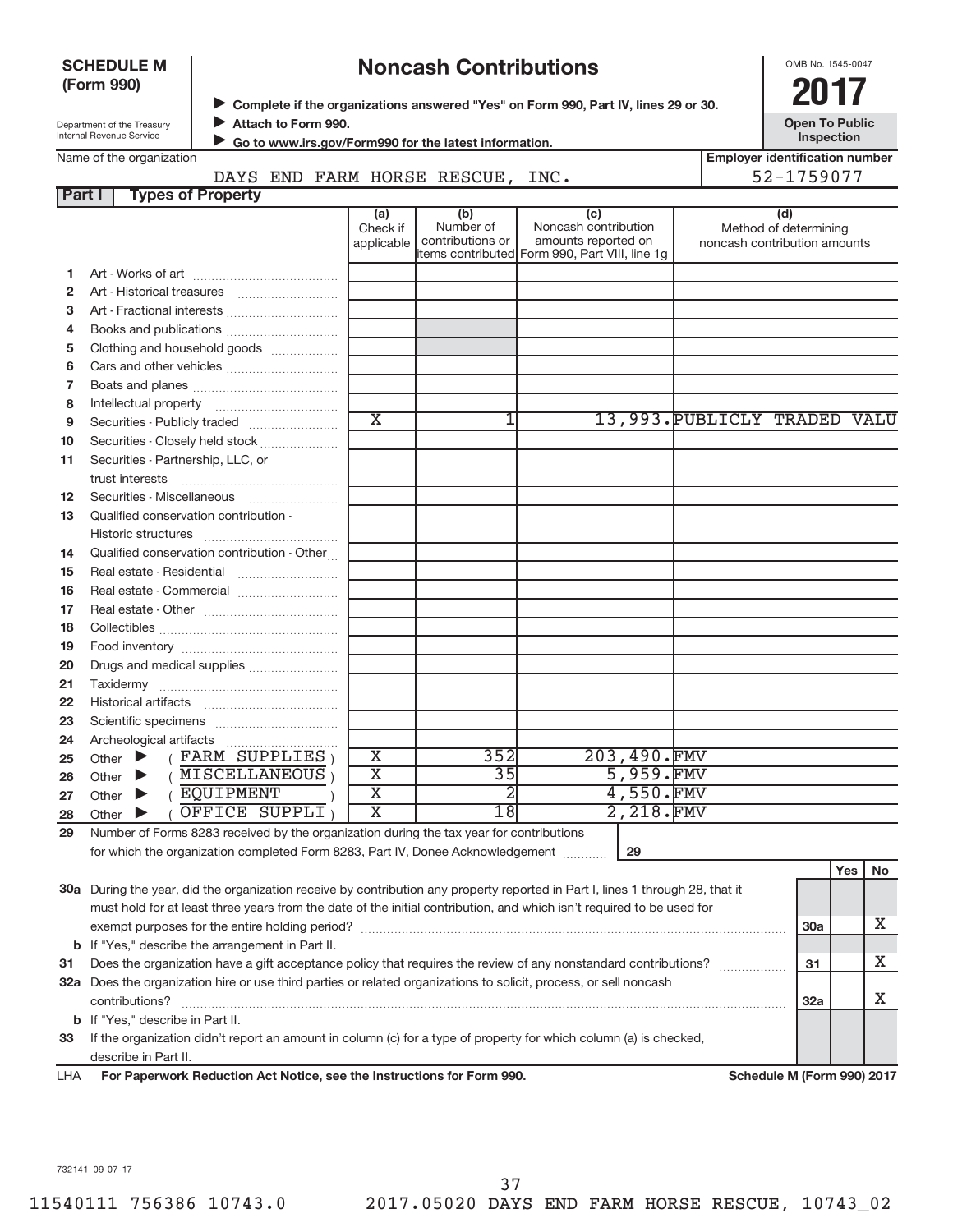**2**

Part II | Supplemental Information. Provide the information required by Part I, lines 30b, 32b, and 33, and whether the organization is reporting in Part I, column (b), the number of contributions, the number of items received, or a combination of both. Also complete this part for any additional information.

| 732142 09-07-17         |                                                       |  | Schedule M (Form 990) 2017 |
|-------------------------|-------------------------------------------------------|--|----------------------------|
|                         | 38<br>2017.05020 DAYS END FARM HORSE RESCUE, 10743_02 |  |                            |
| 11540111 756386 10743.0 |                                                       |  |                            |